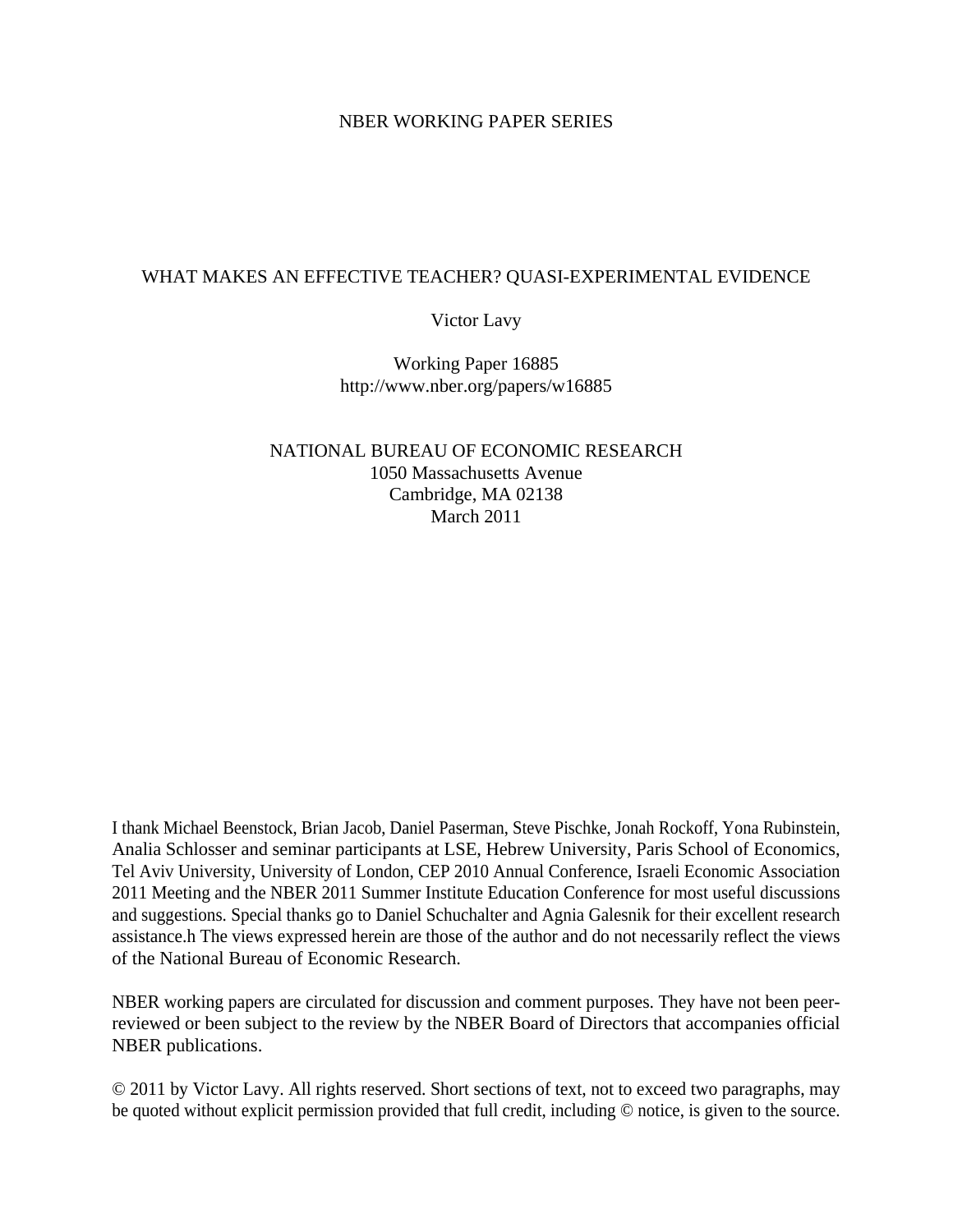What Makes an Effective Teacher? Quasi-Experimental Evidence Victor Lavy NBER Working Paper No. 16885 March 2011, Revised September 2011 JEL No. I21,J24

# **ABSTRACT**

This paper measures empirically the relationship between classroom teaching practices and student achievements. Based on primary- and middle-school data from Israel, I find very strong evidence that two important elements of teaching practices cause student achievements to improve. In particular, classroom teaching that emphasizes the instilment of knowledge and comprehension, often termed "traditional"-style teaching, has a very strong and positive effect on test scores, particularly among girls and pupils of low socioeconomic background. Second, the use of classroom techniques that endow pupils with analytical and critical skills ("modern" teaching) has a very large positive payoff, evidenced in improvement of test scores across subgroups differentiated by gender and socioeconomic background. However, a second element of modern teaching, instilment of the capacity for individual study, has no effect while transparency, fairness, and proper feedback in teachers' conduct with their students improve marginally academic performance, especially among boys. Apart from identifying "what works" in the classroom, these findings yield two insights for the debate about the merit of "traditional" versus "modern" approaches to teaching, which are often discussed as rival classroom pedagogical approaches. First, both may coexist in the classroom production function of knowledge. Second, it is best to target the two teaching practices differentially to students of different genders and abilities. The effect of the effective teaching practices estimated is very large, especially in comparison with that of other potential interventions such as reducing class size or increasing school hours of instruction.

Victor Lavy Department of Economics Hebrew University of Jerusalem Mount Scopus Jerusalem 91905 ISRAEL and The University of Warwick, England and also NBER msvictor@mscc.huji.ac.il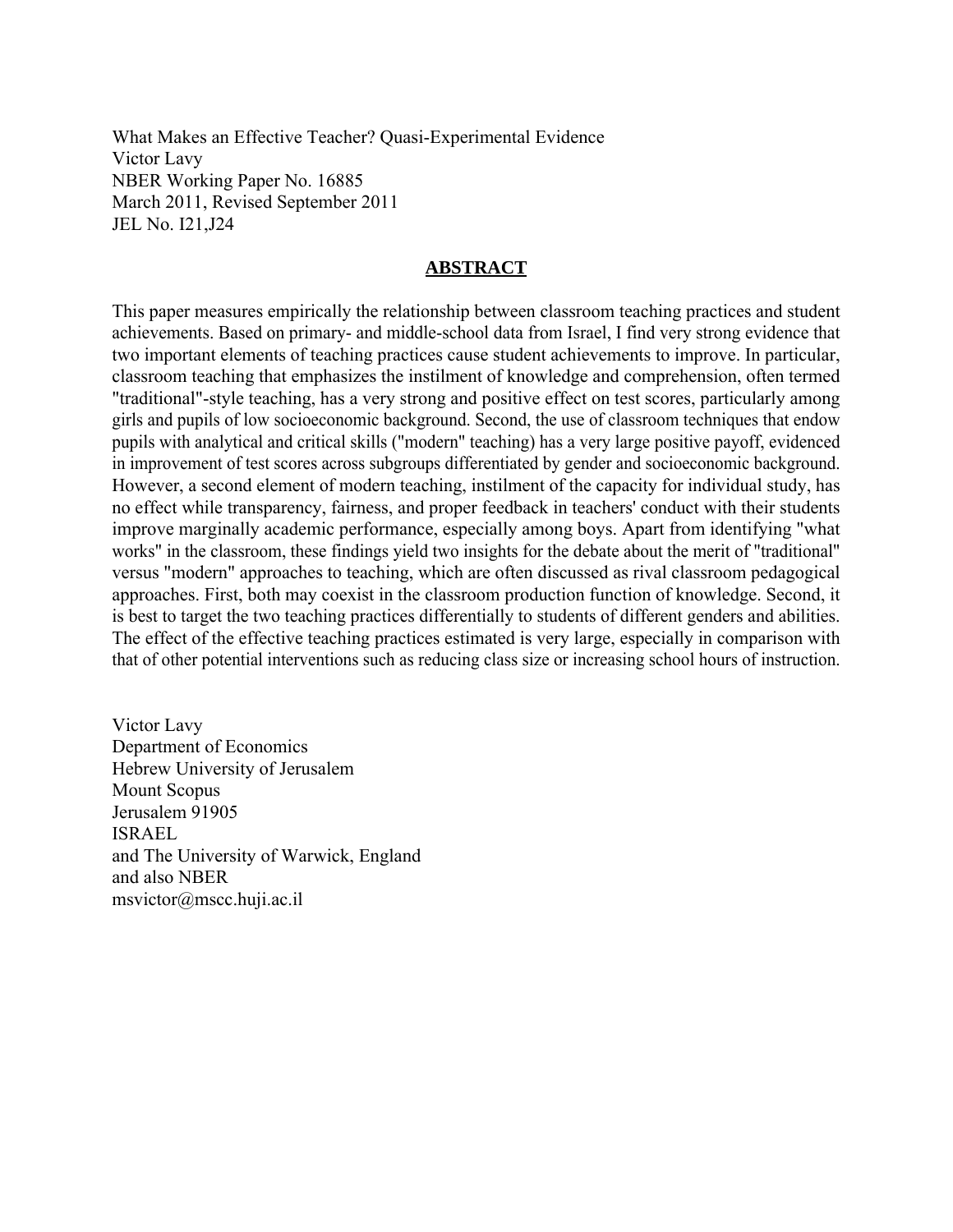#### **1. Introduction**

While teacher quality may be important, it is driven by characteristics that are difficult or impossible to measure. This is often the conclusion of many past and recent studies that failed to produce consistent evidence linking pupils' achievement to observable teacher characteristics (Hanushek, 1986). As an alternative, researchers have tried recently to separate student achievements into a series of ―fixed effects," assigning importance to teachers, schools, pupils, and so on. For example, Rockoff (2004), Rivkin et al. (2005), Kane et al. (2008b), and Aaronson et al. (2007) demonstrate substantial and persistent variations in achievement growth among students assigned to different teachers. An even more recent strand of research tries anew to identify specific characteristics of teachers that affect pupils' achievements. In contrast to older studies that examined mostly the effect of teachers' demographic and educational characteristics , these new studies (e.g., Kane, Rockoff and Staiger, 2008b, Rockoff et al., forthcoming, Rockoff and Staiger, forthcoming) focus on characteristics such as cognitive ability, content knowledge, personality traits, and personal beliefs regarding self-efficacy.

In this paper, I shift the attention from teachers' personal characteristics and attributes to what they do in the classroom in an attempt to identify the most effective teaching practices. In particular, I measure teaching practices on the basis of data obtained from surveys among primary- and middleschool students in Israel in 2002–2005. Students are asked about the intensity that their teachers engage in specific activities. The idea that students can characterize what their teachers are doing in the classroom raises a number of measurement and interpretation issues which I discuss in the data and methodology sections. However, other researchers and organizations recently endorsed and implemented this approach in other settings. For example, The Bill &Melinda Gates Foundation project ―Measures of Effective Teaching," launched in fall 2009 also uses a survey among students to measure perceptions of the classroom instructional environment (Bill and Melinda Gates Report, 2010) and their effect on students' value added. Their Tripod survey, like the Israeli surveys, asks students if they agree or disagree with a variety of statements about their teachers' classroom practices. Many of its questions resemble those in the Israeli survey.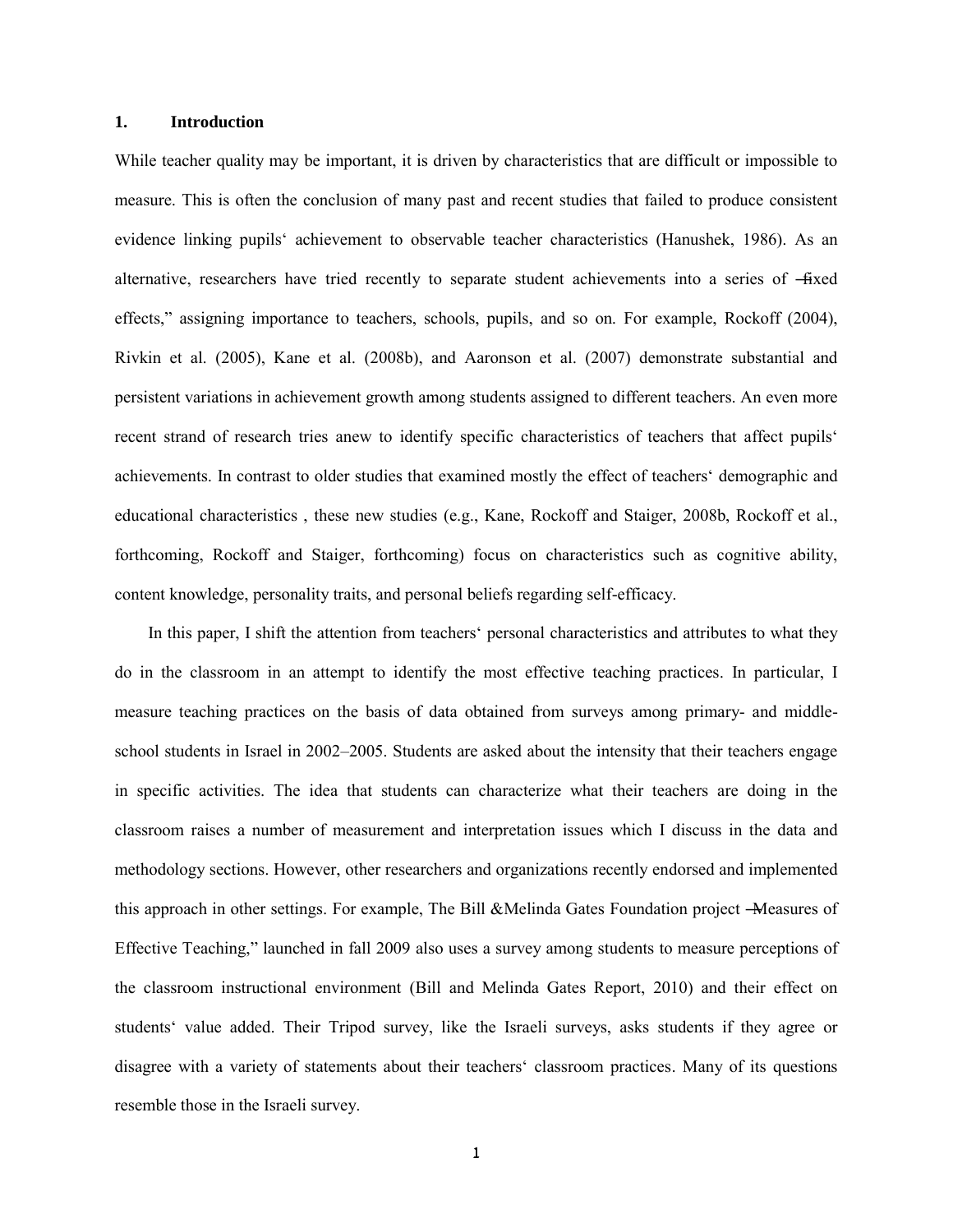I use the conceptual categorization of teachers' pedagogical practices as developed in the educational-psychology literature (Bloom, 1956) to summarize information based on 29 dimensions of pedagogy in five aggregated measures of teaching practices. These measures are (1) instilment of knowledge and enhancing comprehension; (2) instilment of applicative, analytical, and critical skills; (3) instilment of the capacity for individual study; (4) transparency, fairness, and feedback, and  $(5)$  individual treatment of students.<sup>1</sup> I use three different ways of aggregating the students' responses and then I examine which of these characteristics cause students' test-score outcomes to improve. Even though individually only a few of the 29 teaching characteristics have statistically significant effects on student outcomes, the first two factors of these teaching practices clearly have a large and statistically significant effect on students' test scores. I also find significant effects for some of the other factors by allowing for heterogeneity in treatment by students' gender and socioeconomic status.

This paper makes its main contribution by identifying multiple ways of measuring effective teaching for pupils' learning. The evidence that I present here, however, also provides insights of relevance for the ongoing policy debate about the relative merit of —traditional" versus —modern" methods of classroom teaching. In some countries, recent policy action has replaced traditional teaching methods with modern ones or vice versa. In the U.S., for example, the National Standards recommend modern teaching practices that engage students in self- and group-learning activities (National Council of Teachers of Mathematics, 1991, National Research Council, 1996).<sup>2</sup> In England, conversely, Michael

 $\overline{a}$ 

<sup>&</sup>lt;sup>1</sup> The Tripod questions in The Bill &Melinda Gates Foundation project are summarized in eight principal components. One of them, —Gnsolidate," strongly resembles Bloom's definition of  $\overline{ }$ -instilment of knowledge and enhancement of comprehension." A second component, -Challenge," largely overlaps Bloom's -instilment of applicative, analytical and critical skills." The other three principal components that I use do not overlap perfectly with the other components in the Gates Foundation report although, as I noted above, many other similar individual items appear in both. See Bill and Melinda Gates Report (2010) for further detail.

 $2$  Zemelman, Daniels, and Hyde (1993 and 2005) provide a normative typology of teaching practices for schools in the U.S. Traditional practices that should be decreased, they say, include rote practice, rote memorization of rules and formulas, single answers and single methods of finding answers, the use of drill worksheets, repetitive written practice, teaching by telling, teaching computation out of context, stressing memorization, testing for grades only, and being the dispenser of knowledge. Modern teaching practices that should be put to greater use are manipulative materials, cooperative group work, discussion of mathematics, questioning and making conjectures, justification of thinking, writing about mathematics, a problem-solving approach to instruction, content integration, use of calculators and computers, facilitating learning, and assessing learning as an integral part of instruction.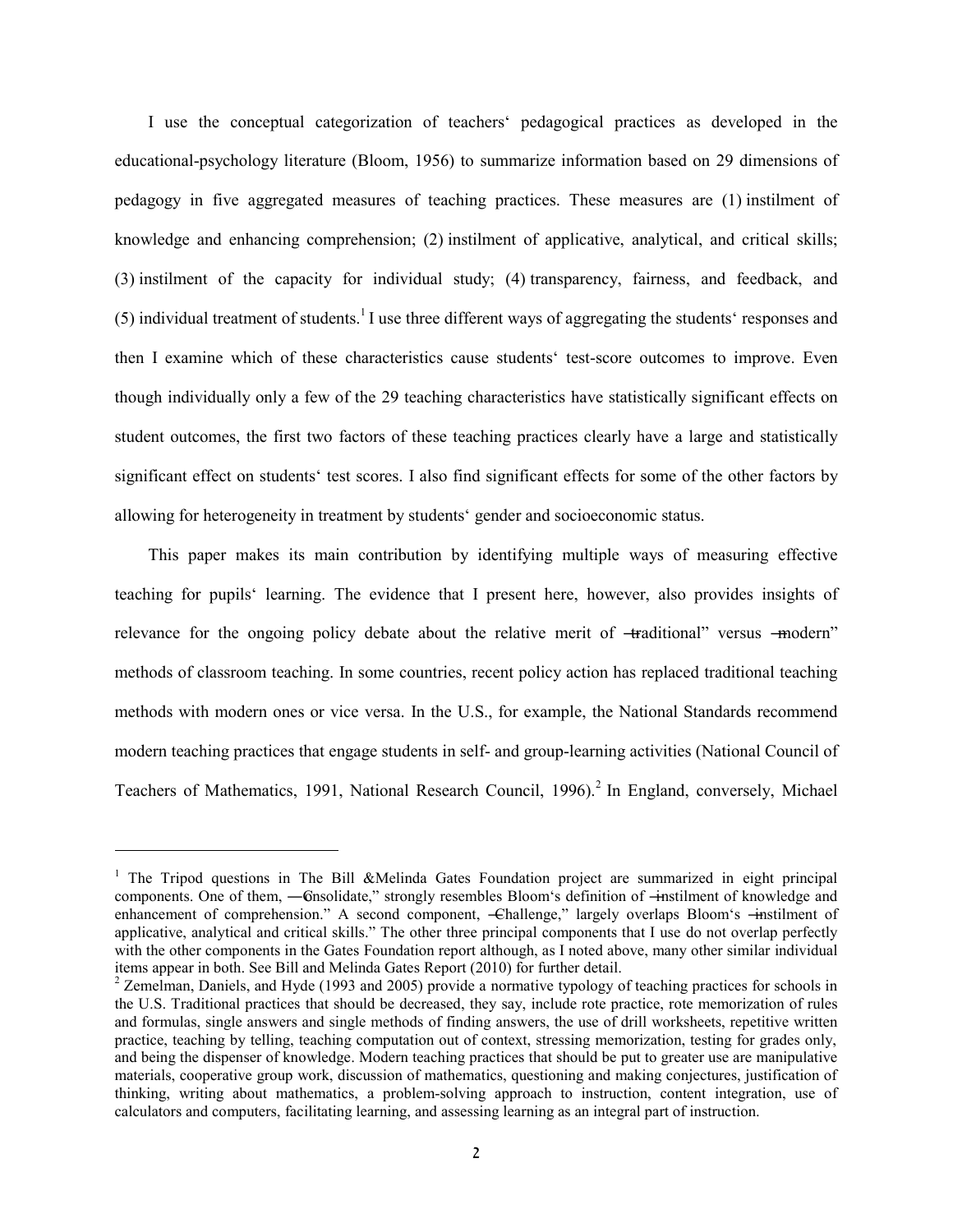Gove, the Secretary of Education, announced shortly after taking up his post in the summer of 2010 a reform that would reintroduce traditional teaching and learning in schools.<sup>3</sup> In the summer of 2008, the Israel Ministry of Education unveiled an opposite reform.<sup>4</sup> The empirical evidence that I present in this paper addresses these policy initiatives directly, since —instilment of knowledge and enhancement of comprehension‖ includes a variety of classroom practices that are viewed as the core of traditional teaching, requiring students to acquire knowledge through drill, practice, and memorization (Salomon, Perkins, and Theroux, 2001). The —instilment of applicative, analytical, and critical skills" measure captures the main elements of modern teaching style, focusing on the instilment of learning skills and creative thinking (Resnick, 1987).

I use in the empirical analysis panel data on pupils in Israel who are in fifth grade in 2002 (primary school) and in eighth grade (middle school) in 2005. These students were tested in four subjects (English, Hebrew, mathematics, and science) in both grades as part of a national testing program. I base the identification on within-pupil analysis (using pupil fixed effects) together with primary- and middleschool fixed effects that net out any confounding factors among schools or individuals. Therefore, variations in teaching practices within schools/grades and across classes are natural variations in teaching styles of teachers. I use this heterogeneity to estimate the effect of interest and demonstrate below that it does not correlate with any of the pupil or class characteristics that may affect potential outcomes. In practice, the within school estimation eliminates most of the selection of pupils into primary and middle

 $\overline{a}$ 

<sup>&</sup>lt;sup>3</sup> For details of the recent reform, see, for example, the *Daily Mail* of November 25, 2010. Michael Gove's prescription for the improvement of state schools (expressed while he was still the shadow Secretary of Education) focuses on return to learning based on memorization and comprehension, e.g., reciting multiplication tables, learning to conjugate verbs, and memorizing important dates and figures in national history. Gove also claimed, "It is often the poorest children who suffer most from trendy teaching. When synthetic phonics was abandoned as the way of teaching children to read because it was too authoritarian, children from book-rich backgrounds survived but those who were already book poor fell behind." (See the *Daily Telegraph*, October 20, 2007, Rachel Sylvester and Alice Thomson interview with England's shadow Education Secretary, and, more recently, Michael Gove article in the *Times,* March 17, 2010.)

<sup>&</sup>lt;sup>4</sup> Pedagogical Horizon, 'a 2008 circular from the Ministry Director General, advised that as of September 1, 2008, teaching at the post-primary level would change from being based on memorization, repetition, and practice to emphasis on development of deep understanding and acquisition of learning and thinking skills. The facilitation of pedagogical reform entailed other changes, including in curriculum and standards, teacher training, and student evaluation.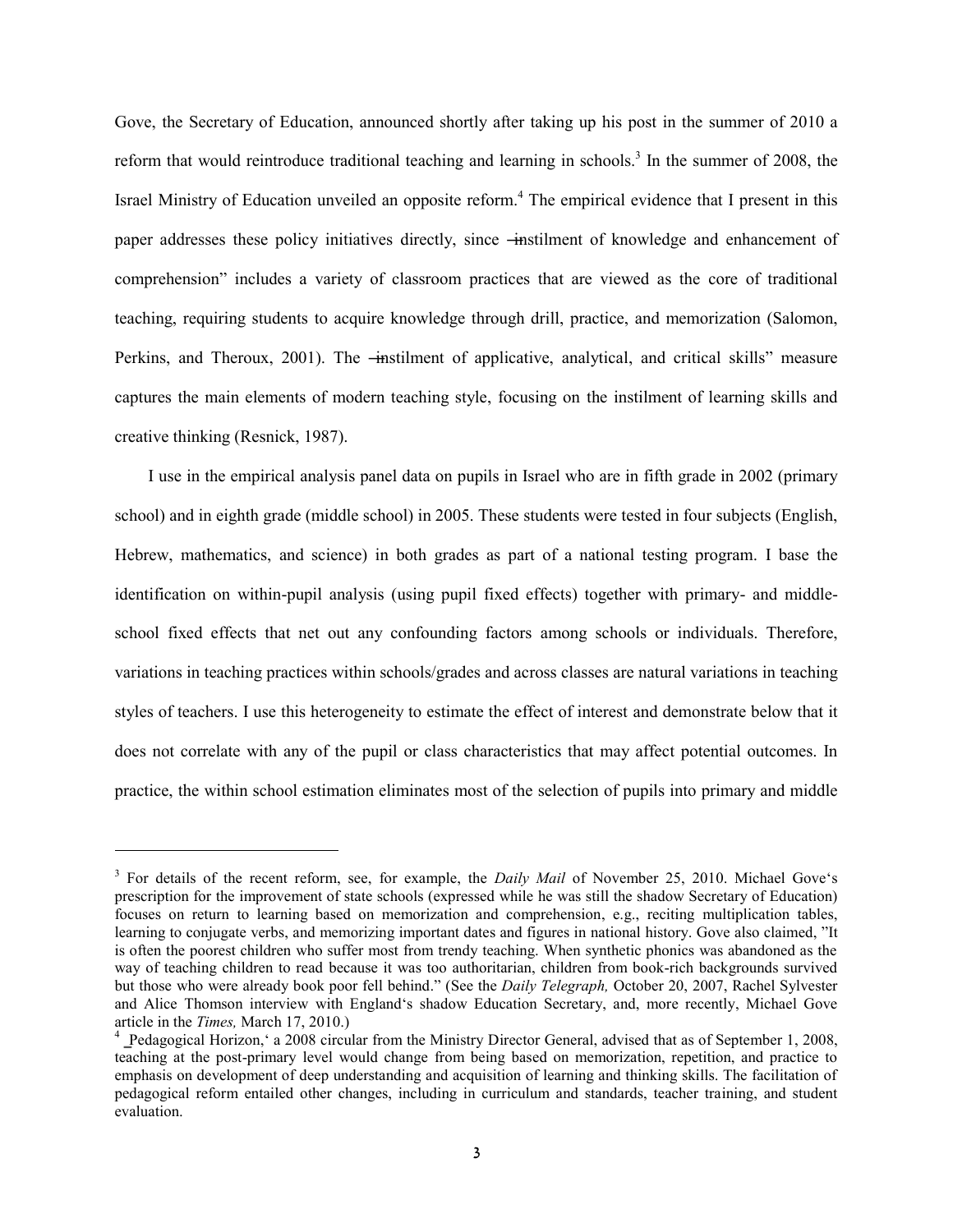schools but the estimates change further when students' fixed effects are added to the estimated equations. Additional evidence that supports the causal interpretation of the findings presented in this paper is the institutional rules that forbid school choice and tracking by ability in primary and middle public schools in Israel and that classes are actually formed randomly. The findings about heterogeneity of the effect of treatment, by type of teaching practices and by types of students, specifically by gender and ability, support the claim about the causal nature of our finding because boys and girls, for example, are sorted similarly across schools and among classes within schools. If the results are produced by sorting, they should be similar for males and females, but they are not. This heterogeneity in treatment effects constitute also an evidence against the possibility that it is overall teacher effectiveness and not specific teaching practices that is causing students' value added.

As mentioned, the evidence presented in this paper suggests considerable pupil heterogeneity by gender and socioeconomic background in the effect of both teaching practices. Thus, while instilment of knowledge and enhancing comprehension has a generally positive effect, it is much larger for girls and for pupils from less-educated families; conversely, the effect of the instilment of applicative, analytical, and critical skills is positive for both genders and both levels (low and high) of student socioeconomic status. The coexistence of positive and heterogeneous effects of these seemingly contradictory teaching practices has important policy implications for the potential improvement of pupils' knowledge by the targeting of teaching methods. Another interesting outcome of the study is that the three other teaching practices studied have no systematic relation with the improvement of pupils' test scores.

The effect size of the two statistically significant teaching practices is very large relative to other educational interventions such as reducing class size or improving teacher training. For example, if the proportion of classroom teachers that practice —traditional teaching" increases from the mean to the maximum observed in the sample, the average test score in each subject increases by 0.27 standard deviation of the test-score distribution. As similar change for —modern teaching" practice increase test scores by 0.25 standard deviation. These large effect sizes of teaching practices and the consistency of the findings reported in this paper are important as many countries search for ways to promote ―teacher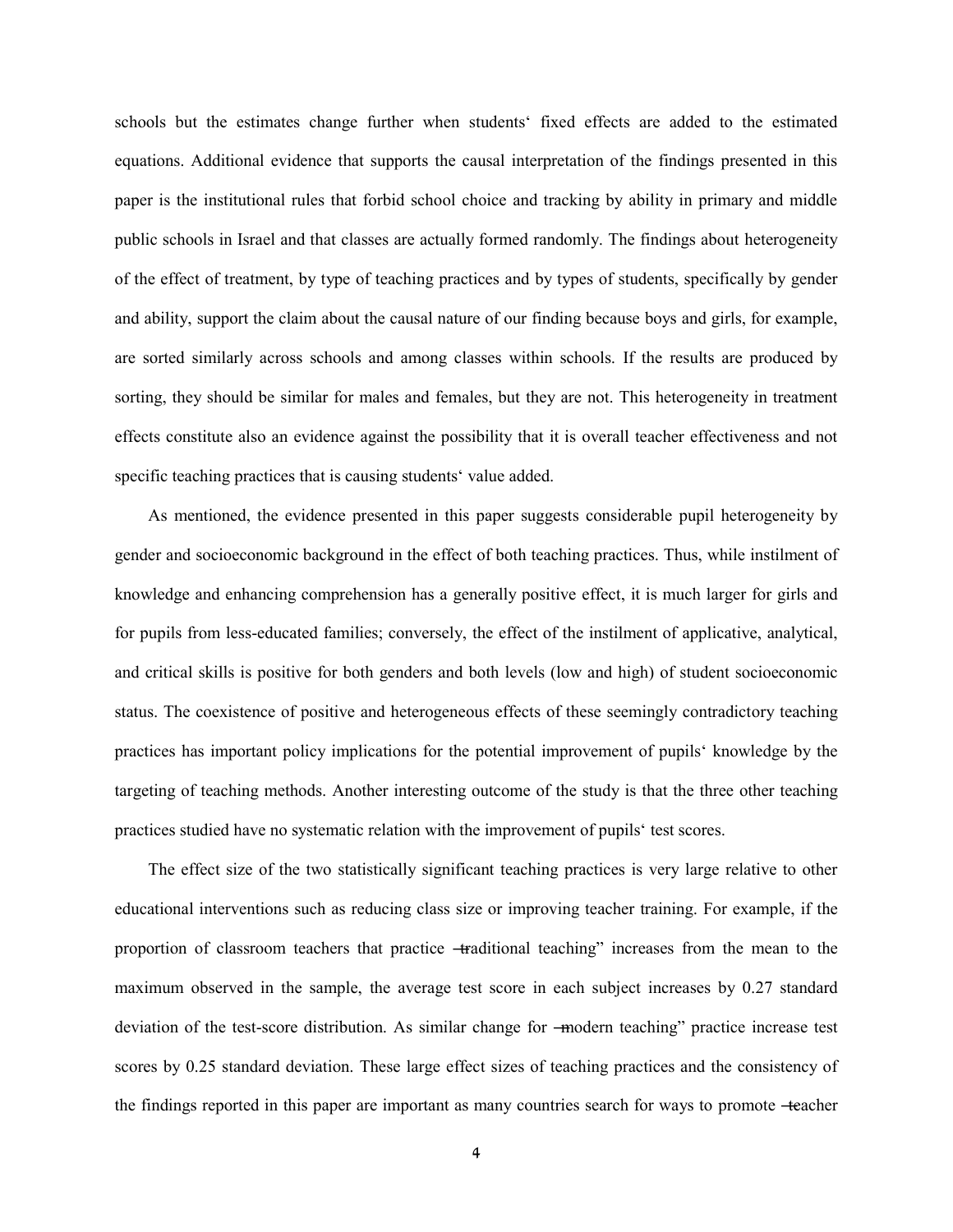quality" or  $-$ teacher effectiveness." This ardent interest, partly occasioned by anxiety in some countries about students' poor performance in international tests and comparisons such as TIMMS, PISA and PIRLS, is not being addressed by much reliable evidence. The findings reported in this paper are a step toward meeting this demand.

The paper proceeds as follows: Section 2 presents brief review of the most relevant literature, Section 3 describes the data, and Section 4 explains the empirical methodology. The results, robustness checks, and heterogeneity in the treatment effects of teaching practices are presented and discussed in Section 5. The last section concludes and suggests policy implications.

#### **2. Related Literature**

A yhtg nel list of studies represents the efforts of researchers to use non-experimental data to estimate teacher effects on pupils' learning outcomes (e.g., Hanushek, 1971; Murnane and Phillips, 1981; Rockoff, 2004; Hanushek, Rivkin, and Kain, 2004; Jacob and Lefgren, 2005; Aaronson, Barrow, and Sander, 2007; Kane, Rockoff, and Staiger, forthcoming; Gordon, Kane, and Staiger, 2006, Cantrell et al 2008). Several additional studies used random assignment to estimate the variation in teacher effects. In this kind of analysis, Nye, Konstantopoulous, and Hedges (2004) revisited the results of the STAR experiment in Tennessee. After accounting for the effect of different classroom-size groupings, their estimate of the variance in teacher effects was well within the range typically reported in the nonexperimental literature. Chetty et al. (2010), based on the STAR experiment data as well, followed the project participants to adulthood and have shown that students who had a more experienced teacher in kindergarten have higher earnings.

Some researchers (e.g., Clotfelter et al., 2006, 2007) found that teachers with stronger academic backgrounds produce larger performance gains for their pupils; others did not find this relationship (e.g., Harris and Sass, 2006, on graduate coursework and Kane et al., 2008a, on college selectivity). A small number of studies (e.g., Clotfelter et al., 2006, 2007; and Goldhaber, 2007) found a link between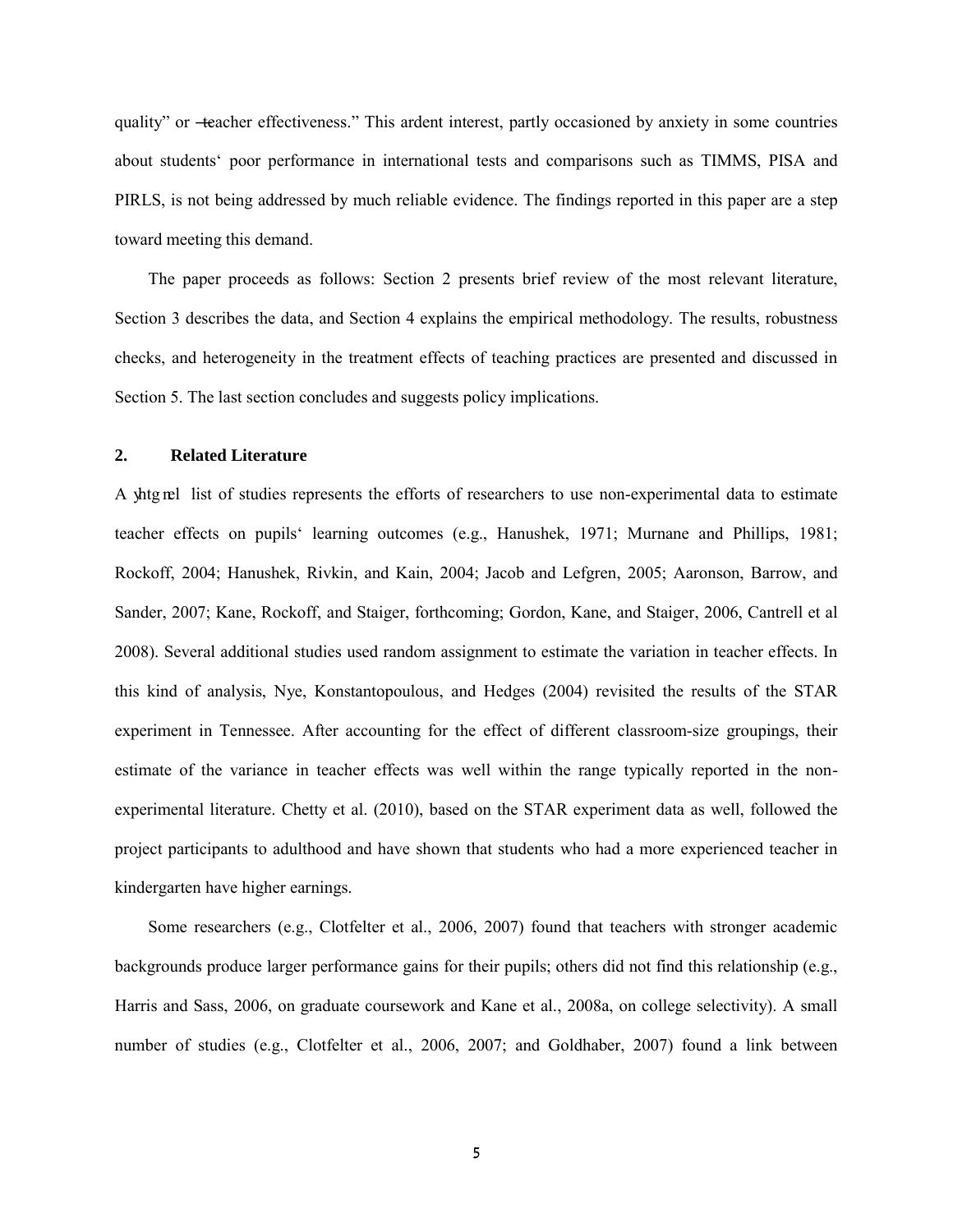teachers' scores on certification examinations and their effectiveness; Harris and Sass (2006) found no such relation.

Researchers acknowledge the possibility that non-random assignment of students to teachers may distort measures of teacher effectiveness. Some teachers are given better students who would achieve well in many different classrooms. Some researchers question whether a teacher's specific contribution can be accurately estimated at all, given the possibility that students are assigned to teachers on the basis of unmeasured characteristics not captured by test scores and demographics (Rothstein, 2010). Other researchers, while recognizing the potential of bias, are more optimistic (Koedel and Betts (2007). One recent study (Kane, Rockoff and Staiger, 2008b) compared experimental (i.e., classes randomly assigned to teachers) and non-experimental estimates of teachers' effects on student achievement growth for a small sample of teachers in Los Angeles. In that sample, the non-experimental or observational measures predicted the experimental measures with little bias—as long as the observational models controlled for each student's prior achievements.

In several studies, the effect of teachers in one grade fades out as students progress to higher grades (McCaffrey et al, , 2004; Kane, Rockoff and Staiger, 2008a; Jacob, Lefgren, and Sims, 2008; Rothstein, 2010). Hypotheses for the fadeout range from artifacts of empirical strategy to the heterogeneity of teacher quality within schools to the relevance of skills gained in one year for skills tested the next year (Kane, Rockoff and Staiger, 2008b).

A few recent studies found a relationship between a teacher's measured effect on student achievements and overall subjective administrator ratings (Jacob and Lefgren, 2005; Rockoff and Speroni, 2010; Rockoff, Jacob, Kane and Staiger, forthcoming). These studies, however, do not identify the criteria or behaviors that the school principals use to make their judgments. Two papers that are close in motivation and measurement of treatment to this study is Tyler et al., (2010) and Kane et al., (2011). The first paper describes the early and the second the final results from the same study where teachers' evaluation and their teaching practices are related to student achievement. The study finds that measures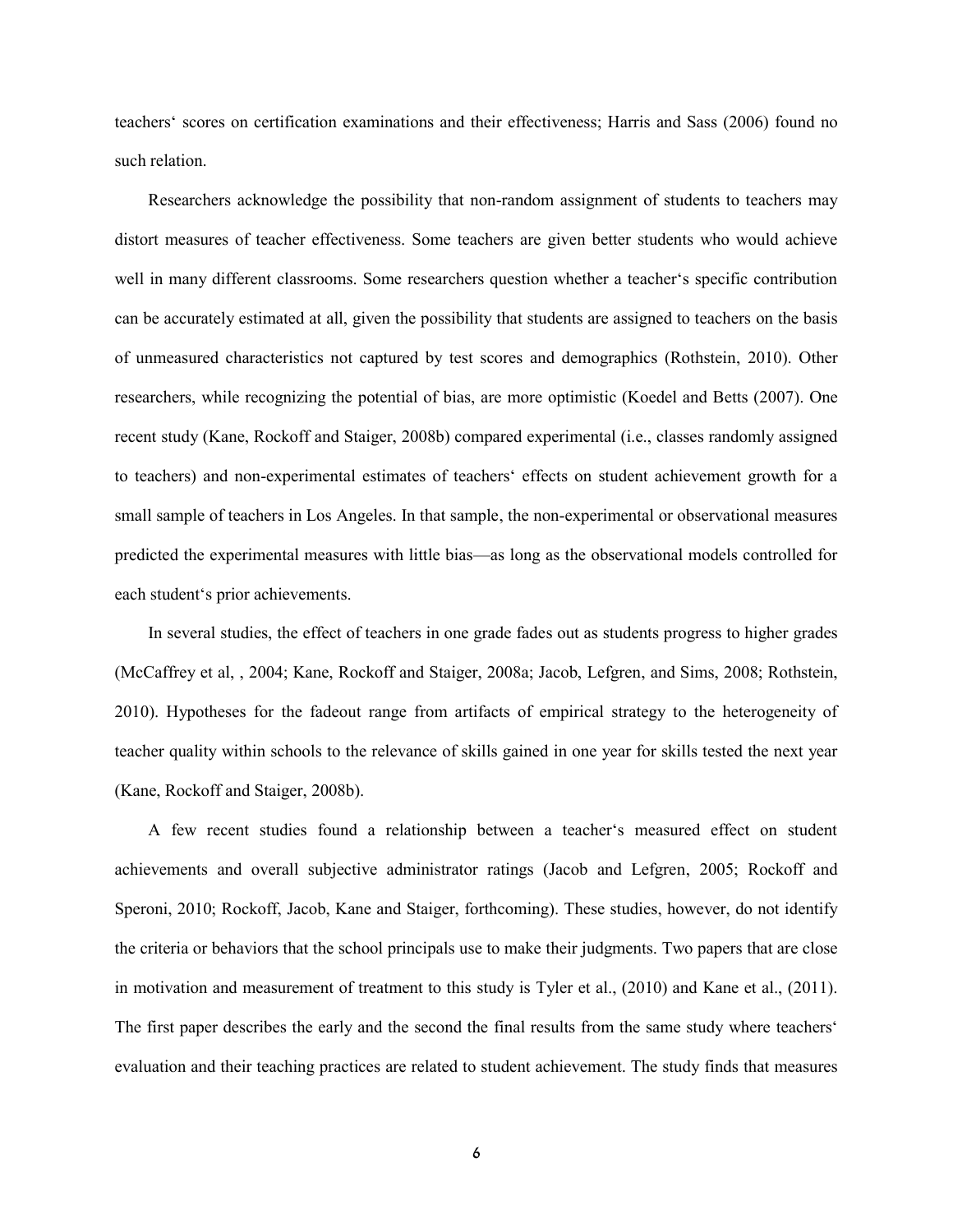of teaching effectiveness are substantively related to student achievement growth and that some observed teaching practices predict achievement more than other practices.

The Learning about Teaching (Bill and Melinda Gates foundation, December 2010) report about initial findings from Measures of Effective Teaching Project suggests that a teacher's past track record of value-added is among the strongest predictors of their students' achievement gains in other classes and academic years. The teachers who lead students to achievement gains on one year or in one class tend to do so in other years and other classes. The report also suggests that student perceptions of a given teacher's strengths and weaknesses are consistent across the different groups of students they teach and that student perceptions in one class are related to the achievement gains in other classes taught by the same teacher.

#### **3. Data**

 $\overline{a}$ 

The empirical analysis uses two samples, one of fifth-grade primary-school students and one of eighthgrade middle-school students. Both samples were culled from Jewish secular schools to the exclusion of others, because this part of the Israeli school system places Grades 5 and 8 in different schools—primary and middle, respectively. The distinction is important because it requires students to change schools in the middle and because the secular school system does not allow school choice at either the primary or the middle level, except in a few cities where charter schools that allow opting out of neighborhood schools. I address this issue again in the Methodology section below.

I drew the two samples from the Growth and Effectiveness Measures for Schools (GEMS)—Meizav in Hebrew—datasets for 2002 and 2005. GEMS, composed of a series of tests and questionnaires administered by the Evaluation and Measurement Division of the Ministry of Education,<sup>5</sup> is administered at the midterm of each school year to a representative 1-in-2 sample of all primary and middle schools in Israel, so that each school participates in GEMS once every two years.

<sup>&</sup>lt;sup>5</sup> The GEMS assessments are not administered for school accountability purposes; only aggregate results at the district level are published. For more information on GEMS, see the Evaluation and Measurement Division website (in Hebrew): [http://cms.education.gov.il/educationcms/units/rama/odotrama/odot.htm.](http://cms.education.gov.il/educationcms/units/rama/odotrama/odot.htm)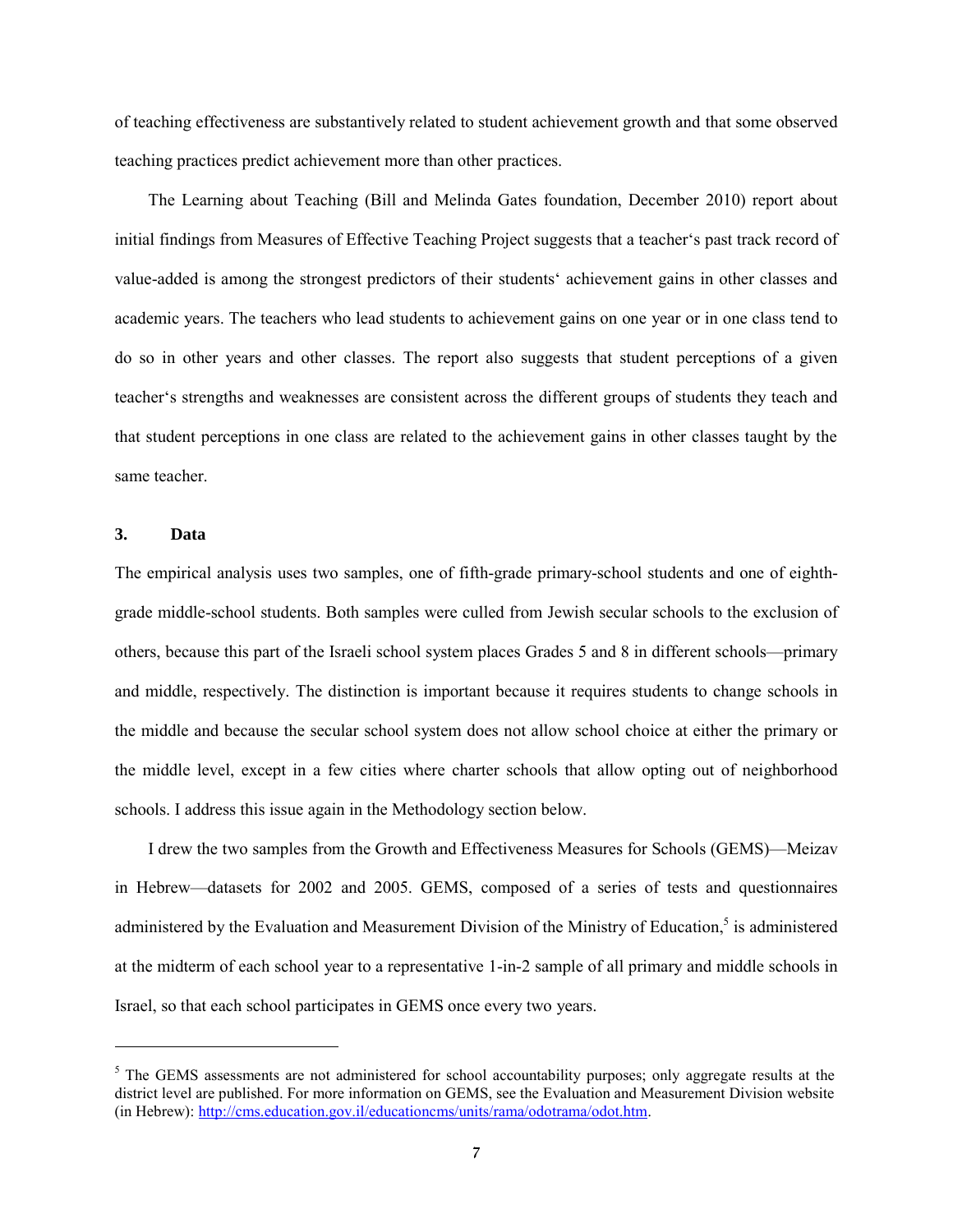The GEMS student data include test scores of fifth- and eighth-graders in mathematics, science, Hebrew, and English, as well as the responses of fifth- through ninth-grade students to questionnaires. In principle, all students except those in special-education classes are tested and required to complete the questionnaire. The proportion of students tested is above 90% and the rate of questionnaire completion is roughly 91%. The raw test scores use a 1–100 scale that we transform into z-scores to facilitate interpretation of the results. The tests in all four subjects measure facts, analytical skills and also critical thinking, both at low and high level. These properties of the achievement tests are important because we may expect traditional teaching to matter more for learning about facts while we would expect modern practices to be more important for critical thinking.

The GEMS student questionnaire addresses various aspects of the school and learning environment. The section I used, focusing on teaching style and practices, includes 29 items that are listed in the Appendix. These items ask students to rate on a six-point scale to what proportion of their teachers the statement is appropriate. A score of 1 indicates none of the teachers', 2 indicates very few teachers', 3 indicates few teachers', 4 indicates part of the teachers', 5 indicates large part of the teachers', and 6 indicates almost all teachers'. The items refer to the current year's teachers so it is not a retrospective report but on the other hand it has the limitation of ignoring a student's history of teachers. Perhaps we can view this limitation as an advantage here because students, particularly those in primary grades, are less likely to be particularly retrospective. Another point to emphasize is that these survey questions provide information about the average teaching practices of all teachers that teach a particular class and not about a particular teacher. We should note this distinction when interpreting the evidence presented later sections. Although we probably care also about the practices of the teacher in the subject of interest, rather than the proportion of a student's teachers who exhibit a certain practice, the latter measure is much less likely to be endogenous. The average teaching styles of teachers of a given classroom is less likely to be a function of student abilities, class size and so on. Nevertheless, I describe in the next section the identification strategy where I control for student's ability by a pupil's fixed effect and I provide evidence that classes are formed randomly out of the students in a given grade. Both of these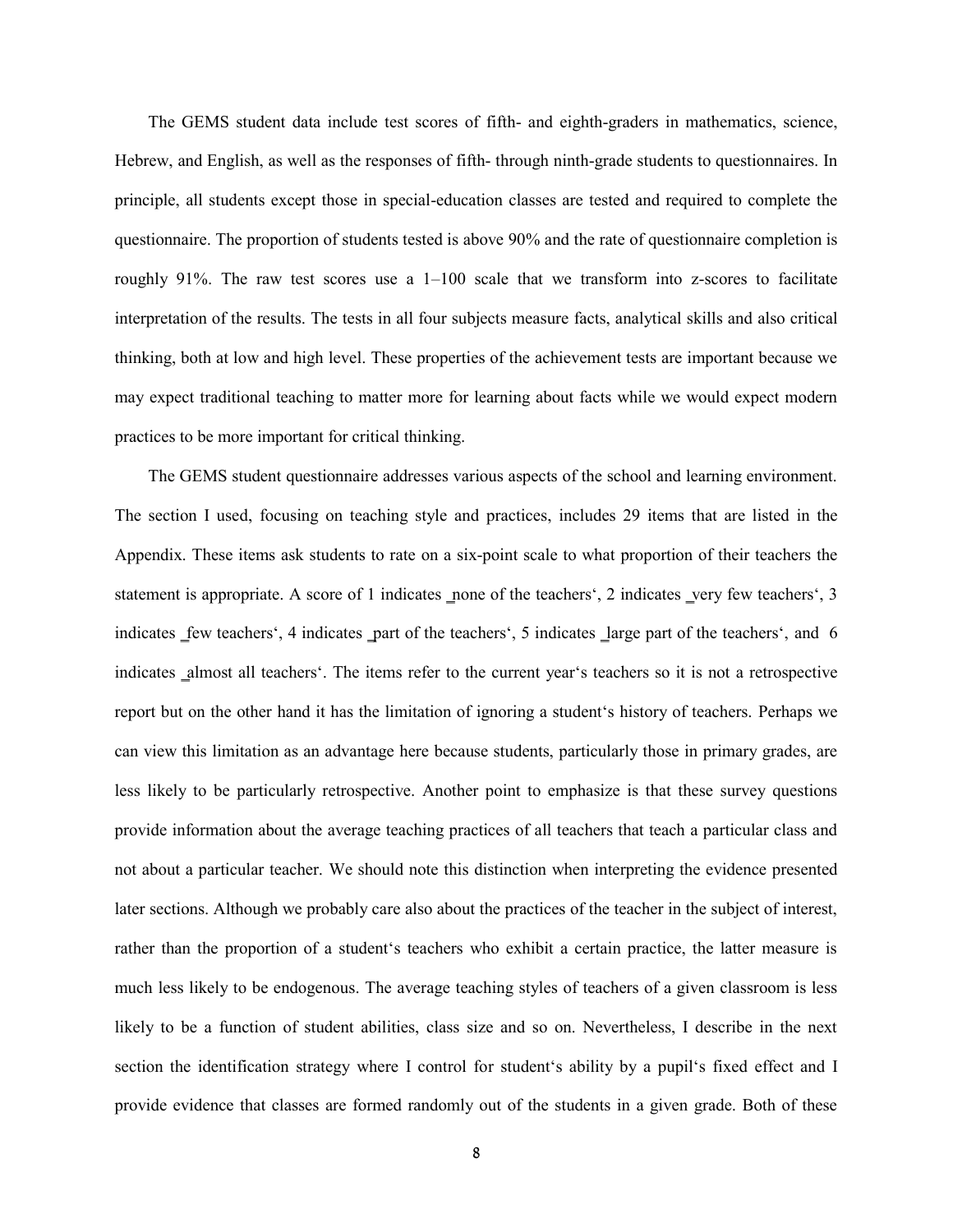elements limit very much the possibility that the variation in teaching practices that I use for estimation reflects some endogenous placement of certain teaching practices.

I group the items under five categories that describe teachers' pedagogical practices in the classroom: (1) instilment of knowledge and enhancement of comprehension (seven items); (2) instilment of applicative, analytical and critical skills (nine items); (3) instilment of capacity for individual study (three items); (4) transparency, fairness, and feedback (three items); and (5) individual treatment of students (seven items). These categories of teachers' pedagogical practices correspond to common and accepted terminology in the educational-psychology literature, dating back to Bloom (1956), on major categories in the taxonomy of educational objectives (-Categories in the Cognitive Domain<sup>"</sup>). Each category comes with detailed list of outcomes and a list of outcome-illustrating verbs. Knowledge, for example, is defined as the remembering (recalling) of appropriate previously learned information; the associated verbs include define, describe, enumerate, and others that are listed in Appendix  $B^6$ . Bloom (1956) defines comprehension as grasping (understanding) the meaning of informational materials; some of the associated verbs in this category are classify, convert, describe, discuss, and explain. Bloom uses both concepts, —knowledge" and —eomprehension," to define his first teaching practice, —instilment of knowledge and enhancement of comprehension." In relying on Bloom's logic and categorization, I avoid some arbitrariness in grouping the items in different categories even though some people could disagree with Bloom as to the appropriate placement of certain items. However, it is important to note here that the results reported in this paper are stable with respect moving items that may seem to some as less definitive in terms of the category to which they belong'. For example, it can be argued that item 3 in T1 ("The teachers commend students who know the material well") or item 7 in T1 ("I understand the teachers' scholastic requirements well") could legitimately be placed in the transparency, fairness and feedback domain. Changing the locations of these items does not affect the basic results reported below.

 $\overline{a}$ 

<sup>&</sup>lt;sup>6</sup> Retrieved from [\(http://faculty.washington.edu/krumme/guides/bloom.html\)](http://faculty.washington.edu/krumme/guides/bloom.html).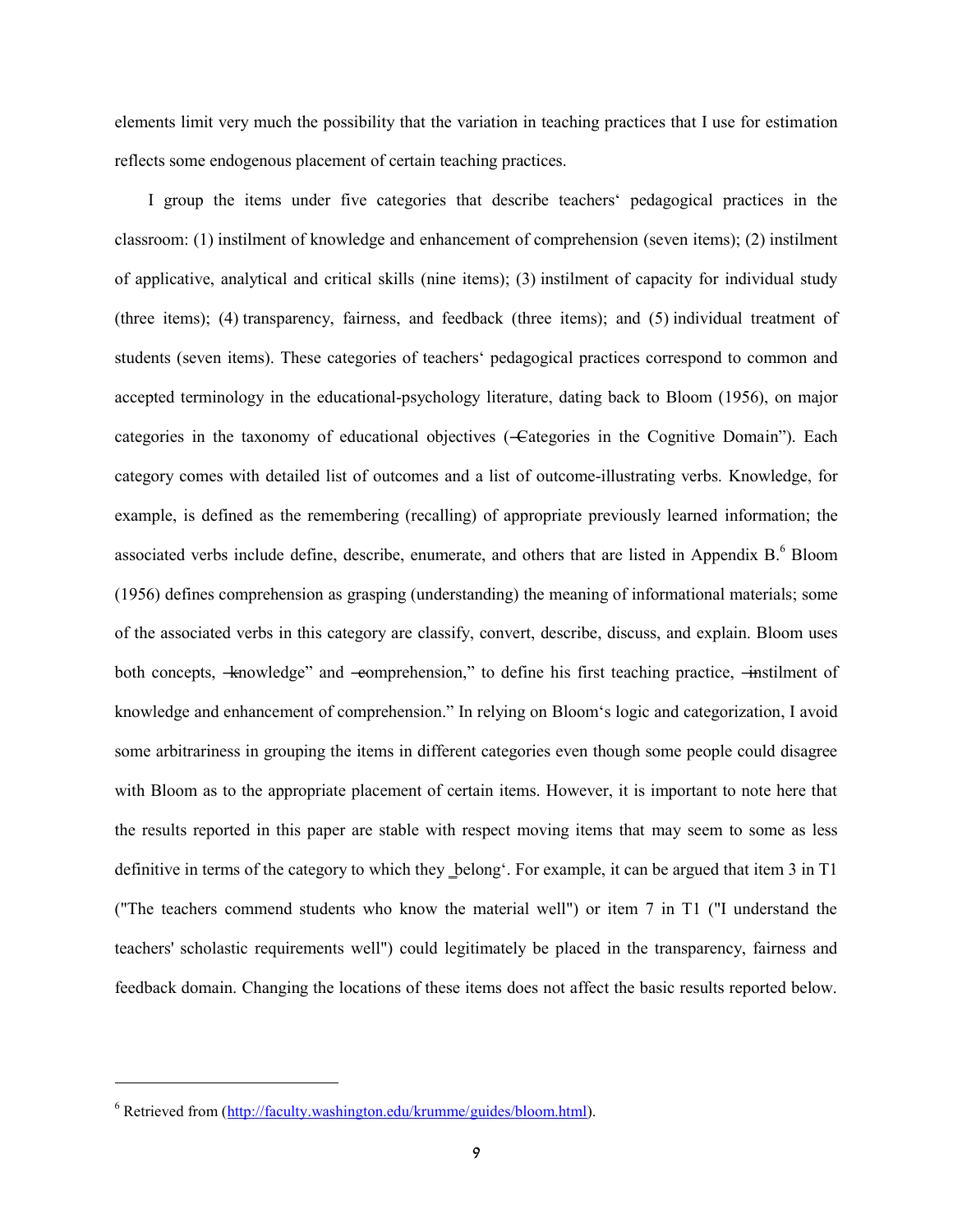Such robustness of the estimated effect of the various categories is also an indication that the number of items included in each category is not affecting the reliability of the composite.

In this paper, I focus on the first four teaching-practice measures and do not report evidence on the fifth measure (—individual treatment of students") because it reflects the level of the students in class and its estimated effect is prone to reverse causality. I do, however, include this measure in all the estimated regressions that I report in the paper even though the estimated effect of the other four teaching-practice measures does not change when the fifth measure is omitted from the estimated equations—partly because the estimates of this measure are almost always small and not significantly different from zero.

I aggregate the student's responses to a class level measure in three different ways. First, I treat the teaching practices variables as cardinal treatment by assigning a proportional value to each categorical response as follows: none of the teachers' = 0, very few teachers' = 0.2,  $\text{few}$  teachers' = 0.4,  $\text{part}$  of the teachers' = 0.6, large part of the teachers' = 0.8 and almost all teachers' = 1.0. It is important to note here that here is an obvious justification for treating the numerical values assigned to the categorical responses as meaningful because students are asked about the proportion of their classroom teachers that use certain teaching practices. I then simply average the students' responses to each question given the above proportional values and then use the mean of all questions that form each of the teaching practices as the treatment variables. However, as an alternative treatment measure I use the proportion of students that give a given or higher categorical response in each of the items that form a teaching practice. I use three thresholds for computing this measure:  $4$  (epart of the teachers' or more),  $5$  (large part of the teachers' or more), and 6 (almost all teachers'). This is an ordinal measure and it will be useful to compare the results obtained when using it to those I obtain when using the first cardinal measure. A third measure that I use is to simply average the categorical values (1 to 6) without translating them to their proportion counterpart. It is important to note that all these three alternative methods of measuring classroom level teaching practices yield identical evidence about their effect on test score outcomes. However, I find the first method most appealing because it is intuitive and the estimates it yields are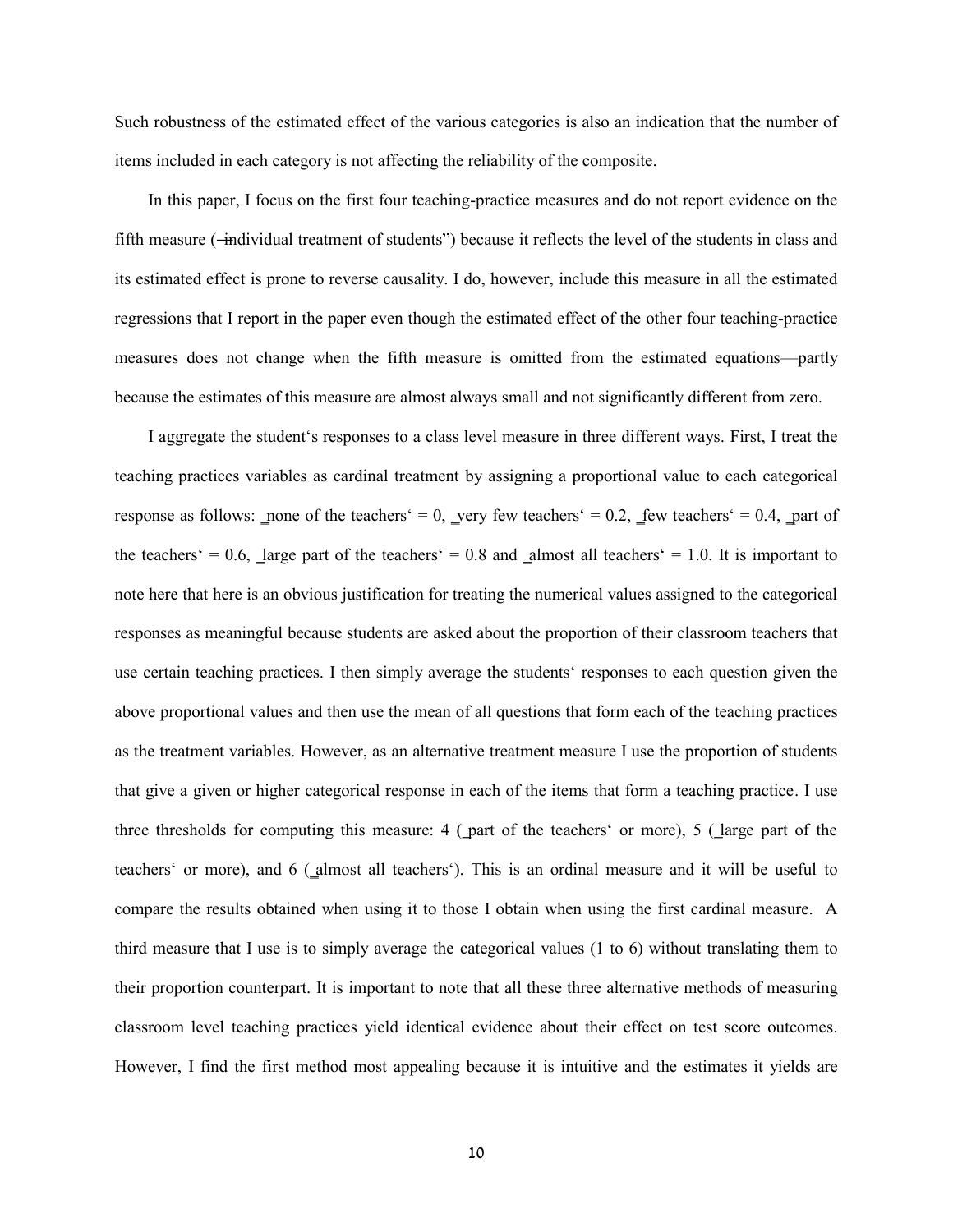meaningfully interpretable as the treatment is measured as the proportion of classroom teachers that use a given teaching method.

I linked the student questionnaire data and the 2002 and 2005 test scores data to student administrative records collected by the Israel Ministry of Education, which include student demographic background characteristics. Using the linked datasets, I built one data set for primary schools and another for middle schools. The primary-school file for 2002 includes data from 415 primary schools with test scores and student questionnaires. The means of students' characteristics in this sample are presented in column 1 of Table 1. The panel sample includes students from 359 primary schools and their mean characteristics are presented in column 2 of Table 1. Restricting the panel sample to primary schools with at least five students leaves 122 such schools and their students' mean characteristics are presented in column 3 of Table 1. The mean characteristics of pupils included in the panel dataset (in column 2 or 3) are not very different from those of the full sample though some of these differences are significant. But note that the differences in father and mother year of schooling as well as the gender composition are very small and they are not statistically different from zero. Therefore, we can conclude that the panel sample is representative of the full sample in terms of the background characteristics that are most important as determinants of cognitive outcomes.

The middle school file for 2005 includes data from 176 schools with eighth grade students' questionnaires and test scores. The panel sample with at least five students in each school includes 192 schools, 122 primary schools and 70 middle schools.

#### **4. Empirical Strategy**

 $\overline{a}$ 

The structure of GEMS makes it possible to track a sample of students from primary schools (fifth grade in 2002) to middle schools (eighth grade in 2005).<sup>7</sup> I used this feature to construct a longitudinal dataset at the student level to examine how changes in teaching practices (styles and methods) induce changes in pupils' test scores. We know from prior work (e.g., Rivkin et al., 2005) that there exists dramatic cross-

 $<sup>7</sup>$  I did not link datasets from consecutive years because almost all localities were sampled once every two years.</sup>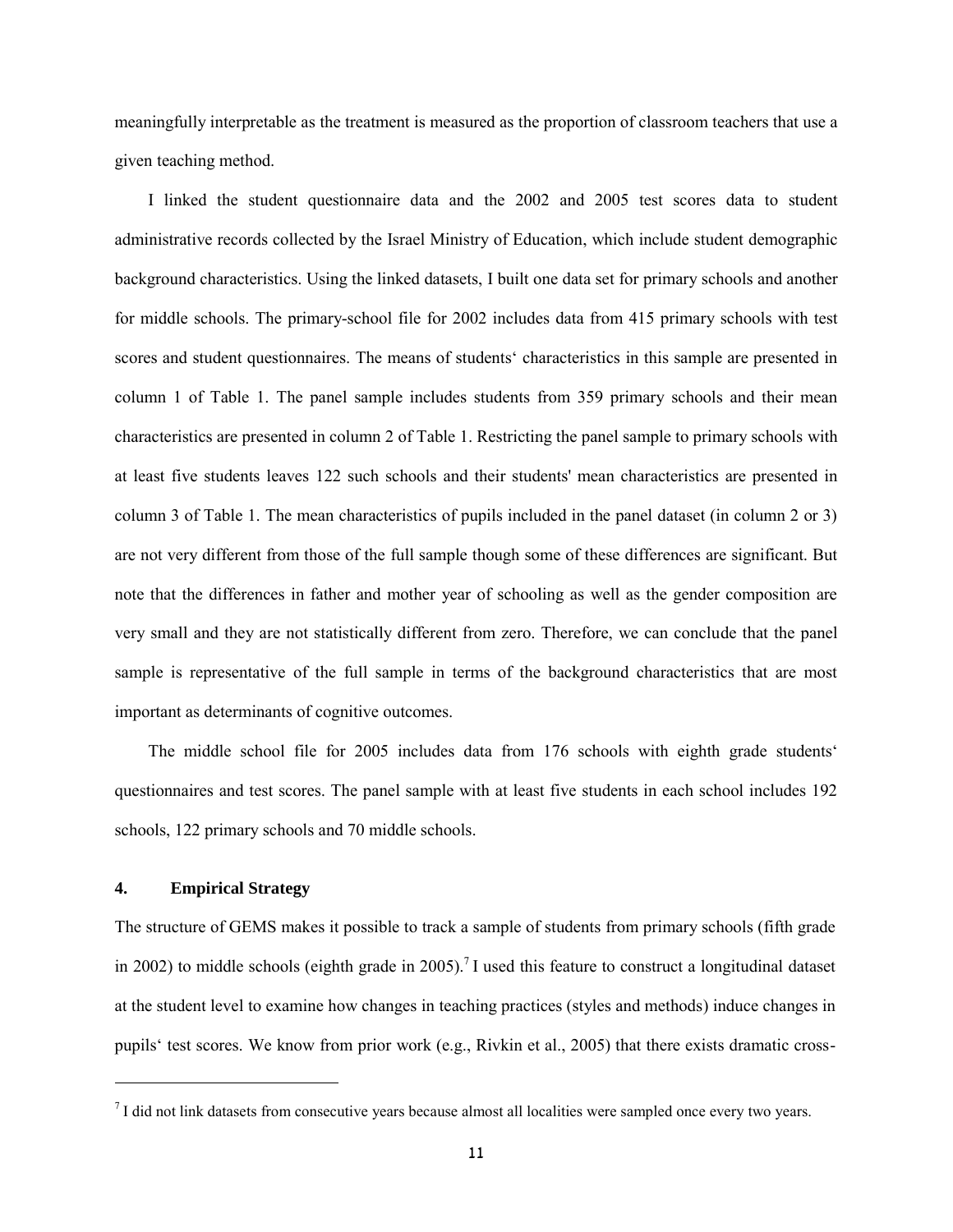grade variation in measures of teacher quality and I use in this paper such variation for estimating the effect of teaching practices. However, it is important to note that that this change is due to the compulsory transition of students from primary to middle school. Also important is the fact that Israel does not allow school choice at the primary and middle levels; pupils are assigned to their neighborhood primary school and middle school, the latter often having a catchment area that includes several primary schools.

Since the estimated regression includes a student fixed effect and a school fixed effect, the identification is based on contrasting the change in exposure to the various teaching practices during grades five and eight among students who followed the same transition path from primary to middle school. More formally, I assume that the cognitive achievements of pupils in grades five and eight are determined by the following equation: e following equation:<br>  $y_{ics} = \alpha_i + \beta_s + S_{cs}^{\prime} \lambda_2 + \sum_{\tau} \theta_{\tau} (TeachingPractice)_{\tau sc} + \varepsilon_{ics} + \epsilon_{cs}$ 

(1) 
$$
y_{ics} = \alpha_i + \beta_s + S_{cs} \lambda_2 + \sum_{\tau} \theta_{\tau} (TeachingPractice)_{\tau sc} + \varepsilon_{ics} + \epsilon_{cs}
$$

where *i* denotes individuals, *c* denotes class (within a grade), *and s* denotes schools. Since the school indicator is perfectly correlated with the grade indicator (fifth or eighth grade), there is no need to add a grade effect in Equation (1).  $y_{ics}$  is an achievement measure for student *i* in class *c* and school *s*;  $\alpha_i$  is a pupil effect,  $\beta_s$  is a school effect,  $S_{cs}$  is a vector of characteristics of class *c* in school *s*; it includes a set of variables for average characteristics of students in the class (mother's and father's years of schooling, number of siblings, immigration status, and five groups of ethnic origin), characteristics of class learning environment and climate (such as levels of classroom noise, violence, lack of discipline and class size). (*TeachingPractice*)<sub>*rsc*</sub> is a vector of four teaching practices ( $\tau$  = 1...4) in class *c* and school. These are measured by the proportion of the classroom teachers who use each practice. The error term in the equations is composed of a school-specific random element  $\epsilon_{cs}$  that allows for any type of correlation within observations of the same school across classes and an individual random element  $\varepsilon_{ics}$ . The coefficient of interest is *θ*, which captures the effects of the different teaching practices. For the purpose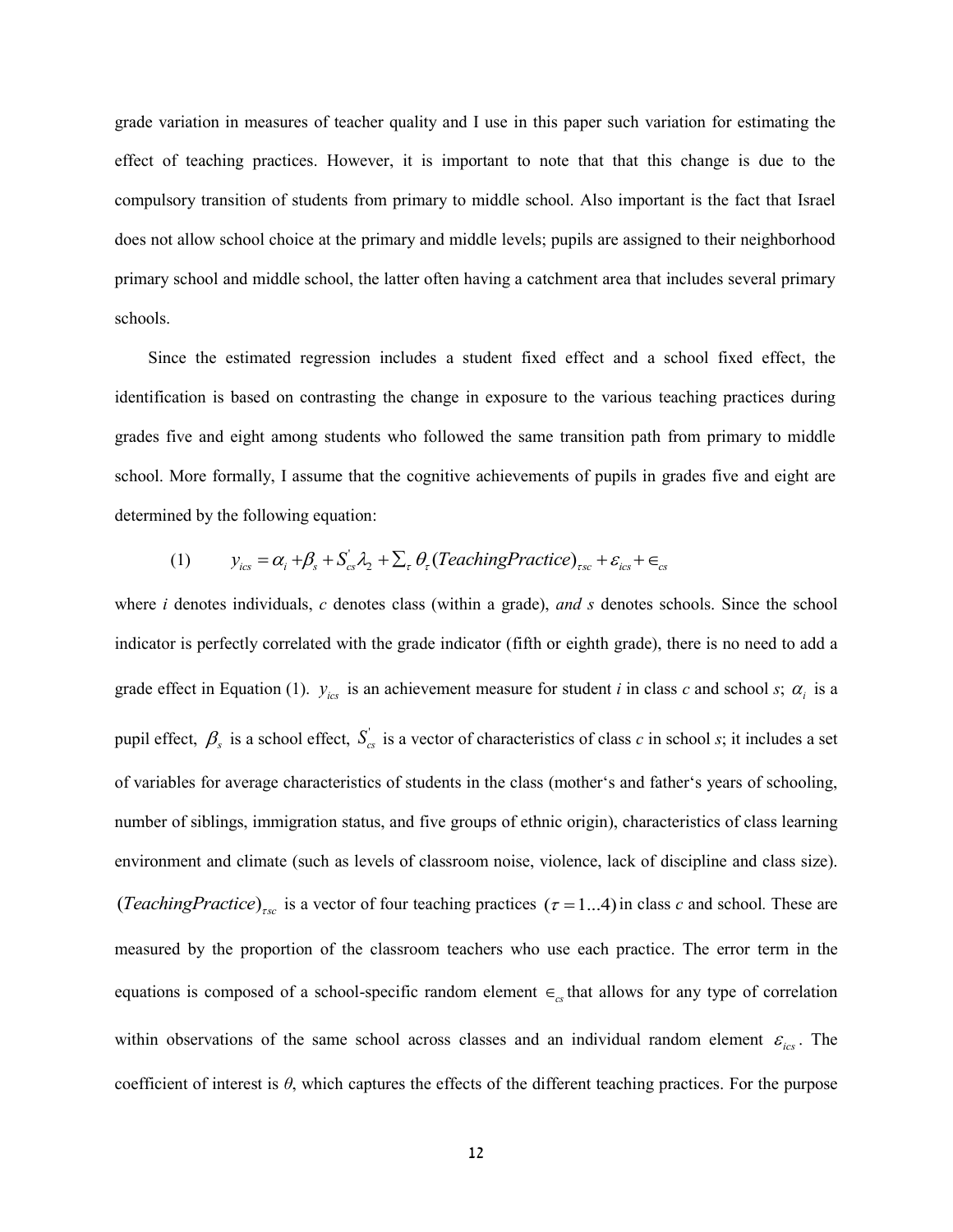of comparison, I will also present OLS estimate of regressions that do not include pupil's fixed effects but include instead individual characteristic as controls: ad individual characteristic as controls:<br>  $y_{ics} = \alpha + \beta_s + x_{ics}^{\dagger} \lambda_1 + S_{cs}^{\dagger} \lambda_2 + \sum_{\tau} \theta_{\tau} (TeachingPractice)_{\tau sc} + \varepsilon_{ics} + \epsilon_{cs}$ 

(2) 
$$
y_{ics} = \alpha + \beta_s + x_{ics}'\lambda_1 + S_{cs}'\lambda_2 + \sum_{\tau} \theta_{\tau} (TeachingPractice)_{\tau sc} + \varepsilon_{ics} + \varepsilon_{cs}
$$

Where  $x'_{ics}$  is a vector of student's covariates that includes mother's and father's years of schooling, number of siblings, immigration status, and ethnic origin, and indicators for missing values in these covariates.

To estimate Equations (1) and (2), I need to observe students while they are in fifth and eighth grade. For the estimates in Equation (1) to have a causal interpretation, however, the unobserved determinant of achievement must be uncorrelated with the treatment variable. The inclusion of school fixed effects and pupil fixed effects controls for the most obvious potential confounding factor—the endogenous sorting of students across schools. However, there may be unobserved within-school and across-class factors that also correlate with changes in teachers' teaching practices. If some classroom characteristics are not controlled, the estimated effects of interest will be biased. Random assignment of students and teachers to classrooms solves this problem by breaking the link between teaching practices and extraneous effects on the class such as unobserved peer quality. True random-assignment variation is rare in an education context and unavailable in many countries. However, students in Israel's primary and middle schools are rarely grouped into classes on the basis of ability or family background; in fact, such practices are forbidden by law. Therefore, classes in primary schools with multiple classrooms at the same grade level are typically formed on a more-or-less random basis; classes in middle schools are formed in a way that creates social integration by mixing students from different socioeconomic backgrounds.<sup>8</sup> Since all classes within a grade are of equal average ability, teachers are assigned to classes more-or-less randomly and the possibility of better teachers avoiding assignment to lower-

 $\overline{a}$ 

 $8$  A 1968 education reform established a three-tier structure of schooling in Israel: primary (grades 1–6), middle (7– 9), and high (10–12). The reform established neighborhood school zoning as the basis of primary enrollment and integration, sometimes with busing, of students out of their neighborhoods in middle school. Tracking and sorting of students in primary- and middle-school classes were outlawed and the law is strictly enforced.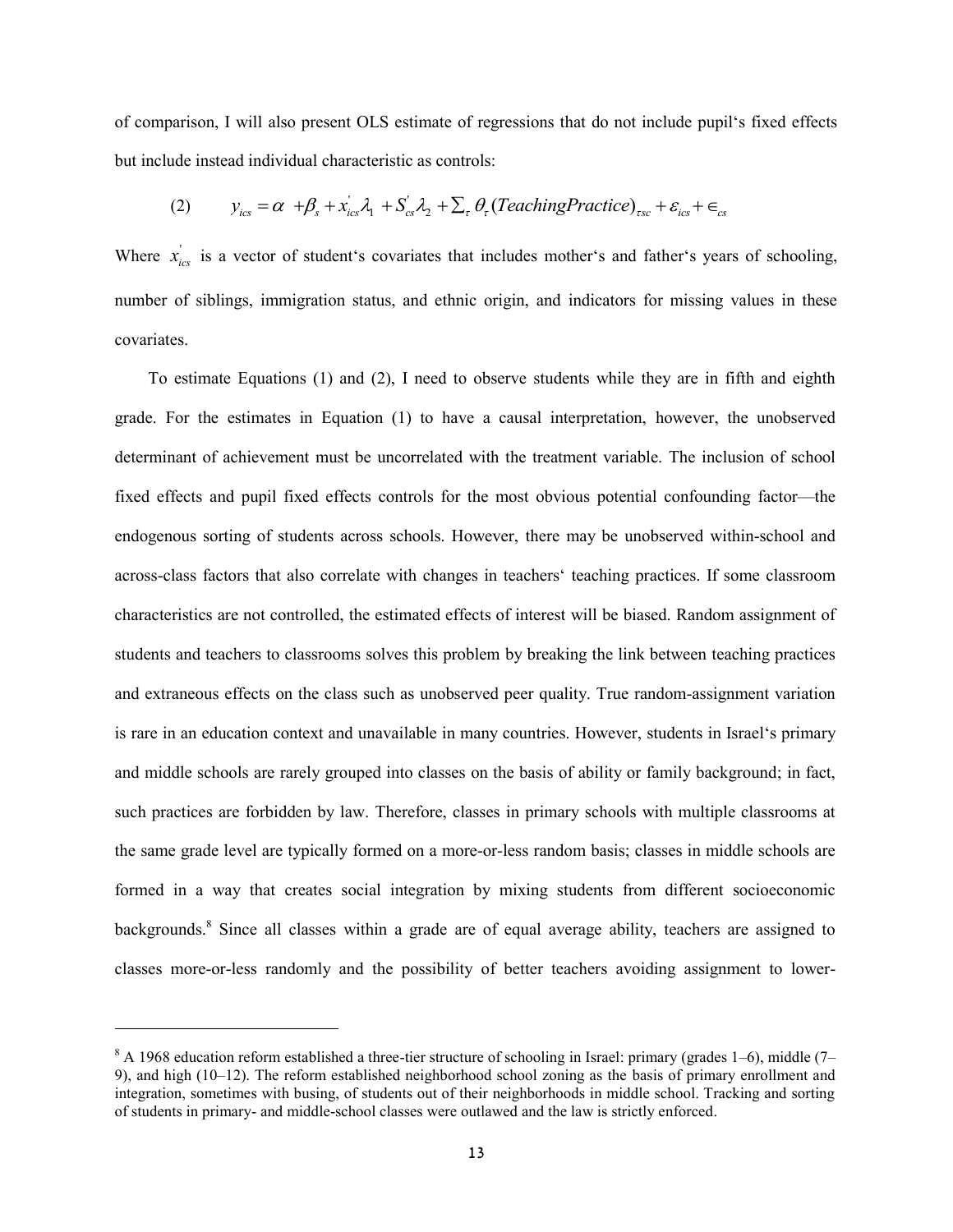performing classes is irrelevant, as is the possibility for —teacher-shopping" by parents. I note here also that the lack of tracking in primary and middle schools in Israel rule out as well the possibility that class composition changes across subjects. Therefore, the students in a given class rank the same teachers.

The foregoing implies that  $(TeachingPractice)_{rsc}$  will be uncorrelated with class-level shocks  $\epsilon_{cs}$ conditional on a set of school fixed effects, pupil fixed effects, and class-mean characteristics. Thus, the basic identifying assumption in this study is that the systematic components of teaching practices in school arise only at the school level and not at the class level. A necessary condition for the withinschool estimation to work is, of course, that there is sufficient variance in teaching practices within a school, as is the case in our data.

The identification strategy I use in this paper is most closely related to that of Ammermueller and Pischke (2009), who use a school-fixed-effects framework to estimate peer effect based on within-school and across-class variation in peer ability. They demonstrate that conditioned on a school fixed effect, class composition within a grade is random. However, I also include a pupil fixed effect in the regressions, which accounts for any selection based on pupil specific attributes. This addition is very important in the context of this paper because it is possible that the teaching practices vary based on students' ability. The student fixed effects that I include in the regression are therefore appropriate controls that rule out a bias due to potential endogeneity of teaching practices. Including also in the regressions the class level characteristics  $(S'_{cs})$  is also useful in this regard.

#### *Evidence of the Validity of the Identification Strategy*

The key identifying assumption I make in this paper postulates that, conditional on pupil fixed effects, changes in teaching practices within a school are uncorrelated with changes in unobserved factors that may affect students' outcomes. I assess here, from different angles, the plausibility of this assumption. I first discuss the assignment of students both between and within schools and present evidence that sheds light on the question of whether classes are formed (more-or-less) randomly and whether different classrooms systematically get different resources. Even if the variation in teaching practices within a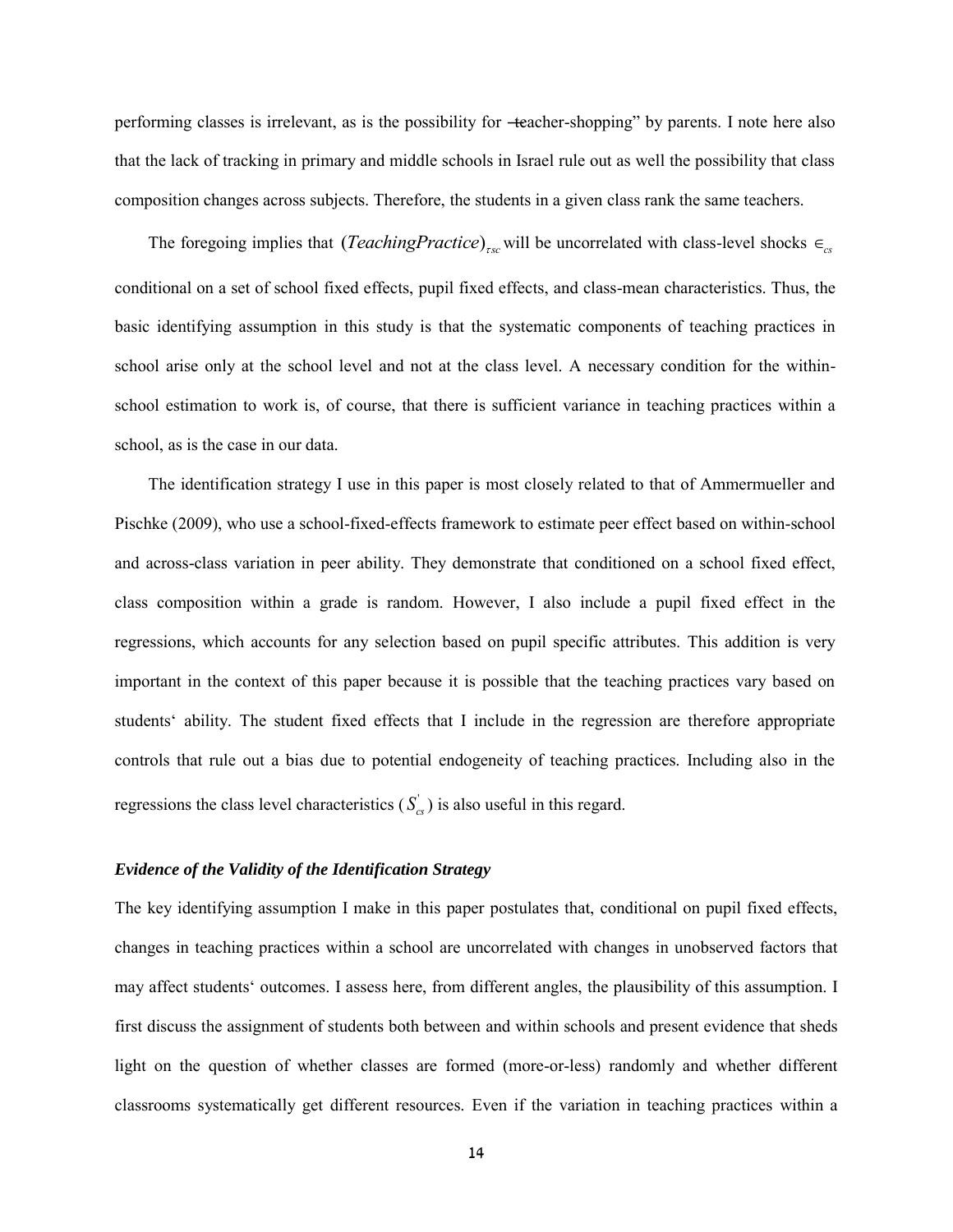school resembles a random process, however, these variations may be correlated with additional class-toclass changes that may affect student outcomes. To assess this possibility, we check whether changes in teaching practices within a school are associated with changes in student background characteristics such as parental education, family size, ethnicity, and student's immigration status.

Students in Israel attend primary school from initial enrollment to grade 6 and middle school from grades 7 to 9. Generally speaking, primary-school assignment depends on place of residence. Each middle-school catchment area includes several primary schools in order to achieve social integration by blending pupils from different socioeconomic backgrounds. Parents can affect choice of school in certain ways, e.g., by choosing to live near the school of their choice. The school administration is responsible for assigning students to classes within schools. Extra resources are allocated to schools that have a high share of disadvantaged or recent-immigrant students but class size cannot exceed 40 students in all schools. An important regulation from the Ministry of Education forbids grouping of students by ability in primary and middle school.<sup>9</sup> Even when parents fund additional weekly instruction hours, these resources cannot be used for the formation of study groups by ability (tracking) or any other criterion.<sup>10</sup> A similar regulation from the Ministry applies to middle schools and requires heterogeneous classes. For example, a circular from the Director General outlining the responsibilities of a middle-school principal relative to the responsibilities and authority of a secondary-school principal states explicitly that it is the responsibility of the former to create heteroegenous classes and that ability tracking is allowed only after ninth grade.<sup>11</sup> These institutional rules are supported by evidence from PIRLS 2003, based on the item in the school questionnaire that asks whether the school forms classes on the basis of ability. The fraction of students in schools that report some ability grouping at the class level is close to zero and it does not vary by gender. I obtained similar evidence from TIMSS 1999 and PIRLS 2003, which included a similar question about the extent to which classes are formed based on students' ability. Jakubowski (2009),

 $\overline{a}$ 

<sup>&</sup>lt;sup>9</sup> Ministry of Education, Circular from the Director General, March 2000: [http://cms.education.gov.il/EducationCMS/applications/mankal/arc//s7bk3\\_1\\_8.htm.](http://cms.education.gov.il/EducationCMS/applications/mankal/arc/s7bk3_1_8.htm)

<sup>&</sup>lt;sup>10</sup> See http://cms.education.gov.il/EducationCMS/applications/mankal/arc//sc3ak3\_11\_9.htm.

<sup>&</sup>lt;sup>11</sup> See http://cms.education.gov.il/EducationCMS/Units/Sherut/Takanon/Perek7/Chativa/.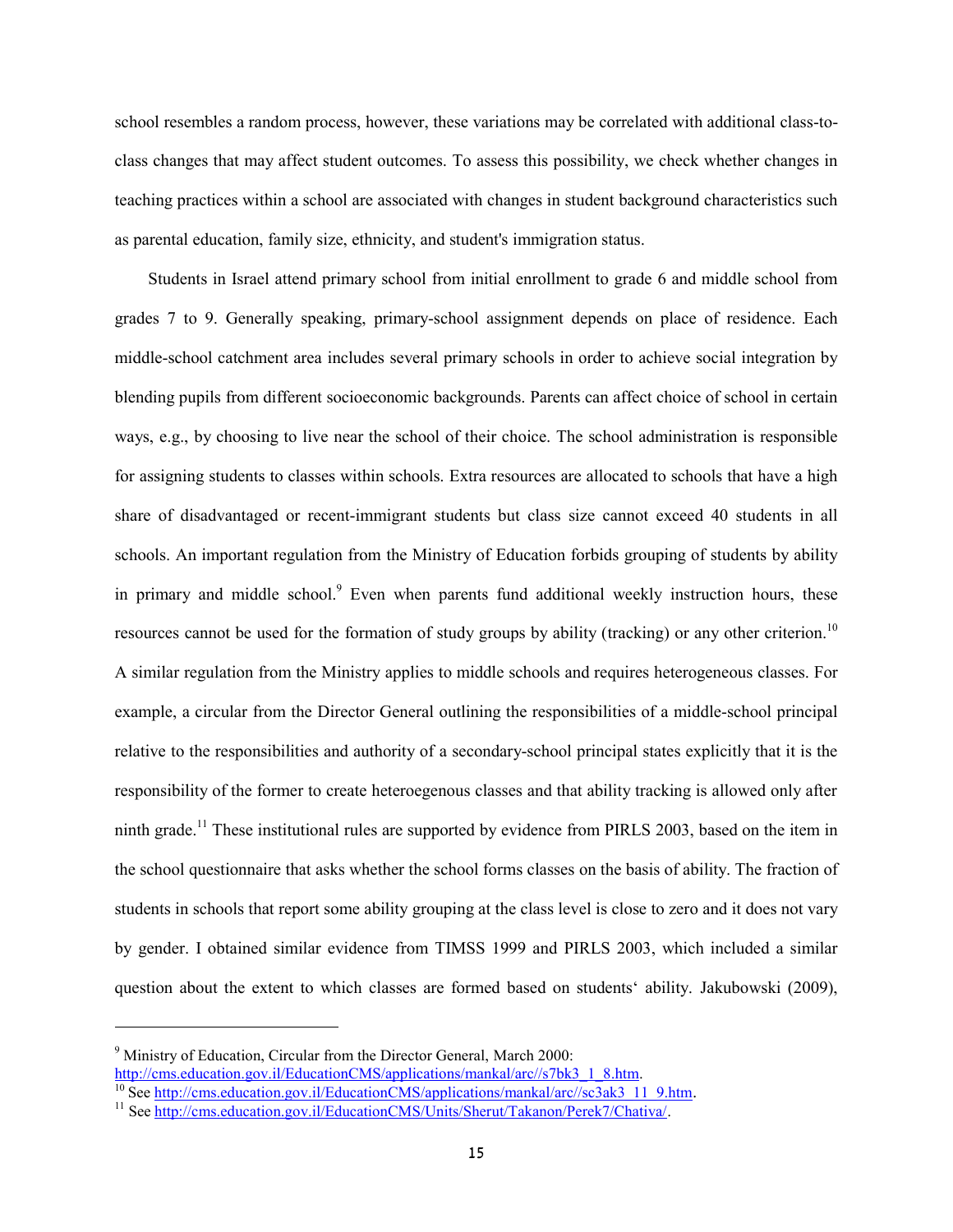using PIRLS 2003 data to study the effect of tracking, included Israel among countries that do not track students by ability in their primary- and middle-school systems.

Having obtained this institutional evidence of random formation of classes within schools, I used the sample of all primary and middle schools to test whether the data I use in this study also support this claim. In particular, I checked class assignment to see whether it correlates systematically with students' characteristics. For this purpose, I performed a series of Pearson Chi-Square  $(\chi^2)$  tests for eight characteristics: gender, father's years of schooling, mother's years of schooling, number of siblings, and three ethnic origin indicators. If a school forms its classes randomly, any particular characteristic of a student should be statistically independent of his or her class assignment. In father's schooling, for example, the Pearson  $\chi^2$  test asks whether there are more pupils with high father's schooling in a particular class than is consistent with independence, given the size of the school's enrollment. Ammermuler and Piscke (2009) describe and apply this test in their study of peer effects. Formally, I performed the Pearson test for each school and, under the assumption that schools in Israel are independent, I also added up the test statistics for all schools to obtain an aggregate test statistic such as that described by DeGroot (1984). Obviously, I performed this test only on the basis of the subsample of schools (482 out of 605) that had two or more classes within the relevant grade. Of the 1928 p values for primary schools, 83—only 4% of the sample—were lower than 5%. Furthermore, only two schools had two or more of characteristics with p-values equal to or lower than 5%. The aggregate p-values for each of the four characteristics far surpassed 20 %. The middle-school data yielded similar results: of 230 middle schools with two or more classes, 82 were equal or lower than 5% out of 920 p-values. Therefore, in 9% of the cases I cannot reject that there is non-random assignments. However, only in 13 of the 230 schools (exactly 5% of all schools) two or more p-values are equal or lower than 5%. Overall, I conclude that there is no evidence of systematic formation of classrooms with respect to the four measures of student family background measures.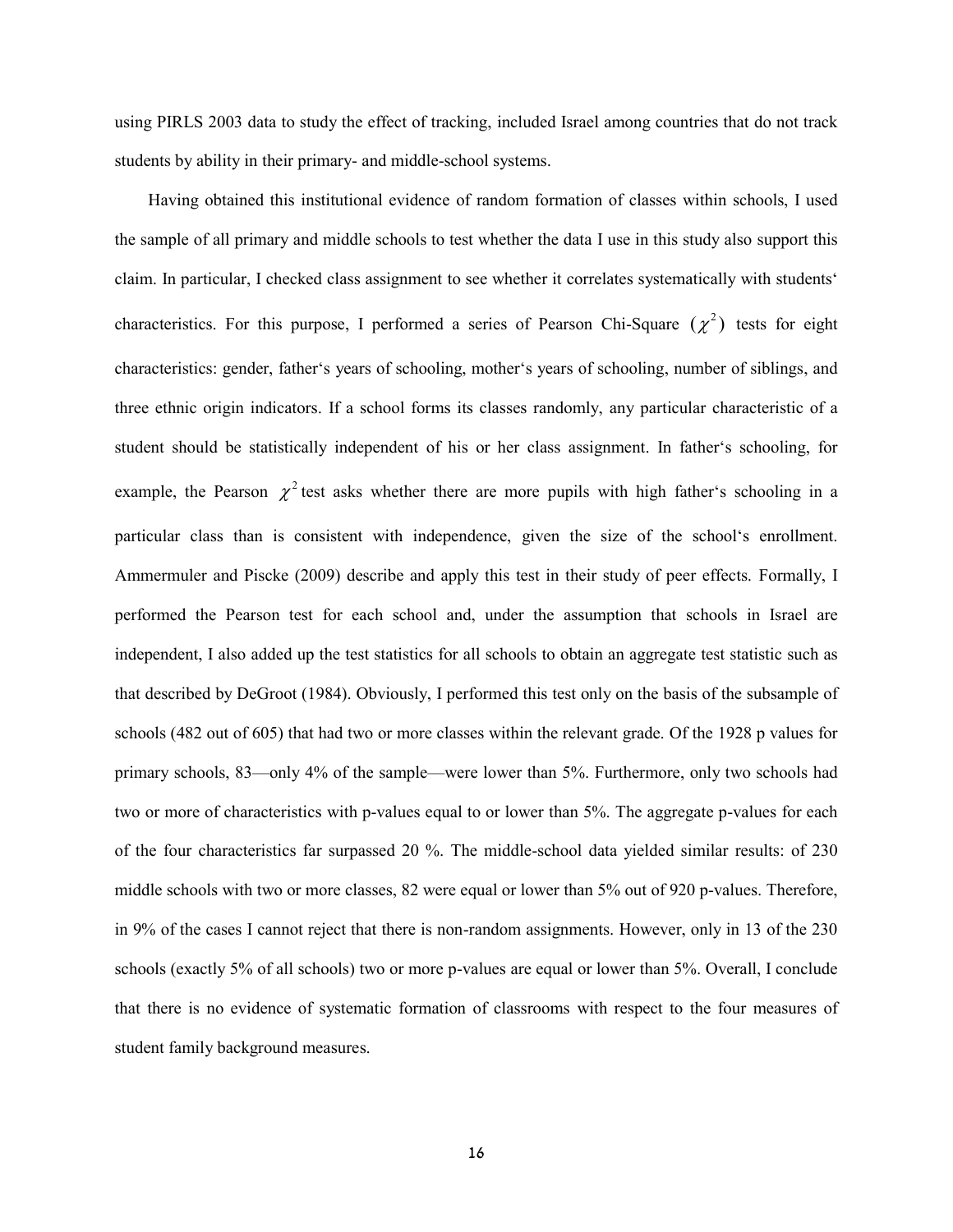The second question I investigate in this section is whether classrooms that differ in teaching practices differ in pupils' characteristics as well. To test whether classroom teaching practices are statistically independent of each of the student characteristics, I ran balancing tests as are run in randomized trials, using the following OLS regression model:

(3a) 
$$
x_{ics} = \alpha + \phi_r (TeachingPractice)_{rsc} + v_{ics}
$$

and the following school fixed effect model:

(3b) 
$$
x_{ics} = \alpha + \theta_s + \phi_t (TeachingPractice)_{rsc} + v_{ics}
$$

where  $\theta_s$  are the school fixed effects. Tables 2 and 3 present estimates from regressions where the dependent variable is a student characteristic and the explanatory variable is one of the four teachingpractice measures. Table 2 presents the results for the fifth-grade sample and Table 3 does the same for the eighth-grade sample. Each table presents the results from two specifications: an OLS regression without any additional control variables and another that includes school fixed effects. I could not add individual fixed effects because the nature of the pupil-background characteristics (father's years of schooling, mother's years of schooling, number of siblings, an indicator of recent immigration, a gender indicator, an indicator of whether a pupil's parents are native Israeli and four other indicators of ethnic origin) generally rules out changes in characteristics between grades 5 and 8. I also ran these balancing tests for class size in search of evidence of selection in allocating school resources to classes.

Tables 2 and 3 offer little evidence for the proposition that students of different family backgrounds are more likely to be in classes that invoke certain teaching practices, conditional on the school they attend. Only eleven of the 72 balancing coefficient estimates presented in Table 2 and Table 3 are significantly different from zero at the 10 percent level of statistical significance when school fixed effects are included in the regressions. Four of these imbalance characteristics are with respect to the teaching practices transparency, fairness and feedback' and five of them relate to the gender variable. This pattern stands in sharp contrast to the balancing estimates obtained from the OLS equations (without school fixed effects), which yielded 32 estimates that were significantly different from zero. It useful to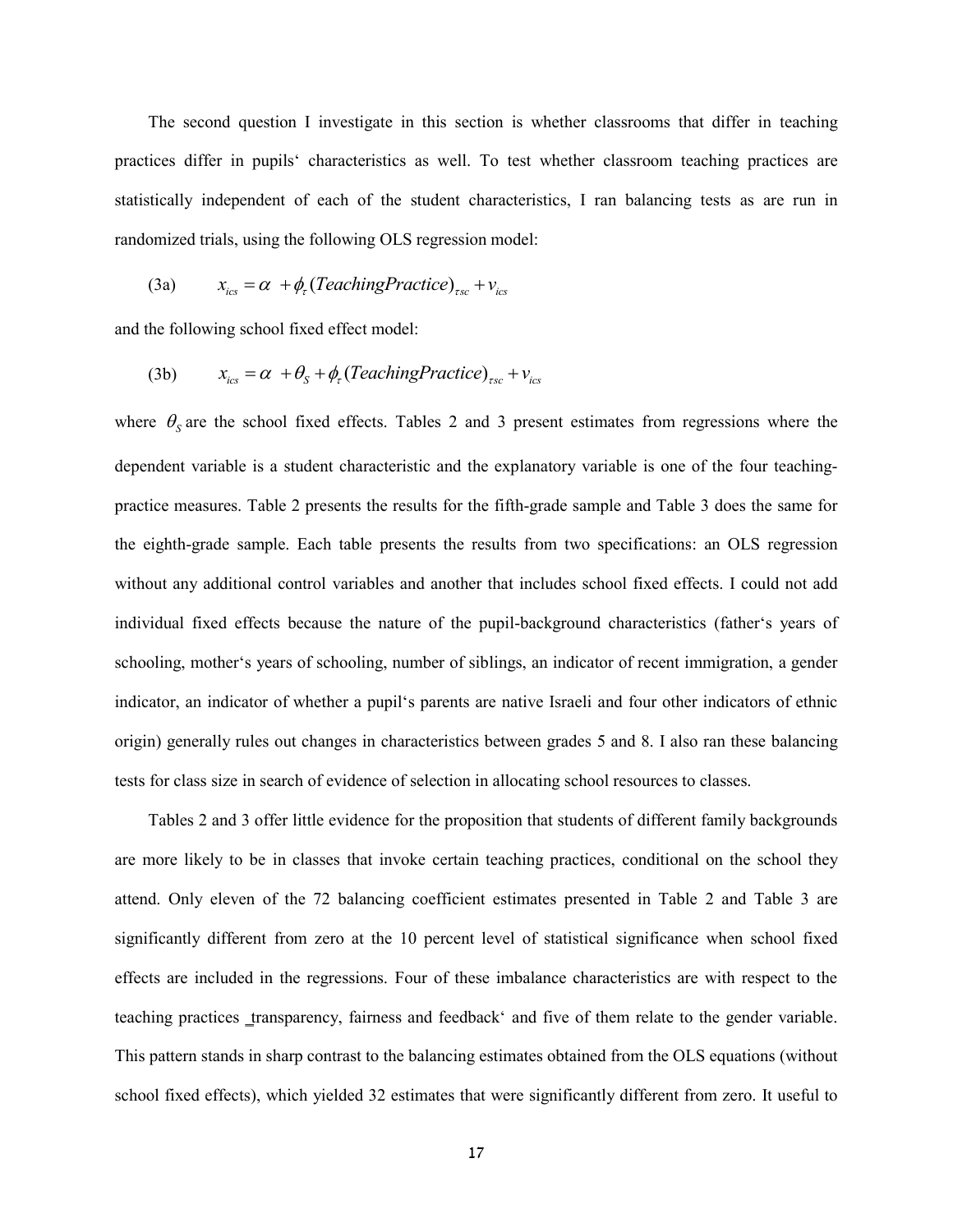demonstrate this lack of signs of selection based on the parental human capital variables. The pattern of selection between *primary* schools with respect to parental schooling is negative, meaning that *primary* schools with large enrollments of pupils whose fathers or mothers have many years of schooling have lower intensities of all four teaching practices; All eight of the OLS estimates were significantly different from zero. However, after I added the school fixed effects to the regressions, three estimates changed signs to positive and no one of these 8 estimates is significantly different from zero. The respective pattern of selection with respect to parental school is different in *middle* schools as only two of the eight OLS estimates and two of the school fixed effects estimates are significantly different from zero, all related to the forth teaching practice (transparency, …). The between- and within-school selection pattern with respect to number of siblings are inconsistent as well, as two of the eight OLS estimates and three of the eight school-fixed-effect estimates were positive. Further, only 2 of the OLS estimates and one of the school fixed effect estimates were significant. Similarly inconsistent is the positive selection pattern in the distribution of teaching practices between schools based on the balancing-test estimates (some positive, some negative) of the proportion of immigrant pupils. I view these inconsistencies in the selection patterns across the various socio-economic proxies as suggestive evidence that even across schools the variation in teaching practices is not an indication of clear meaningful selection that can confound the effect of teaching practices on pupils' academic outcomes in a certain direction. I should emphasize again, however, that once I added school fixed effects to the regressions, all evidence or signs of potential selection disappeared.

This evidence largely confirms that classes in the sample schools are formed randomly within the schools. There is little evidence that students of different family backgrounds are more likely to be grouped in certain classes depending on the school they attend. However, even if classes are formed randomly, they may receive other school resources differentially. For example, if a class ends up with more children from less advantaged family backgrounds purely by chance, the school may assign this class a smaller class size. To shed light on this question, I ran a set of regressions of the teaching-practice variables described in the previous section on class size and its square. The estimates presented in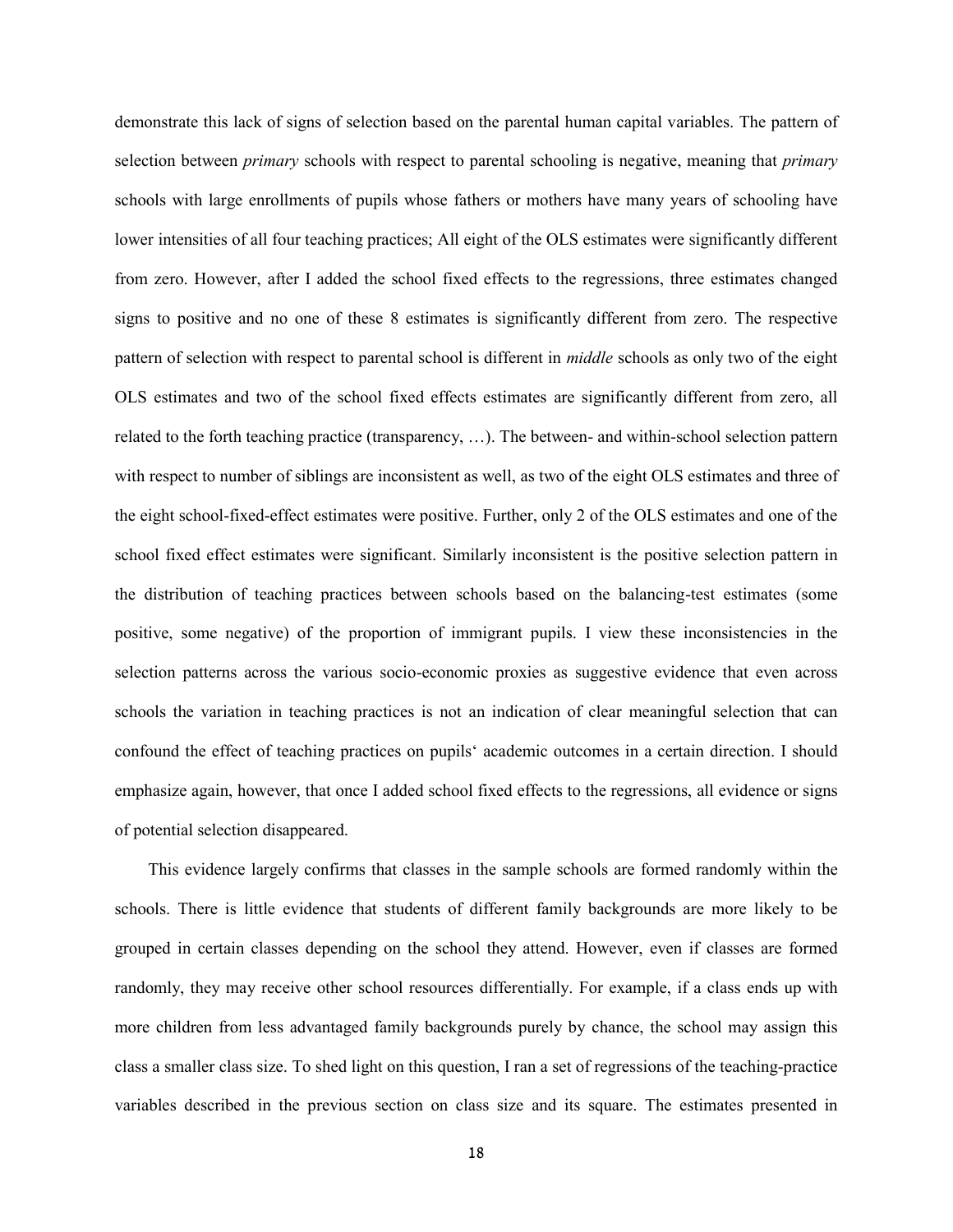columns 17-18 in Table 2 and Table 3 show that there are no meaningful within schools correlations between class size and any of the four teaching-practice variables. All eight estimates are not significantly different from zero and two are even positive.

#### **5. Results**

I now analyze the effects of the various measures of teachers' teaching practices on students' test scores. Table 4 presents descriptive statistics for the four teaching-practice measures. In the Appendix, I present the items that I averaged into each of these indices. Even though each of the items ranges from 0 to 1, the range is narrowed when aggregated into the four teaching-practice measures, from about 0.2 to about 1. There are no significant differences between the descriptive statistics of the panel and the full samples and the means of T1-T4 are marginally lower in grade 8. Based on the means from the full sample (presented in panel B of Table 4) we see that a higher proportion of classroom teachers practice T1 than T2-T4. In primary school, the mean of T1 is 0.76 and in middle-school it is 0.65. The respective means of T2 are 0.57 and 0.47. The respective means of T3 they are 0.58 and 0.42. The similarity between the mean proportion of teachers using T2 and T3 is a result of these two practices being different dimensions of modern teaching.

Table 5 reports estimates based on pooling of all four subjects together and each specification in the table includes subject fixed-effect indicators. I report the effect of each category of teaching practice. Although estimates for all individual items that I used to construct the aggregate teaching-practice measure are not reported here, I should note that most of these estimates are not precisely measured and some have negative values, partly because of the high correlation among the various items. Therefore, it is appropriate and necessary to aggregate the items in several principal components as I do in this paper. Having no prior information with which to justify a particular weighting, I assign equal weight to all items grouped in a given teaching-style characteristic in order to provide a more transparent interpretation. I computed the class-level mean of these teaching-practice characteristics for each student while excluding the student's own answer. When I used measures based on means that included also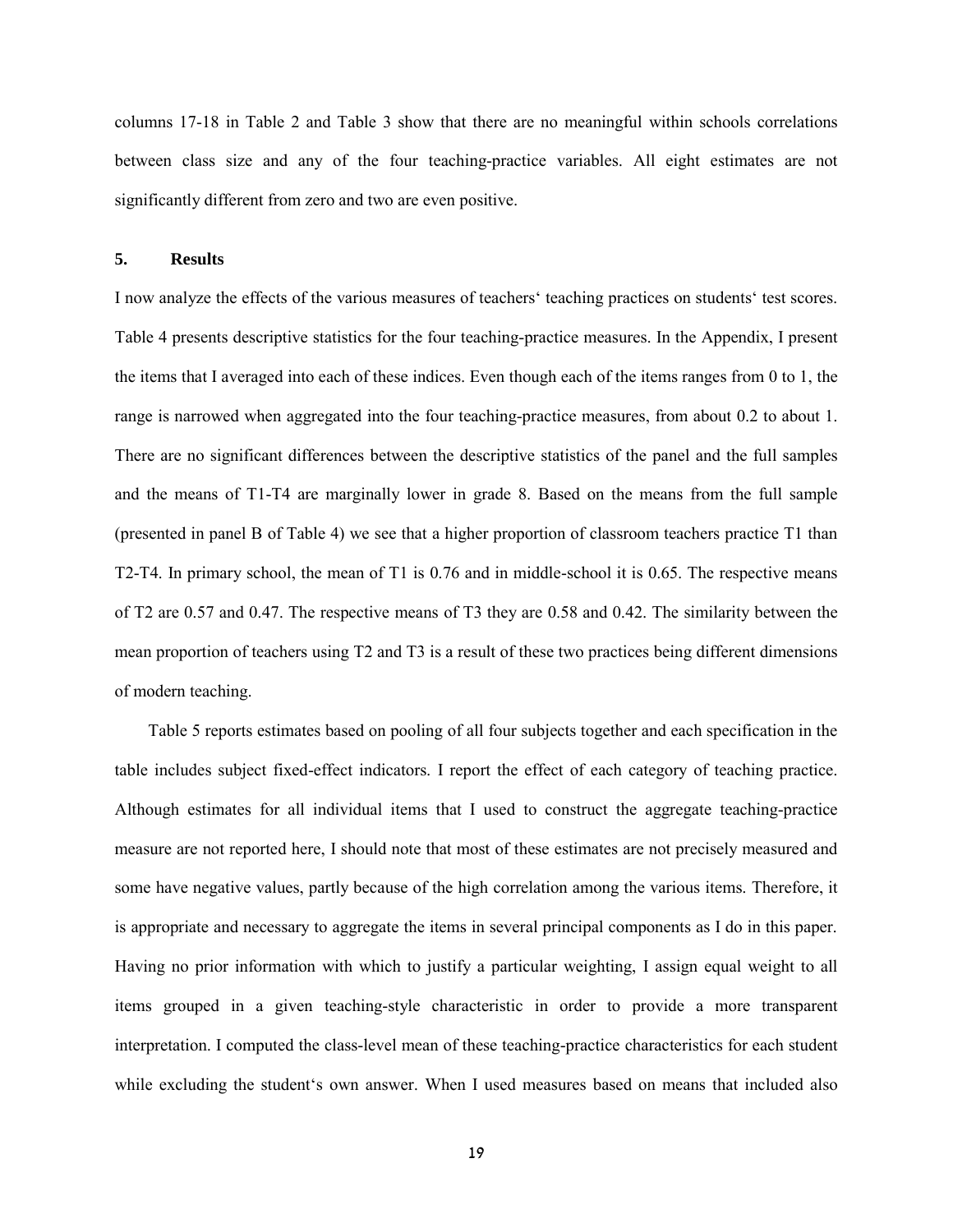students' own answers, I obtained the same results exactly. I also tried averaging the z scores of each item instead of the absolute value of the students' response to each of the questions and I obtained again the same results. I tried as well an alternative measure of the teaching practices, using  $(0/1)$  dummy variables that divide the sample to two groups based on alternative thresholds values of the proportion of teachers that use each of the teaching practices. The results from these alternative measures are fully consistent with the continuous measures and I will provide more details on this issue later in this section.

The first and second columns in Table 5 report OLS estimates from an equation that included the following control variables: pupil's background characteristics (gender, father's and mother's years of schooling, number of siblings, an indicator of immigration status, and five indicators of ethnic origin— Europe/America, Asia/NorthAfrica, Soviet Union, Ethiopia, and Israel). I also included in the regression as controls the class-level means of all these indicators, an indicator for each of the four subjects, and measures of class climate and learning environment such as level of noise, disturbances, violence, and lack of discipline. In Column 1, the estimates are from separate regressions in which each teaching practice enters as a single treatment variable. In Column 2, the estimates come from one regression that includes all the teaching practice measures as multiple treatments. In Columns 3 and 4, I add primaryand middle-school fixed effects to the specification of columns 1-2. In the specification presented in Columns 5 and 6, I replace all the student's control variables with students' fixed effects. In Panel A, the results are based on a sample of schools that have at least five pupils in the panel data (the Five plus sample); in Panel B, the sample is further restricted to include schools that have at least ten pupils in the panel data (the Ten plus sample). The estimates in Panel B provide a robustness check to the sensitivity of the estimates to the precision of the school-fixed-effect estimates.

Focusing first on the OLS estimates of the effects of teachers' pedagogical methods in panel A, we see that all eight estimates are positive but only two (the estimated coefficients of T1) are significantly different from zero. This suggests that there is no obvious selection-bias pattern for three of the treatment measures even if based on the OLS estimates. It is also noticeable that the Column 1 and Column 2 estimates show no clear differences in sign and precision. However, adding the primary and middle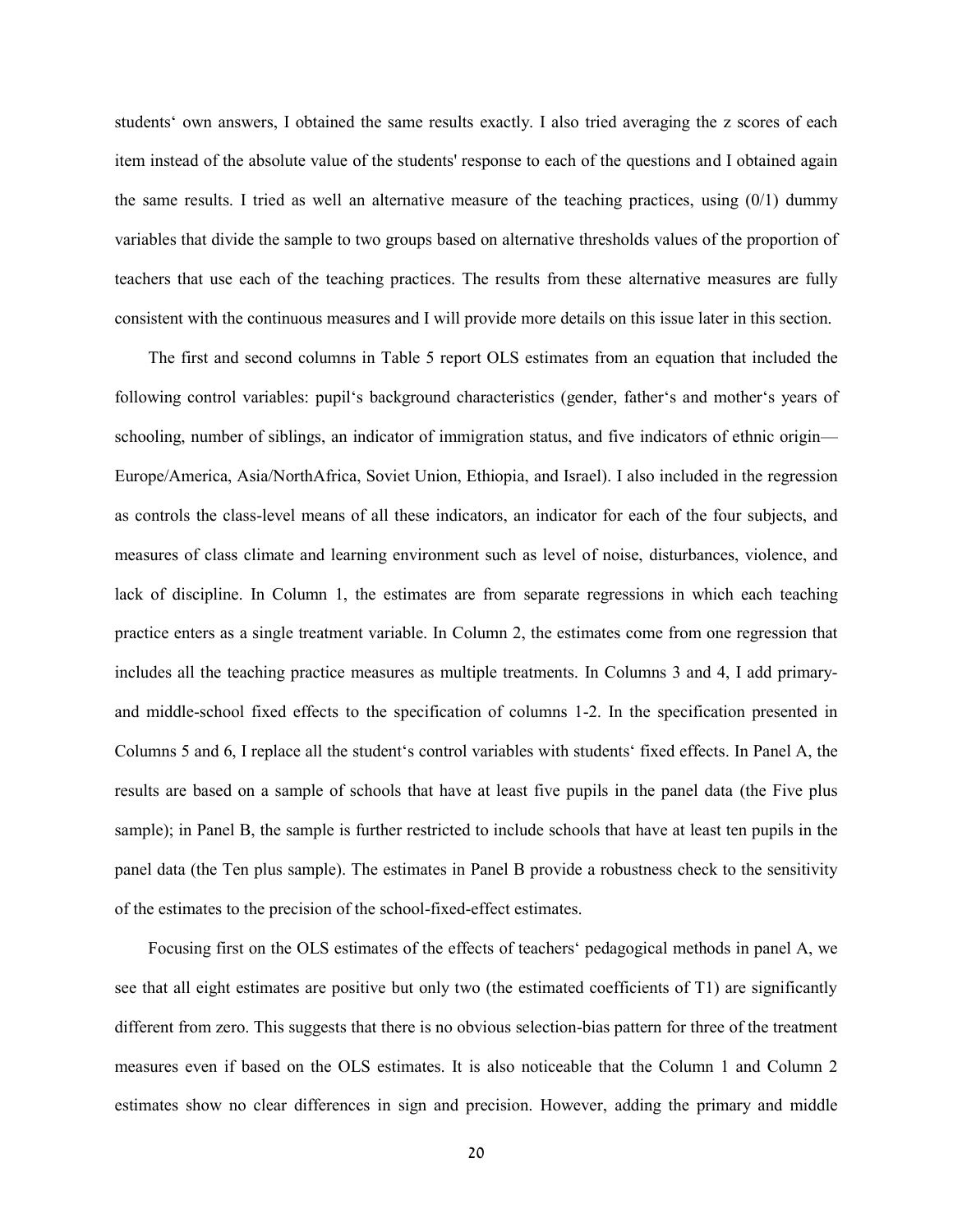school fixed effect to the equation induces a major change in the size and sign of the estimates of the teaching-practice measures. Focusing on the specification that includes all treatment measures in the regression, we observe the following: the estimate of T1 (Instilment of Knowledge and Enhancement of Comprehension) drops marginally to 1.010 (se=0.268) and the estimate of T2 (Instilment of Analytical and Critical Skills) climbs to 0.810 (se=0.265) relative to its respective OLS estimate. The estimate of T3 is almost unchanged but become more precise and the estimate of T4 (Transparency, Fairness, and Feedback) is reversed in sign and becomes significant. Adding the pupil's fixed effects to the regression leads to an equal proportional decline in the point estimates of T1, to  $0.792$  (se=0.292), and of T2, to 0.520 (se=0.281). The other two estimates (of teaching practices T3 and T4) are reversed in sign, become very small and not statistically different from zero.

The estimates reported in Columns 5–6 have two remarkable features. The first is the similarity between the estimates when only one of the teaching-practice measures is used as a treatment measure and when all four are used jointly. The estimates of T1 and T2 are only 20-30 percent lower when all teaching practices enter jointly as treatments in the regression. This pattern suggests that there is very little omitted variable bias when three of the four teaching-practice measures are left out of the equation once we include pupil and school fixed effects. Apparently, even though T1 and T2 are highly correlated, the conditional (on schools and students fixed effects) partial correlation between these two variables is much smaller which allows measuring precisely their independent effect on test scores. The second is the difference in the estimates of the two measures that capture two distinct elements of modern teaching. T2 has positive and significant estimated effect while the estimated effect of T3 is practically zero (small, negative and insignificant). By implication, if it is selection that generates the positive effect of T2, it must be very different for each of these two measures, which is very unlikely. Another noteworthy feature of the estimates in Column 5-6 is the relative similar sensitivity of the estimates of T1 and T2 to the addition of pupils' fixed effects to the regressions, as T1 falls by about 60 percent and T2 by about 40 percent. I should also note that the estimates of the other two teaching practice measures (T3 and T4)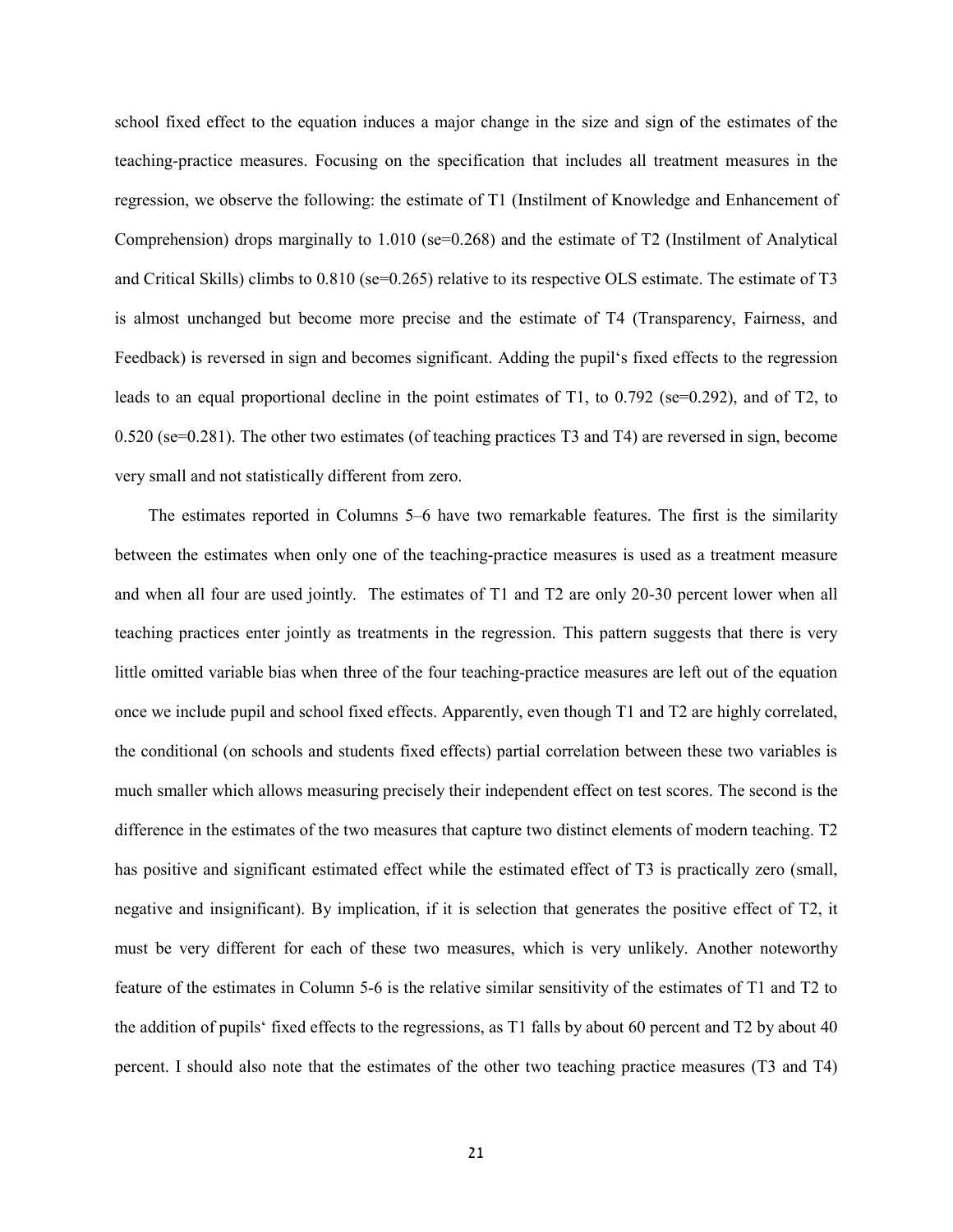also change when pupil's fixed effects are added, from large and significantly different from zero to much smaller and imprecise.

Panel B of Table 5 presents estimates based on a sample restricted to schools that had at least ten pupils in the panel data. The estimated effects do not change at all in comparison to those presented in Panel A. This restriction allows greater precision in estimating school fixed effects and it is important that the estimated effects of T1 and of T3–T4 are not sensitive to this sample restriction.

Before discussing the effect size of the various estimates, it is important to rule out the possibility that if there is a correlation between specific teaching practices and overall teacher effectiveness, our findings then simply reflect the underlying teacher effectiveness and not the effect of the practice itself. For example, if a teacher with strong thinking skills is more effective than one with weak thinking skills, using either —modern" or —traditional" practices, we would expected to see the patterns reported above. However, this does not seem to be driving our results as demonstrated by the very different estimated effects of T2 and T3. Even though these two teaching practice are highly correlated (estimated correlation coefficient of 0.873, see Table A1) and both are integral elements of modern teaching, T2 has a significant effect on test score while T3 has a zero effect. If it is overall teachers effectiveness and not a specific teacher practice that improve student outcomes, we should have observed T3 being equally effective as T2. I will return to this issue in the next section when presenting evidence about the heterogeneity of the effect of T1 and T2 across sub-groups of students, by gender and by ability. We would not expect such treatment heterogeneity if it is the overall teacher's effectiveness that is causing students' value added instead of some specific teaching practices.

Overall, the evidence in Table 5 strongly suggests that two of the four teaching styles and methods have positive and meaningful effects on pupils' learning. The more important of them in terms of effect size is the indicator of the extent to which teachers make sure that their students know and understand the material by using examples, memorization techniques, homework, classwork, and so on. When the mean (65 percent of the classroom teachers) of this teaching-practice measure rises to the maximum (99 percent of the classroom teachers) observed in the data (in the full sample), the test score changes by an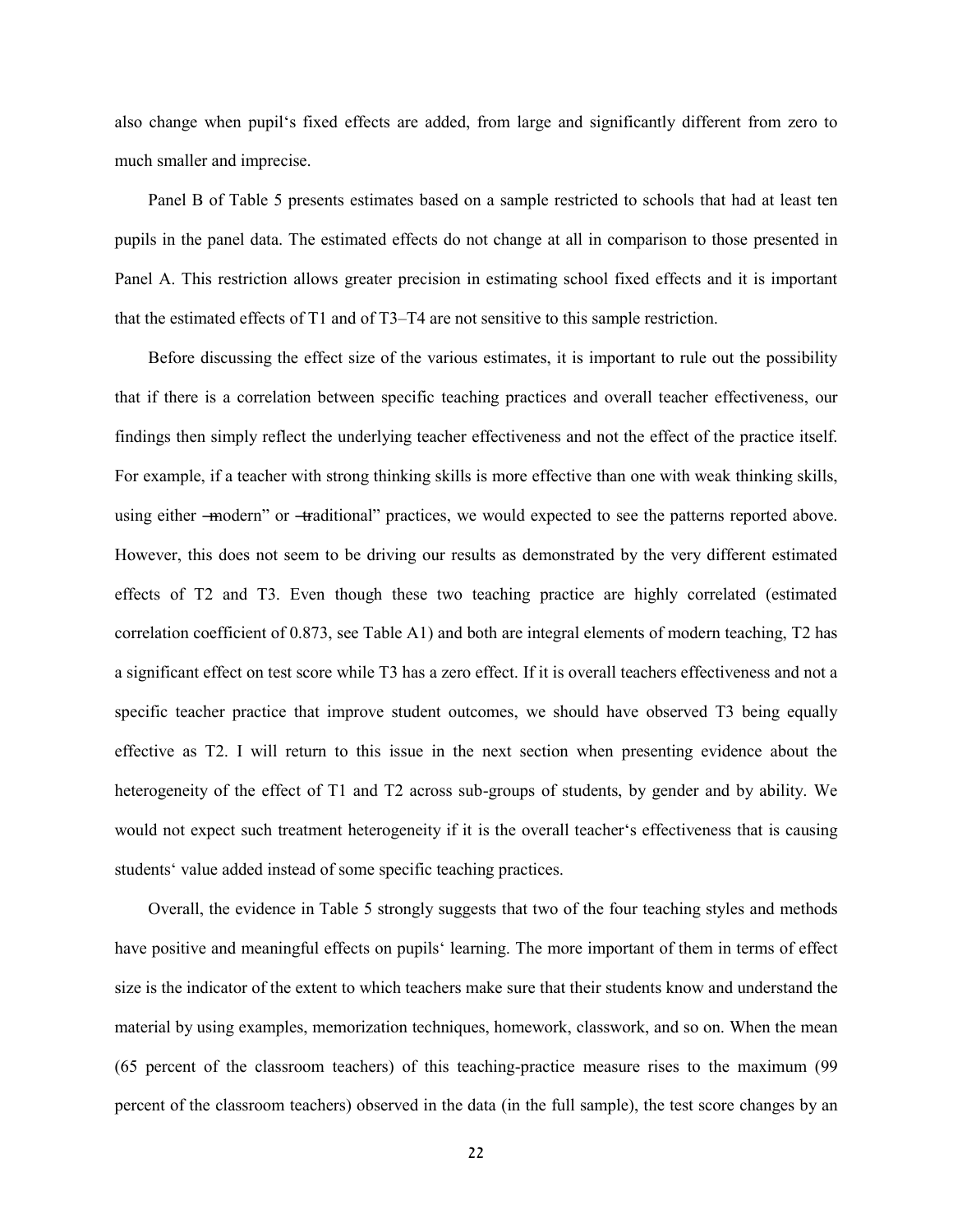average of 0.27 (=0.34  $*$  0.792) standard deviation of the test-score distribution. The effect of elevating teachers' instilment of analytical and critical skills in the classroom from the mean (0.47) to the maximum (0.95) observed in the data (full sample) is only marginally smaller at 0.25 (=0.48  $*$  0.52) standard deviation. A simultaneous change in these two teaching practices, which is not unreasonable because there are many classes with large proportion of teachers using both practices, leads to a again of over half a standard deviation of the test score distribution. A more drastic policy change is to improve the use of T1 or T2 from the lowest to the highest proportion observed in the data. The gain for such a change in T1 is 0.53 (0.67 $*$ 0.792) and for a respective change in T2 it is 0.39 (0.75 $*$ 0.52). These results suggest that the gains associated with changes in these two effective teaching practices are much bigger than the effect of most other effective interventions, such as reducing class size, increasing schooling time, or providing teachers and students with conditional financial incentives. It is also probably less expensive to train teachers in the appropriate use of these two effective teaching practices than to implement these alternative interventions. Before further discussing the policy implications of the findings, however—I do this in the Conclusions section—I present additional evidence about the heterogeneity of the effect of T1 and T2.

#### *Results Based on Ordinal Measures of Teaching Practices*

 I have treated so far the teaching practices variables as cardinal treatment measuring the proportion of classroom teachers that use a given teaching practice. To assess how sensitive are the results to this particular way of measurement of teaching practices, I also estimated models with the two alternative measures of the treatment variables. I first used the simple mean of the categorical ranking of students without converting them to proportional terms. The results based on these cardinal measures are identical completely to the results presented in Table 5 and are available from the author. Second, in Table 6, I present treatment estimates where I measure the intensity of each teaching practice by the proportions of answers above a certain level  $(4, 5 \text{ or } 6)$  in all the questions that the teaching practice consist of. Column 1 presents estimates where the proportion count includes all answers from 4 and up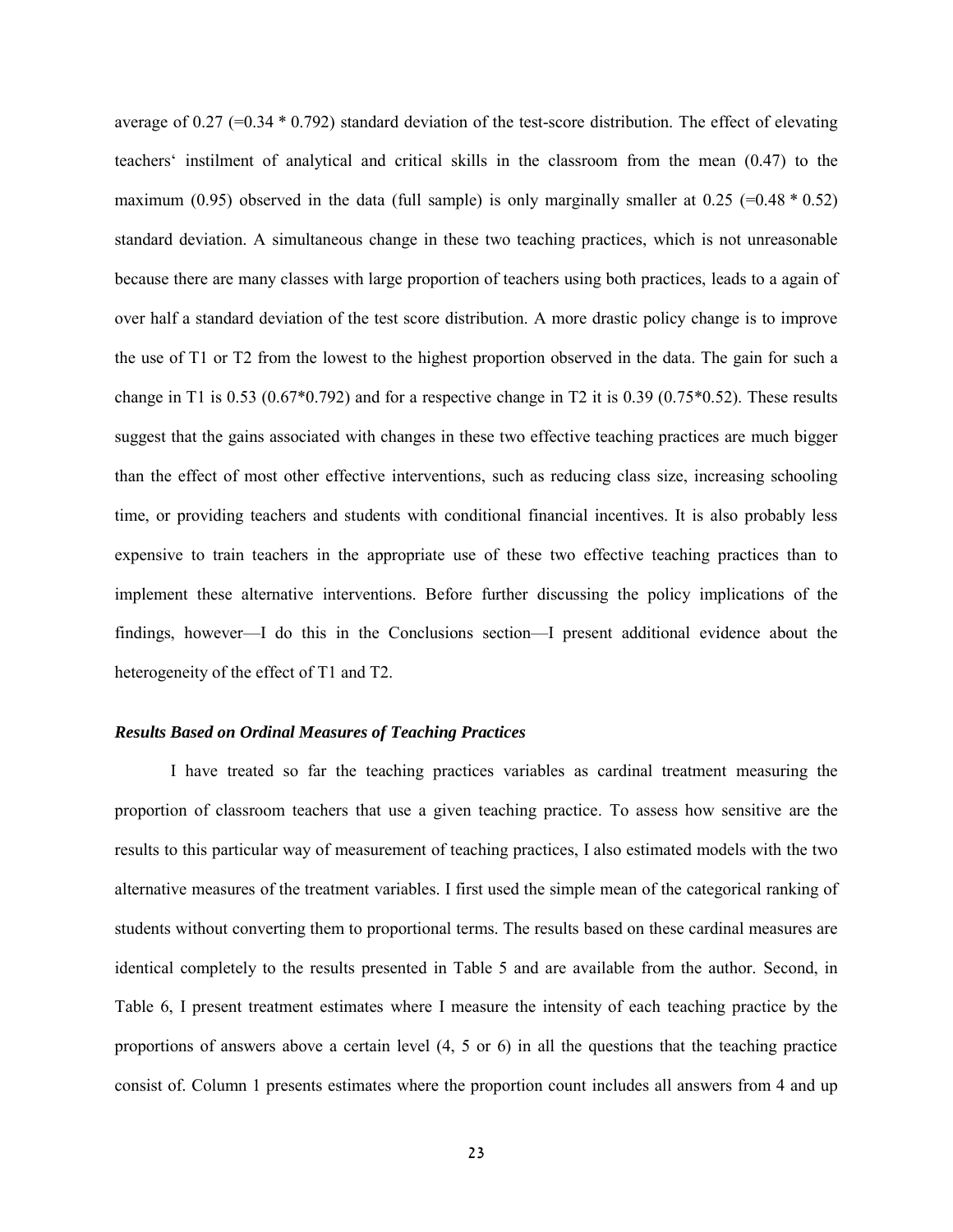(students who said that part or large part or almost all of the teachers apply the relevant teaching practice). The proportion of students for this level of treatment of T1 is 0.816 and for T2 it is 56.1 The effect of T1 and T2 are positive and significantly different from zero and the former is larger. The effect of T3 and T4 are practically zero. The evidence presented in columns 2 and 3 depicts the same pattern. Comparing the estimates in the three columns suggests that T1 has a large effect already when 40 percent of the classroom teachers are practicing T1 and any increment in T1 has declining marginal effect. On the other hand, the effect of T2 is largest when all teachers practice it in class.

Overall, the results using the two alternative measures of the teaching practices are consistent with the evidence presented in the last column of Table 5 and therefore I will continue using in the rest of the paper the measures used in Table 5.

#### *Estimated Effects by Subject*

The results reported so far assume that the effect of each of the teaching practices is the same in all subjects. To test this assumption, columns 1–2 in Table 7 present evidence based on the pooling of math and science test scores and columns 3–4 on the basis of pooling Hebrew and English test scores. All estimates in columns 1–4 of Table 7 are based on regression specifications that include pupil and primary- and middle-school fixed effects. I view these groupings as less restrictive than the pooling of all four subjects together because pedagogy and teaching style may well be more similar in the first two subjects, which are intensive in math and rigorous analysis, and in the two language subjects. Comparison of the estimates in Columns 2 and 4 reveals a surprisingly close similarity in the respective estimates of the effect of all four teaching practices. Based on the estimates in Panel A, the effect of instilment of knowledge/comprehension measure (T1) is 0.788 for math and science and 0.804 for Hebrew and English. The estimate of enhancement of analytical and critical skills (T2) is 0.406 for math and science and 0.553 for Hebrew and English. The estimates for the other two teaching style measures are small, practically zero, and insignificant for both sets of subjects. Note also the consistency in sign of these two measures in both sets of subjects: T3 is negative in math and science and in Hebrew and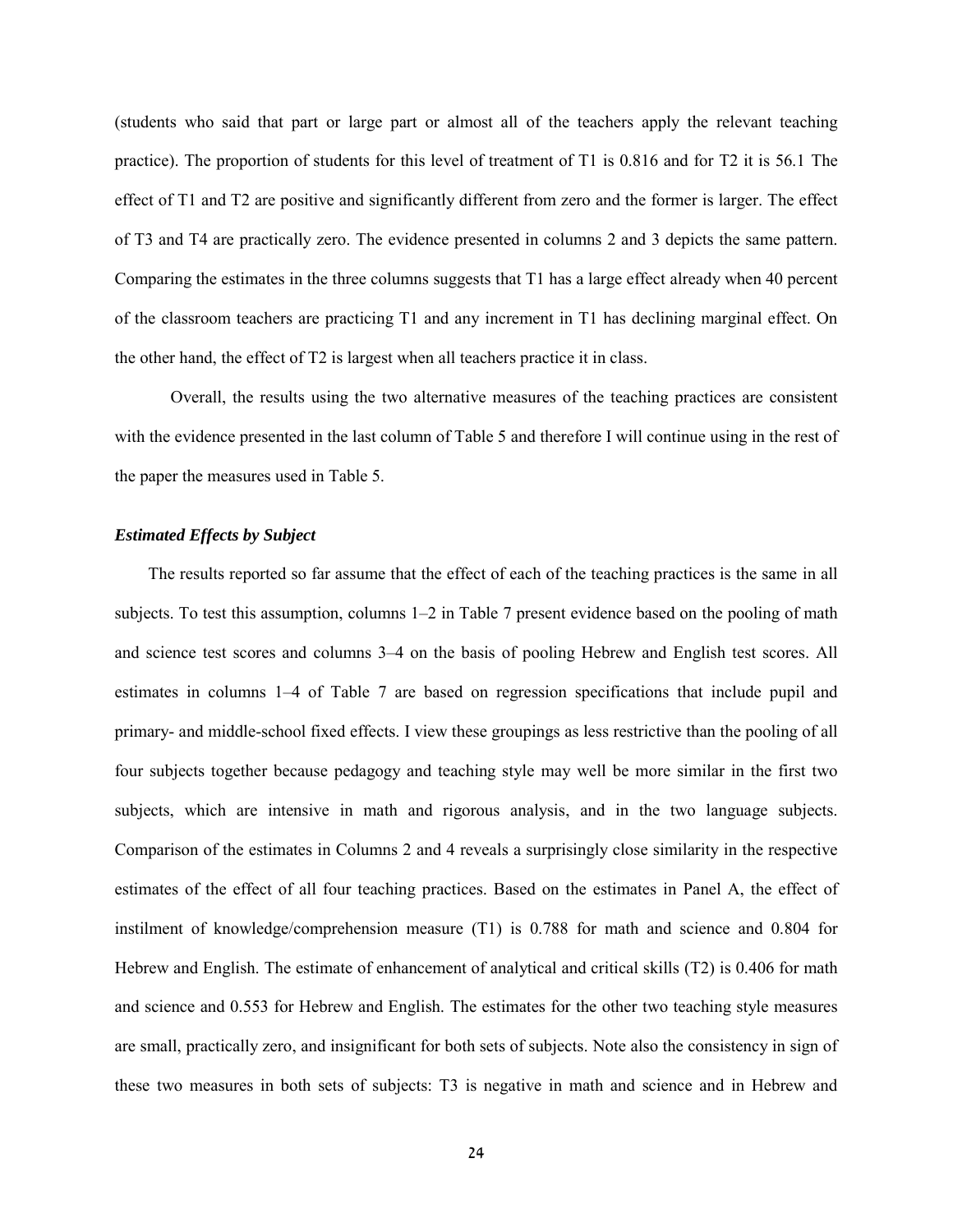English, and T4 is positive in both. The results presented in Panel B strengthen these conclusions. In fact, in the 10+ sample the effect of T2 in math and science is even more similar to that in Hebrew and English (0.089 and 0.118, respectively). This suggests that pooling all four subjects in estimation is not overly restrictive and offers the advantage of estimating the parameter of interest more precisely.

In Table A2, I present evidence based on a separate regression for each subject. The four estimates of T1 are again similar, highest for English (1.030) and lowest for Hebrew (0.550). However, running separate regressions for each subject comes at the expense of precision of estimates because of the smaller sample size used in each regression. The estimates of T2 are not very different for English, Hebrew and science but it is much lower in math. I therefore present in Table A3 column 1 results based on pooling all subjects except math. The estimates in this column are very similar to those presented in Table 5 with the exemption that the estimated effect of T2 is now 25 percent higher and all estimates have lower standard errors.

#### *Heterogeneous Treatment Effects*

 $\overline{a}$ 

To gain further insights on the extent of effects of teaching styles and methods on students' test scores, I explore heterogeneous effects across different dimensions. Table 8 reports heterogeneous treatment effects of the teaching-style measures by gender and by father's years of schooling (above or equal to/below the median, i.e., 13 years).<sup>12</sup> I prefer to stratify the sample by these subgroups instead of using interaction terms for these subgroups with the treatment effects because in the latter approach the treatment-interaction terms may pick up variations by gender or parental schooling in the effects of other covariates included in the regressions. The stratifying approach comes at the price of estimating the heterogeneous treatment effects on the basis of a smaller sample. Since the sample-size issue is especially troubling in estimating fixed-effects models, Panel A of Table 8 shows the results from samples that are restricted in each subgroup to the inclusion of at least five pupils per school.

<sup>&</sup>lt;sup>12</sup> Students with missing values in parental education (4% of the total sample) are excluded from this analysis. The results are not sensitive to the inclusion of these students in the low or high education group. Estimating heterogeneous treatment effects by mother's schooling, the results obtained are very similar to those based on father's schooling.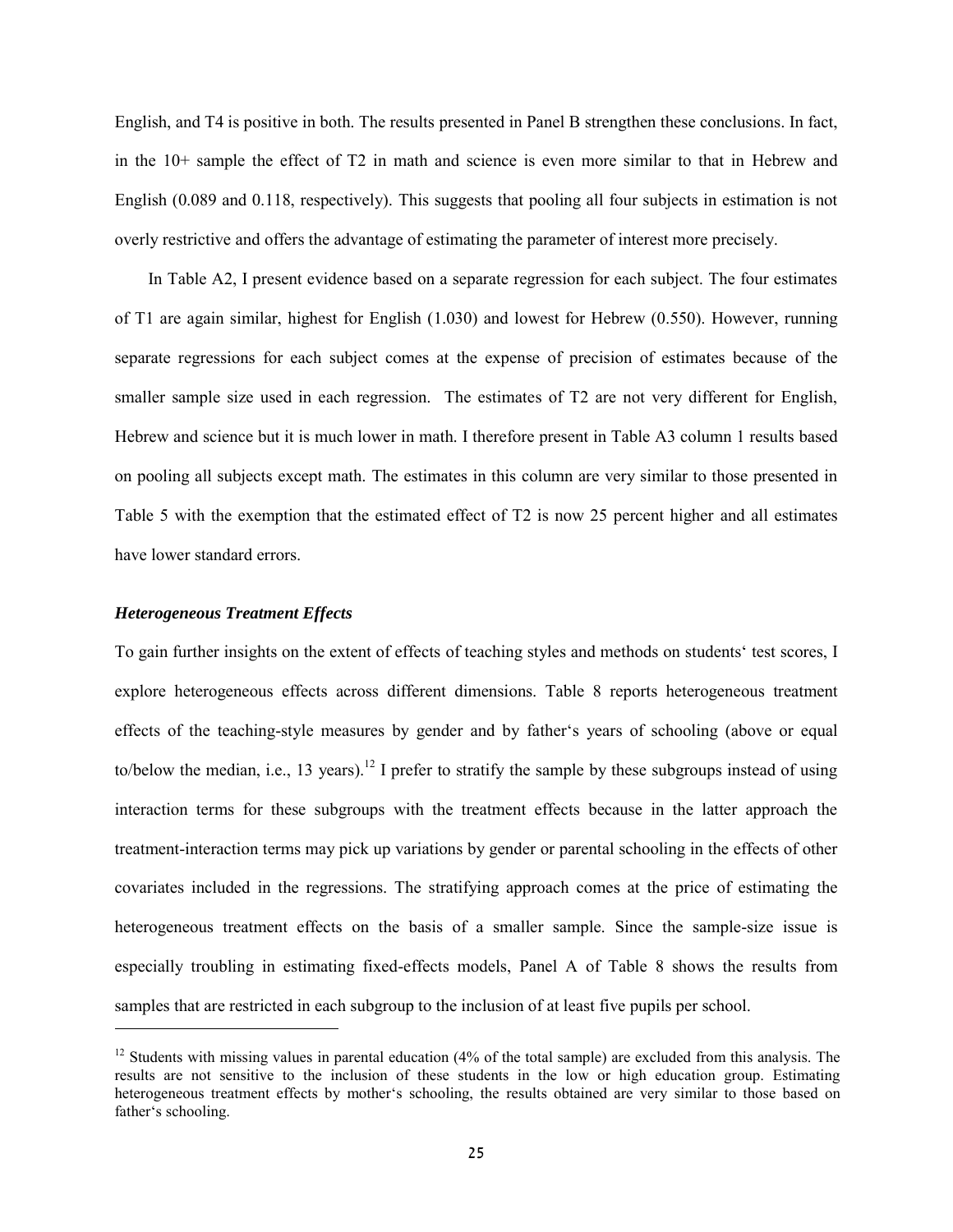In Columns 1 and 2 of Table 8, I report the effect of each of the four teaching-practice measures on boys and girls, respectively. The estimates of T1 (—traditional" teaching) presented in the first row reveal a striking difference in the effect of this teaching practice on boys and on girls. The effect on boys is not statistically different from zero (0.213,  $se= 0.439$ ) while the estimated effect for girls is very large, 0.997 (se=0.426). The estimated standard errors of these parameters clearly does not allow us to accept the hypothesis that the practice is more effective for girls than for boys but nevertheless this gender gap is quite obvious. The effect of  $T2$  (—modern" teaching), on the other hand, has a much smaller gender gap, though here in favor of boys. The estimate for boys  $0.742$  (se=0.437) and for girls it is 0.303 (se=0.400). Clearly the confidence intervals of these two estimates overlap greatly because the two estimates are imprecisely measured. Another apparent gender difference is in the estimates of the transparency, fairness, and feedback practice (T4), which are positive and significant for boys and small, negative, and not different from zero for girls. These gender differences are evident as well when math test scores are not included in the sample. These results are presented in columns 2-3 of Table A3.

The implications of this result—that solving problems and exercises routinely in class and teaching based on repetition of material until most students attain knowledge and comprehension affect girls in the main, as opposed to boys—are important and interesting. First, they are consistent with several studies, which show that other schooling interventions either affect only girls (e.g., pupil monetary incentives) or affect both genders equally (e.g., teacher financial incentives or class-size reduction). Second, this heterogeneity in treatment effect is evidence that the effect of T1 and T2 are not simply capturing the overall teacher's effectiveness because in that case we would expect to observe each teaching practice to affect similarly boys and girls. Note that boys and girls are studying in the same classes within schools and there is no within school systematic differences between the measures of teaching practices based on boys and girls assessment of the (same) classroom teachers.

Next, I stratified the sample by high or low father's years of schooling. Since the father's schooling variable has fewer missing values, I used it to define this indicator even though the evidence based on mother's years of schooling is very similar. Overall, there is large heterogeneity between the groups in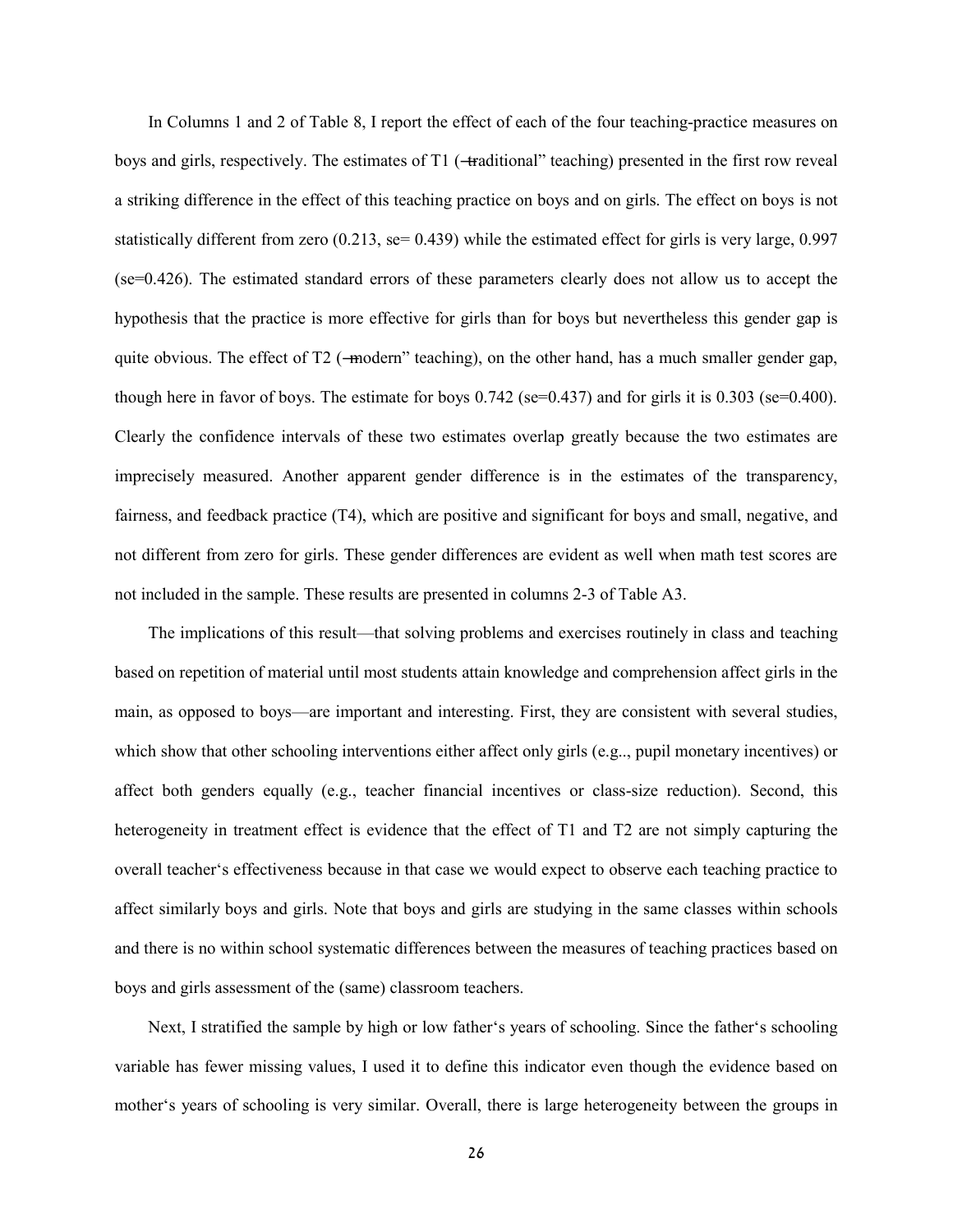the effect of T1 but not in the effect of T2. The effect of T1 on pupils of low socioeconomic status (SES), 0.940 (se=0.412), is larger and marginally statistically different from the effect on high-SES pupils, 0.119 (se=0.503).<sup>13</sup> Yet the economically meaningful much higher effect of T1 on low-SES pupils is intuitive since this teaching style, which emphasizes practice and rote learning in the classroom, most likely replaces relatively scarce home and parental guidance in the production of knowledge among low-SES families. However, the similarity in the effect of the modern style of teaching on the two groups may be unexpected but is encouraging because it provides an important indication that pupils from low SES-backgrounds can be equally motivated and challenged by a teaching style that emphasizes the instilment of learning skills and creative thinking. It would be useful to stratify the samples of low and high SES by gender as well in order to gain more insights about the heterogeneity of these two very quantitatively important teaching practices in the classroom, but it is not possible in this study due to sample-size limitations.

Table 9 presents evidence about the heterogeneous effect of T1 and T2 on students' ability as measured by their ranking in the test-score distribution. I defined a new outcome measure as a product of the z score and the 1/0 indicator based on the percentile ranking of the pupil's test score in a given subject. The table offers estimates for five regressions: the  $25<sup>th</sup>$ ,  $50<sup>th</sup>$ ,  $75<sup>th</sup>$ ,  $80<sup>th</sup>$  and  $90<sup>th</sup>$  percentiles. The pattern of the results based on these percentiles is a good representation of the evidence obtained for other percentiles. Clearly, instilment of knowledge and enhancement of comprehension is very effective in the classroom for pupils below median ability; its effect drops sharply after this threshold is surpassed. In contrast, the effect of instilment of analytical and critical skills is not very effective at very low ability (below the  $25<sup>th</sup>$  percentile) but its effect picks up and remains high until the very high level of ability, although it is highest at around the  $75<sup>th</sup>$  percentile and then declines gradually. However, the differences in the effect across the distribution of ability levels above the first quartile are not large and sharp enough

 $\overline{a}$ 

<sup>&</sup>lt;sup>13</sup> These differences by family SES background are evident as well when math test scores are not included in the sample. These results are presented in columns 4-5 of Table A3.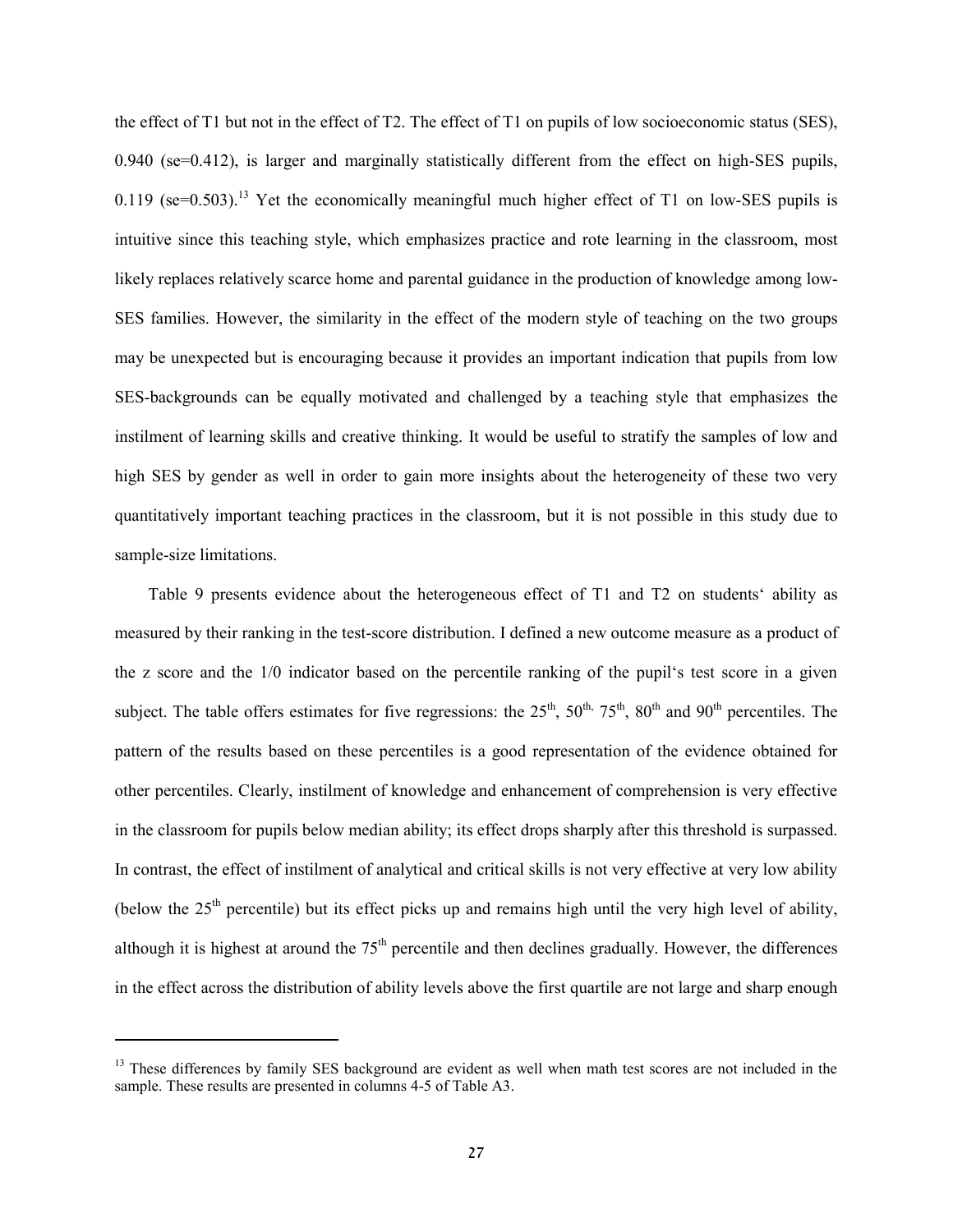to draw firm conclusions about such heterogeneity. The results in Table 9 are consistent with the evidence presented in Columns 3–4 of Table 8 due to the positive and large correlation that exists between ability (ranked by test scores) and socioeconomic background.

The evidence about the heterogeneous treatment effects of T1 and T2 is important because it adds credibility to the causal interpretation of the estimates. I showed in Section 4 that classes within schools are formed randomly with respect to parental schooling and student's gender; therefore, any unaccounted-for sorting or selection of teaching-practice measures across classes within schools should not be different by gender or by parental schooling. The evidence of differential gender and parentalschooling effects is an indication that potential omitted selection or sorting factors, as well as the possibility of endogeneity of the teaching practices, cannot account for the results I present in this paper. The heterogeneity in treatment effects is also an indication that the estimates do not trace to a pattern in which students prefer the teaching practices that their favorite teachers use. This conclusion is enhanced by the way I computed the measures of teaching practices—averages based on the assessment of all students in the class—and by the insensitivity of the results to excluding or including own assessment in computing the class average. Finally, the heterogeneity in treatment effects is also an indication that the estimates do not reflect overall teacher effectiveness. If it is the latter, we would have expected to see similar effects for boys and girls, and also for high and low ability students.

#### **6. Conclusions**

In this paper, I measured empirically the relationship between classroom teaching practices and student achievements. I found very strong evidence that two important teaching practices cause student achievement growth. In particular, classroom teaching that emphasizes —instilment of knowledge and comprehension" has a very strong and positive effect on test scores, especially of girls and of pupils from low socioeconomic backgrounds. Second, the use of classroom techniques that endow pupils with ―analytical and critical skills‖ has a very high payoff, especially among pupils from educated families. Transparency in the evaluation of pupils, proper and timely feedback to students, and fairness in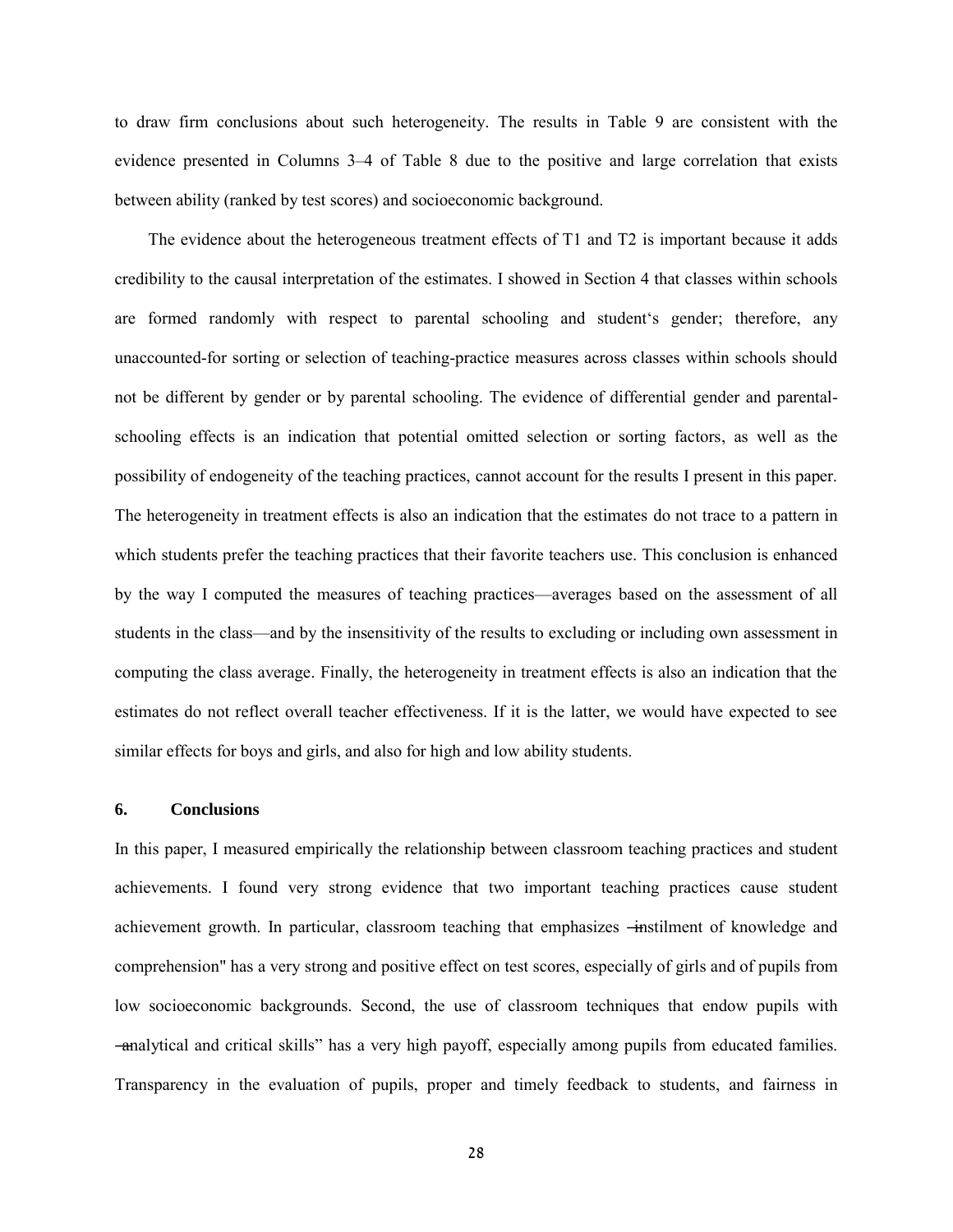assessing pupils also lead to cognitive achievement gains, especially among boys. However, —instilment of the capacity for individual study" does not cause any gain in value added of students learning. These results are robust to the three different methods I use to aggregate the students' responses about their teachers' teaching practices to class level means.

Beyond estimating models with school and student fixed effects that control for all sorts of selection and sorting of students into schools, this paper provides several additional reasons to believe that selection and sorting are not responsible for the results summarized above. I show, for example, that boys and girls were sorted similarly across schools; thus, if the results trace to sorting, they should have been similar, rather than very different, for males and females. In addition, there does not appear to be any sorting within the sample by parental schooling yet the effects of treatment are again heterogeneous. Similarly, if the effect of teaching practices is simply capturing overall teacher effectiveness, we would not expect to see heterogeneity in effect by teaching practices and by gender ability groups of students, but we do. All this evidence supports a causal interpretation of the estimated effects summarized above.

The evidence I presented in this paper provides important insights about what does and does not work in the classroom; the set of results is one of the first that clearly identifies actions of teachers that -pay off" versus others that do not. This study has additional policy relevance because its evidence sheds light on the merits of traditional versus modern approaches to teaching, a contrast that has featured in recent policy debates and educational reforms in several countries. This study may be the first to demonstrate that one approach need not crowd out the other and that the two can coexist. The estimated heterogeneity in treatment effects of the two styles and the essence of teaching that I estimated in this paper implies that it is best to target certain teaching practices to relevant customers and also to mix the two in the classroom. However, a limitation of this study that perhaps can be addressed in the future is that teaching practices are measured as a class average and not for individual teachers.

The effect sizes estimated for some of teaching practices are truly impressive, especially relative to the effect sizes of other potential interventions such as reducing class size, increasing school hours of instruction, and providing more teacher training. These three alternative interventions and other possible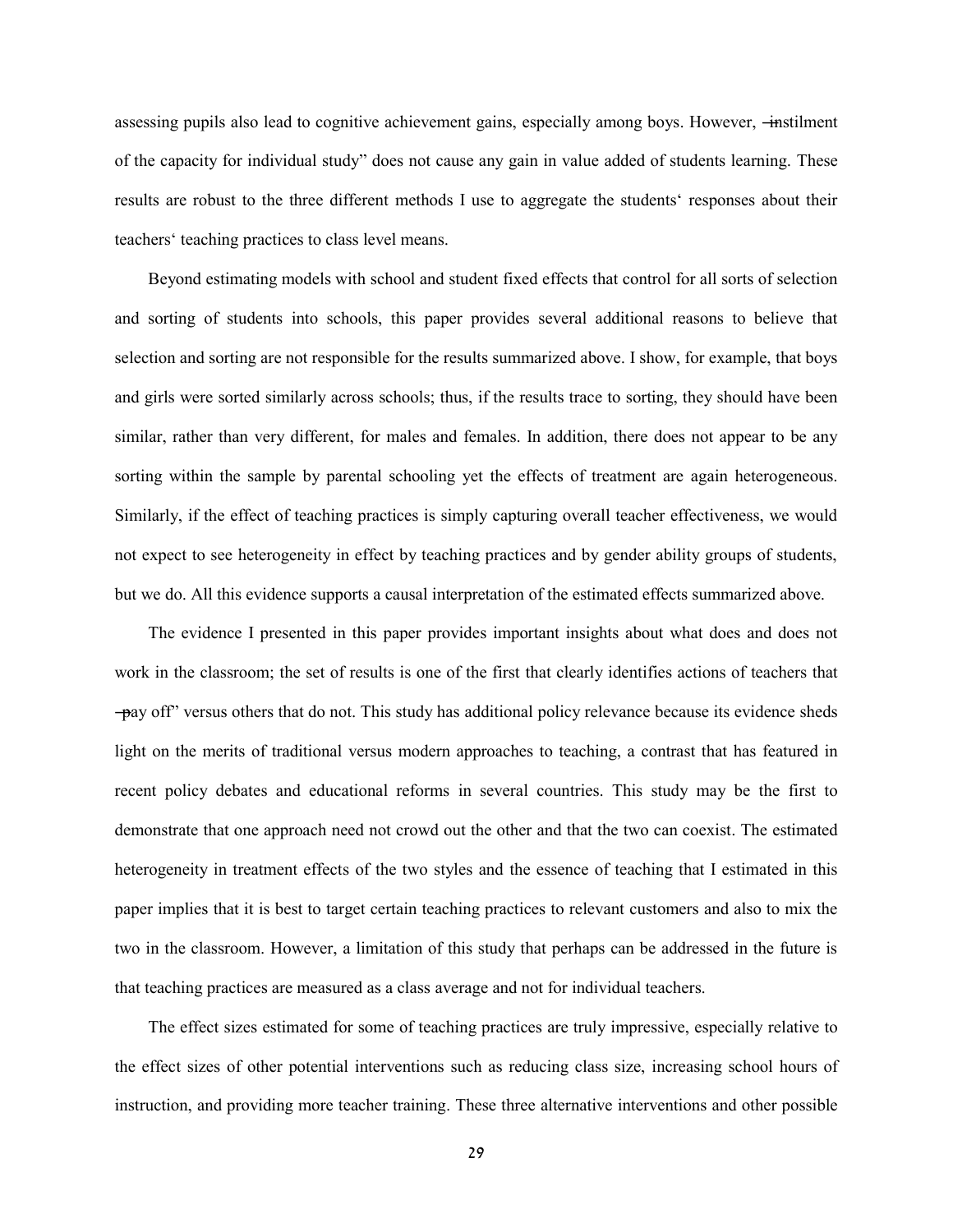educational programs are much more expensive or difficult to implement than the installation of appropriate teaching practices in the classroom. Although this change would entail some teacher training, it should not be too costly since teachers in most education systems around the world routinely engage in on-the-job training. Therefore, re-directing the syllabus relating to enhancement of teachers' human capital toward training in adequate use of —instilment of knowledge and enhancement of comprehension" and  $\overline{\phantom{a}}$  instilment of analytical and critical skills" should be neither too difficult nor too costly. The potential gains seem enormous and worth the effort to sway away teachers from teaching practices that suit their comparative advantages but may not be effective.

#### **7. References**

- Ammermueller, Andreas and Jorn-Steffen Pischke, (2009). <del>-Peer</del> Effects in European Primary Schools: Evidence from PIRLS," *Journal of Labor Economics*, vol. 27, no. 3, pp. 315–348.
- Aaronson, Daniel, Lisa Barrow and William Sander (2007). ―Teachers and Student Achievement in Chicago Public High Schools," Journal of Labor Economics Vol. 24, No. 1, pp. 95-135.
- Bill and Melinda Gates foundation. 2010. —Learning about Teaching: Initial Findings from the Measures of Effective Teaching Project" MET project, Research Paper, December.
- Bloom, Benjamin S. (ed.), 1956, Taxonomy of Educational Objectives, Handbook 1: Cognitive Domain, New York, N.Y: Longmans, Green and co.
- Cantrell Steven, Kane, J. Thomas, Jon Fullerton, and Douglas Staiger. [―National Board Certification and](http://www.dartmouth.edu/~dstaiger/Papers/w14608.pdf)  [Teacher Effectiveness: Evidence from a Random Assignment Experiment](http://www.dartmouth.edu/~dstaiger/Papers/w14608.pdf)," NBER Working Paper [#14608, December 2008.](http://www.dartmouth.edu/~dstaiger/Papers/w14608.pdf)
- Chetty, Raj, John N. Friedman, Nathaniel Hilger, Emmanuel Saez, Diane Whitmore Schanzenbach, AND Danny Yagan, ―How Does Your Kindergarten Classroom Affect Your Earnings? Evidence From Project Star", 2010, forthcoming, *Quarterly Journal of Economics*.
- Clotfelter, C.T., Ladd, H.F., Vigdor, J.L. ―Teacher-Student Matching and the Assessment of Teacher Effectiveness‖ *Journal of Human Resources* 41(4):778–820 (2006).
- Clotfelter, C.T., Ladd, H.F., Vigdor, J.L. (2007). ―How and Why Do Teacher Credentials Matter for Student Achievement?" NBER Working Paper 12828.
- DeGroot, Morris. 1984. Probability and statistics. 2nd ed. Reading, MA: Addison-Wesley.
- Goldhaber, Dan. 2007. ―Everyone's Doing It, but What Does Teacher Testing Tell Us about Teacher Effectiveness?‖ *Journal of Human Resources* 42(4): 765–94.
- Gordon, Robert, Thomas J. Kane and Douglas O. Staiger, (2006). <del>-Identifying Effective Teachers Using</del> Performance on the Job" Hamilton Project Discussion Paper, Published by the Brookings Institution.
- Hanushek, Eric A. (1971). ―Teacher Characteristics and Gains in Student Achievement; Estimation Using Micro Data". American Economic Review, 61, 280-288.
- Hanushek, Eric A., John F. Kain, Steven G. Rivkin, -Why Public Schools Lose Teachers", *Journal of Human Resources* 39(2), Spring 2004b.
- Hanushek, Eric A. —The Economics of Schooling: Production and Efficiency in Public Schools." *Journal of Economic Literature*, September 1986, 24(3), pp. 1141–1117.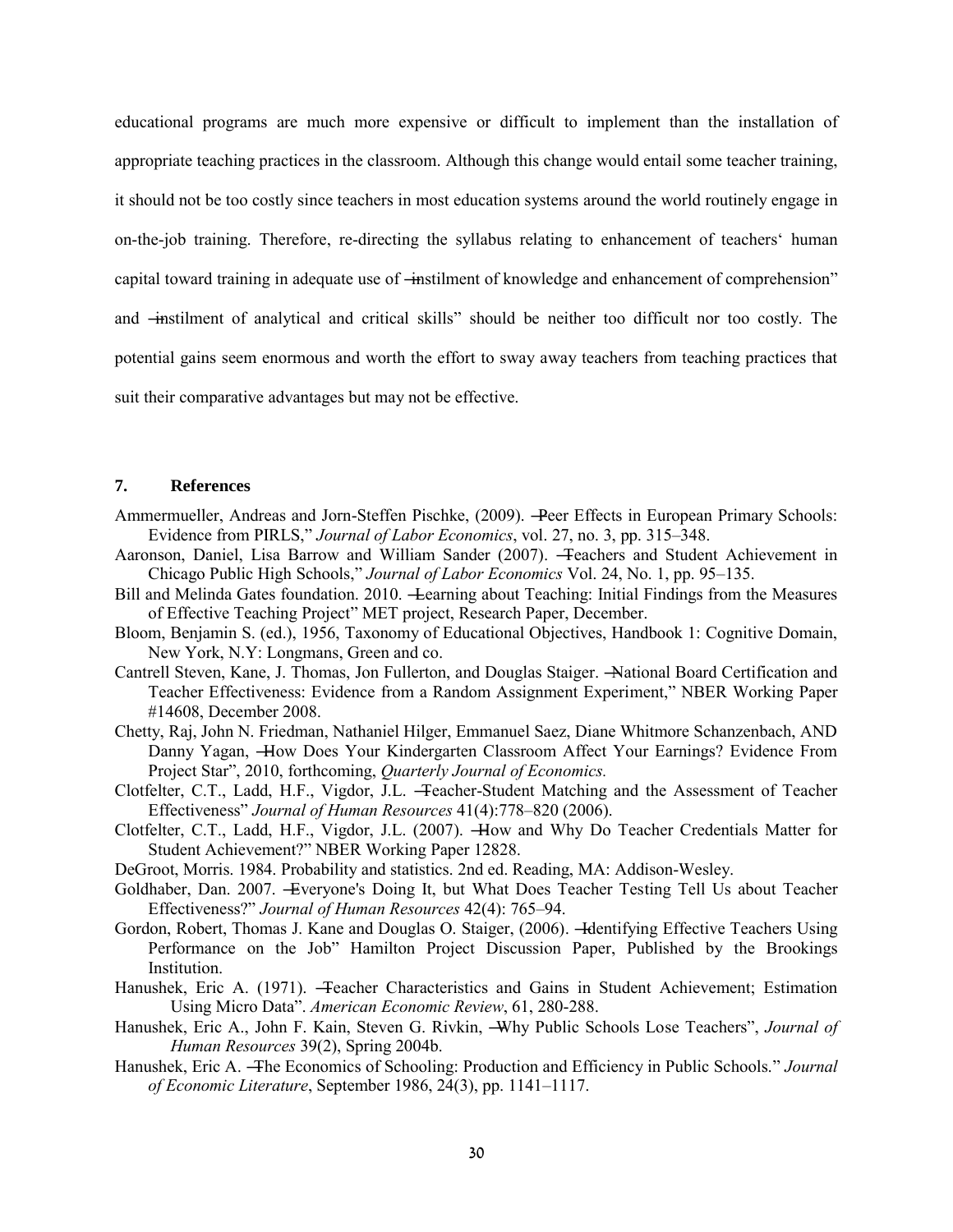- Harris, Douglas, and Tim R. Sass. 2006. ―Value-Added Models and the Measurement of Teacher Quality.‖ Florida State University. Unpublished.
- Jacob, Brian and Lars Lefgren (2005). ―Principals as Agents: Student Performance Measurement in Education" NBER Working Paper No. 11463.
- Jacob, B.A., L. Lefgren, and D. Sims, -The Persistence of Teacher-Induced Learning Gains," NBER working paper #14065, June 2008.
- Jakubowski Maciej, —Early tracking and achievement growth" Directorate for Education, OECD, December 2009.
- Kane, Thomas J., Jonah E. Rockoff, and Douglas O. Staiger (2008a). ―What Does Certification Tell Us about Teacher Effectiveness? Evidence from New York City." *Economics of Education Review*, 27(6): 615–631.
- Kane, Thomas J., Jonah E. Rockoff and Douglas Staiger, (2008b). —Estimating Teacher Impacts on [Student Achievement: An Experimental Evaluation](http://www.dartmouth.edu/~dstaiger/Papers/w14607.pdf)" NBER Working Paper #14607, December.
- Kane Thomas J., Eric S. Taylor, John H. Tyler and Amy L. Wooten, -Hentifying Effective Classroom Practices Using Student Achievement Data", *Journal of Human Resources*, 2011, 587-613.
- Koedel Cory and Julian Betts, 2007. ["Re-Examining the Role of Teacher Quality In the Educational](http://ideas.repec.org/p/umc/wpaper/0708.html)  [Production Function,](http://ideas.repec.org/p/umc/wpaper/0708.html)" [Working Papers](http://ideas.repec.org/s/umc/wpaper.html) 0708, Department of Economics, University of Missouri.
- Konstantopoulos, S. –How Long Do Teacher Effects Persist?" IZA Discussion Paper 2893, 2007.
- McCaffrey, D. F., Lockwood, J. R., Koretz, D., Louis, T. A., and Hamilton, L. (2004). Models for valueadded modeling of teacher effects. Journal of Educational and Behavioral Statistics, 29(1), 67-101. (2004).
- Murnane, R. J. & Phillips, B. R. (1981). —What Do Effective Teachers of Inner-City Children Have in Common?‖ *Social Science Research*, 10, 83–100.
- National Council of Teachers of Mathematics, (9119) -Professional Standards for Teaching [Mathematics](http://www.fayar.net/east/teacher.web/math/Standards/previous/ProfStds/index.htm)", Published by the National Council of Teachers of Mathematics.
- National Research Council, 1996, ―National Science Education Standards‖, National Academy Press Washington, D.C.
- Nye Barbara, Spyros Konstantopoulos and Larry V. Hedges How Large Are Teacher Effects?", Educational Evaluation and Policy Analysis Fall 2004, Vol. 26, No. 3, pp. 237-257.
- Resnick, L. (1987). Education and Learning to Think, Washington D.C.: NationalAcademy Press.
- Rivkin, S., Hanushek, E. A. and Kain, J. (2005). –Feachers, Schools, and Academic Achievement," *Econometrica*, 73(2): 417–458.
- Rockoff, J. E. (2004). ―The Impact of Individual Teachers on Student Achievement: Evidence from Panel Data," *American Economic Review*, 94(2): 247–252.
- Rockoff, Jonah E., Brian Jacob, Thomas J. Kane, and Douglas O. Staiger. Can You Recognize an Effective Teacher When You Recruit One?" *Education Finance and Policy*, 2011, 6(1): 43-74.
- Rockoff, Jonah E., and Cecilia Speroni (2010). ―Subjective and Objective Evaluations of Teacher Effectiveness.‖ *American Economic Review*, 100(2): 261–66.
- Rockoff, E. Jonah and Douglas Staiger. -Searching for Effective Teachers with Imperfect Information," forthcoming, *Journal of Economic Perspectives*.
- Rothstein, Jesse (2010). ―Teacher Quality in Educational Production: Tracking, Decay, and Student Achievement.‖ *Quarterly Journal of Economics*, 125(1): 175–214.
- Salomon, G. Perkins, D. Theroux, P. (2001). Comparing Traditional Teaching and Student Centered, Collaborative Learning [Online, retrieved 14/6/02] URL: [http://shaw.ca/priscillatheroux/collaborative.html.](http://shaw.ca/priscillatheroux/collaborative.html)
- Tyler, John H., Eric S. Taylor, Thomas J. Kane, and Amy L. Wooten. (2010) "Using Student Performance Data to Identify Effective Teachers and Teaching Practices." *American Economic Review* 100(2):256-260.
- [Zemelman](http://www.amazon.com/Steven-Zemelman/e/B001IGQDRE/ref=ntt_athr_dp_pel_1) Steven, [Harvey Daniels,](http://www.amazon.com/Harvey-Daniels/e/B001IGLT3M/ref=ntt_athr_dp_pel_2) and Arthur Hyde, Best Practice, Today's Standards for Teaching and Learning in America's Schools, 1993 and 2005, Heinemann, Reed Elsevier Incorporation.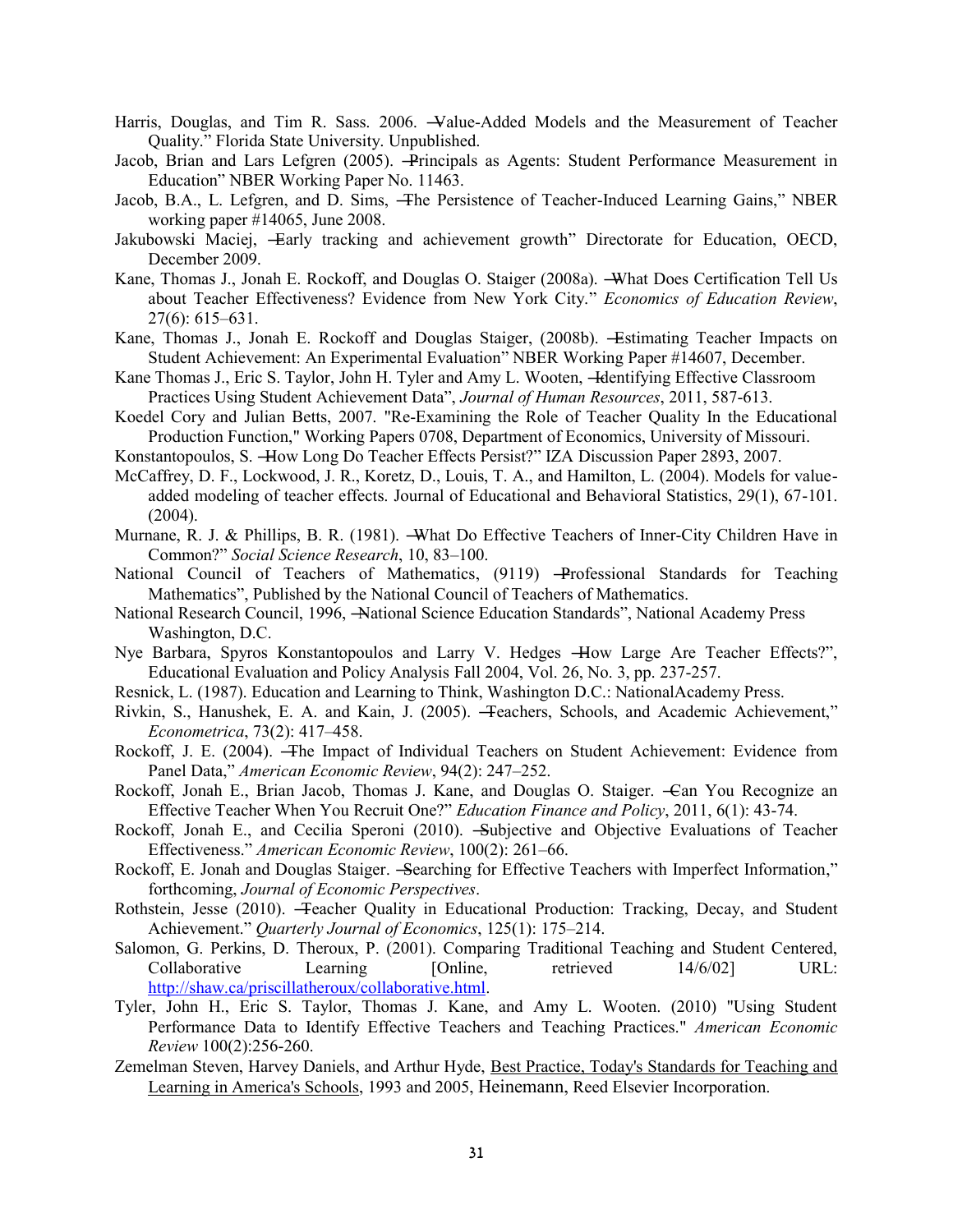#### **Appendix A: Questionnaire Items**

#### *Instilment of knowledge and enhancement of comprehension*

- 1. The teachers give exercises and assignments that help memorize the material.
- 2. The teachers ask many questions in class that check whether we know the material well.
- 3. The teachers commend students who know the material well.
- 4. The teachers provide many examples that help understand the material.
- 5. The teachers hold discussions in class that help understand the material.
- 6. During lessons, the teachers ask many questions that check whether we understand the material well.
- 7. I understand the teachers' scholastic requirements well.

#### *Instilment of analytical and critical skills*

- 1. The teachers give exercises and assignments whose answers have not been studied in class and are not in the textbooks.
- 2. The teachers require that we use what we have studied to explain various phenomena.
- 3. The teachers ask that we find new examples by ourselves for the material we have studied.
- 4. The teachers ask that we try to find several ways to solve a certain problem.
- 5. The teachers teach us to find a single common explanation for different phenomena.
- 6. The teachers give assignments where it is required to analyze material and to relate it to other things we have studied.
- 7. When there are several ways to solve a problem, the teachers require that we check them all and find the best one.
- 8. The teachers expect us to ask ourselves whether what we have learned is correct.
- 9. The teachers teach us how to know whether information we have found is important, relevant, and usable.

#### *Instilment of capacity for individual study*

- 1. The teachers teach us how to learn new topics by ourselves.
- 2. The teachers require students to utilize many and varied sources of information (newspapers, books, databases etc.).
- 3. The teachers teach us to observe our environment and to follow phenomena that occur in it.

#### *Transparency, fairness and feedback*

- 1. The teachers explain to me exactly what I have to do to improve my studies.
- 2. The teachers explain according to what they determine the grades / assessments.
- 3. The teachers often tell me what my situation is regarding schoolwork.

#### *Individual treatment of students*

- 1. The teachers know what the educational difficulties of each student are.
- 2. When a student has difficulty with a certain topic, the teachers give him more time to study it.
- 3. The teachers give homework to every student according to his place in the material.
- 4. The teachers help every student to learn topics interest him.
- 5. The teachers give me a feeling that if I make an effort I will succeed more at studies.
- 6. When a student fails, the teachers encourage him to try again.
- 7. The teachers always assist me when I need help with studies.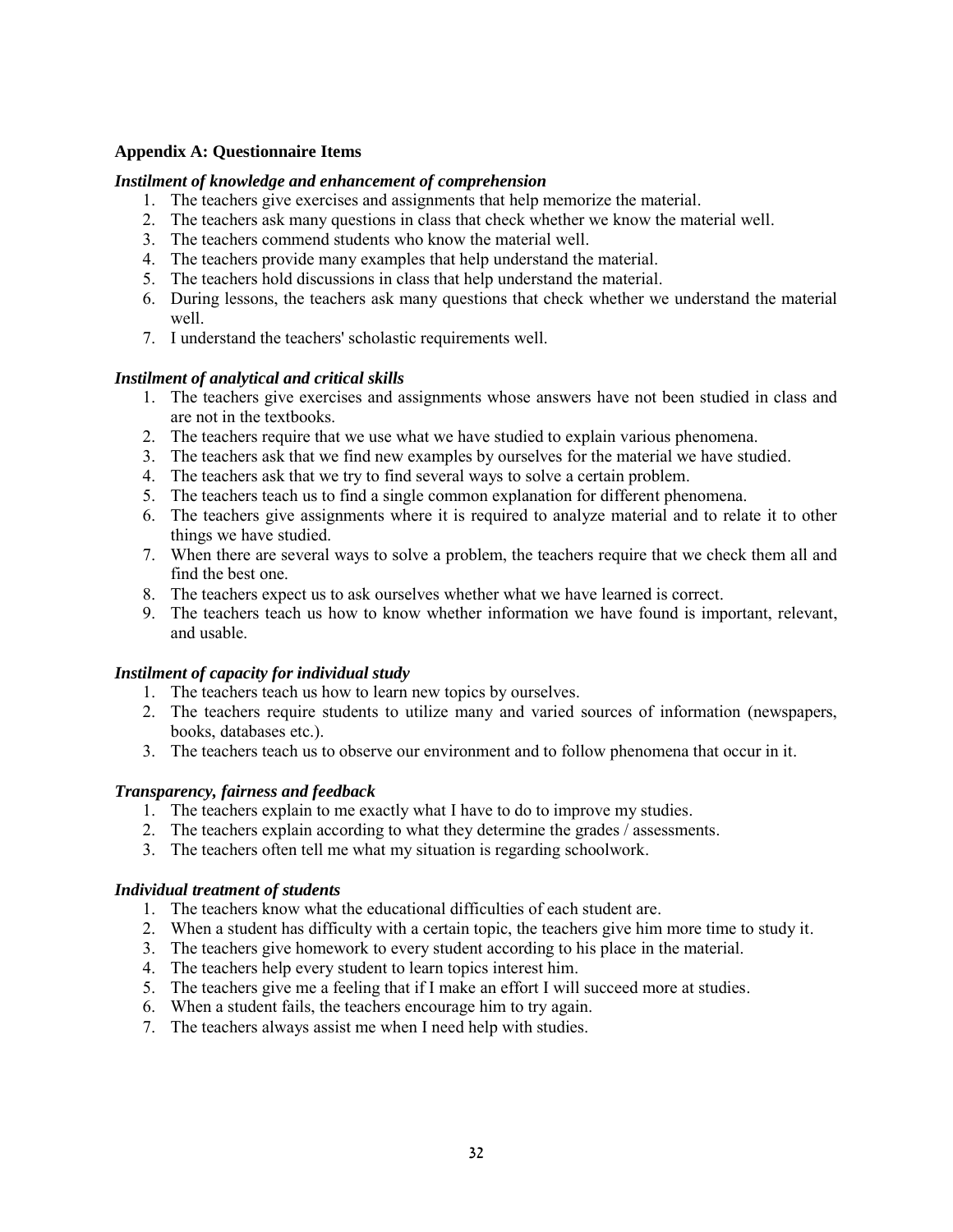#### **Appendix B: Major Categories in the Taxonomy of Educational Objectives (Bloom, 1956) (http://faculty.washington.edu/krumme/guides/bloom.html)**

#### *Categories in the Cognitive Domain: (with Outcome-Illustrating Verbs)*

**1. Knowledge** of terminology; specific facts; ways and means of dealing with specifics (conventions, trends and sequences, classifications and categories, criteria, methodology); universals and abstractions in a field (principles and generalizations, theories and structures): Knowledge is (here) defined as the remembering (recalling) of appropriate, previously learned information.

● defines; describes; enumerates; identifies; labels; lists; matches; names; reads; records; reproduces; selects; states; views.

# **2. Comprehension**: grasping (understanding) the meaning of informational materials.

● classifies; cites; converts; describes; discusses; estimates; explains; generalizes; gives examples; makes sense out of; paraphrases; restates (in own words); summarizes; traces; understands.

**3. Application**: the use of previously learned information in new and concrete situations to solve problems that have single or best answers.

● acts; administers; articulates; assesses; charts; collects; computes; constructs; contributes; controls; determines; develops; discovers; establishes; extends; implements; includes; informs; instructs; operationalizes; participates; predicts; prepares; preserves; produces; projects; provides; relates; reports; shows; solves; teaches; transfers; uses; utilizes.

**4. Analysis**: the breaking down of informational materials into their component parts, examining (and trying to understand the organizational structure of) such information to develop divergent conclusions by identifying motives or causes, making inferences, and/or finding evidence to support generalizations.

● breaks down; correlates; diagrams; differentiates; discriminates; distinguishes; focuses; illustrates; infers; limits; outlines; points out; prioritizes; recognizes; separates; subdivides.

**5. Synthesis**: Creatively or divergently applying prior knowledge and skills to produce a new or original whole.

● adapts; anticipates; categorizes; collaborates; combines; communicates; compares; compiles; composes; contrasts; creates; designs; devises; expresses; facilitates; formulates; generates; incorporates; individualizes; initiates; integrates; intervenes; models; modifies; negotiates; plans; progresses; rearranges; reconstructs; reinforces; reorganizes; revises; structures; substitutes; validates.

**Evaluation**: Judging the value of material based on personal values/opinions, resulting in an end product, with a given purpose, without real right or wrong answers.

● appraises; compares and contrasts; concludes; criticizes; critiques; decides; defends; interprets; judges; justifies; reframes; supports.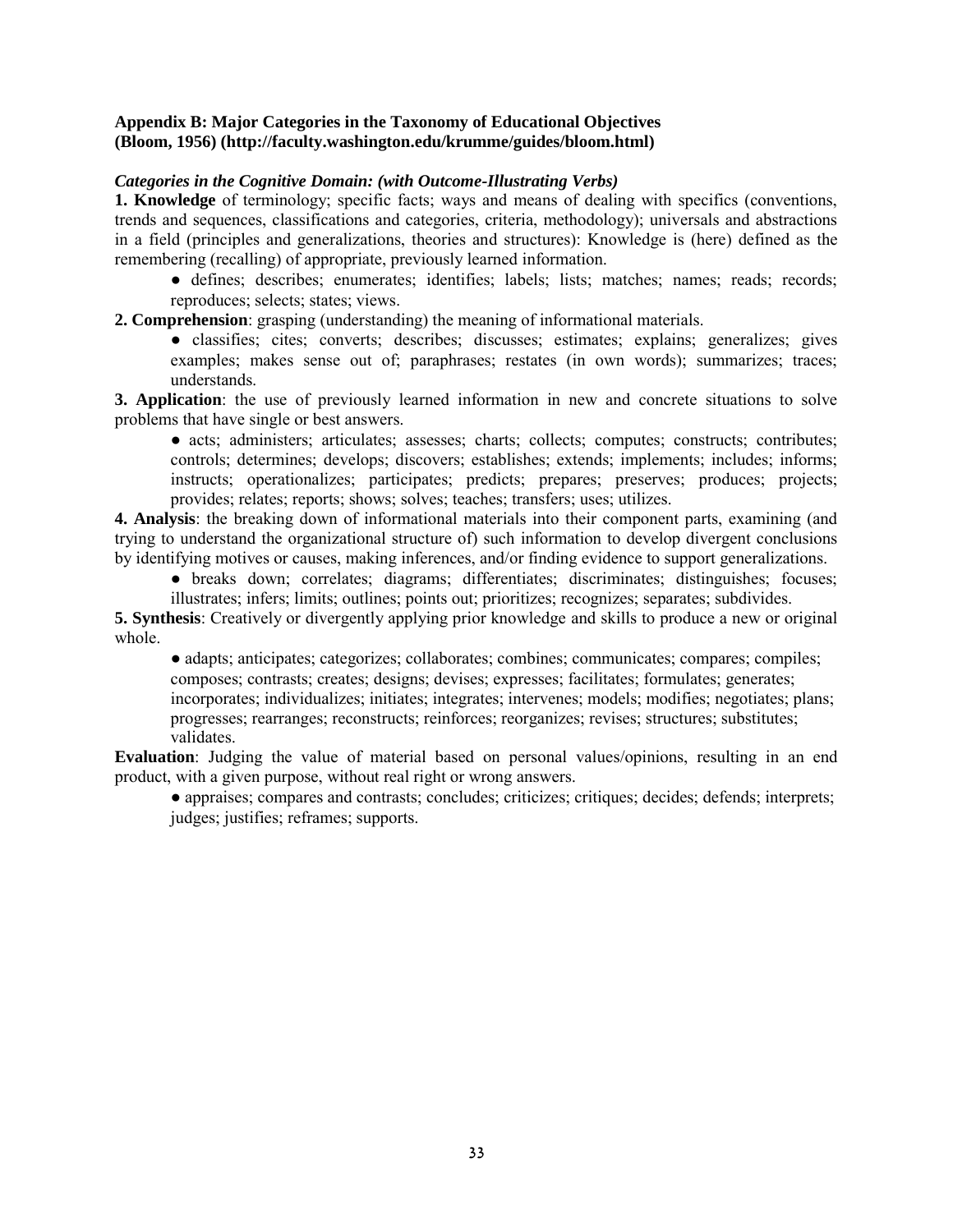| Table 1: Descriptive Statistics and Mean Differences Between the Panel and the Full Sample |  |  |
|--------------------------------------------------------------------------------------------|--|--|
|--------------------------------------------------------------------------------------------|--|--|

|                                       | Means,<br>sample of all<br>$5th$ grade<br>students in<br>2002 | Means, panel<br>sample of $5th$<br>grade students<br>in 2002 | Means, panel<br>sample of $5th$<br>grade students<br>in 2002:<br>schools with<br>at least 5<br>students in<br>final sample | T-test,<br>differences<br>between<br>means in<br>column 1 and<br>column 2 | T-test,<br>differences<br>between<br>means in<br>column 1 and<br>column 3 |
|---------------------------------------|---------------------------------------------------------------|--------------------------------------------------------------|----------------------------------------------------------------------------------------------------------------------------|---------------------------------------------------------------------------|---------------------------------------------------------------------------|
|                                       | (1)                                                           | (2)                                                          | (3)                                                                                                                        | (4)                                                                       | (5)                                                                       |
| <b>Characteristics</b>                |                                                               |                                                              |                                                                                                                            |                                                                           |                                                                           |
| Father's years of<br>schooling        | 12.586                                                        | 12.735                                                       | 12.783                                                                                                                     | 0.173<br>(0.136)                                                          | 0.223<br>(0.160)                                                          |
| Mother's years of<br>schooling        | 12.924                                                        | 13.089                                                       | 13.076                                                                                                                     | 0.193<br>(0.124)                                                          | 0.173<br>(0.147)                                                          |
| Number of siblings                    | 2.125                                                         | 2.004                                                        | 2.021                                                                                                                      | $-0.141$<br>(0.053)                                                       | $-0.119$<br>(0.064)                                                       |
| Gender (female=1)                     | 0.498                                                         | 0.503                                                        | 0.504                                                                                                                      | 0.006<br>(0.008)                                                          | 0.006<br>(0.009)                                                          |
| Immigration status<br>$(immigrant=1)$ | 0.136                                                         | 0.199                                                        | 0.186                                                                                                                      | 0.073<br>(0.018)                                                          | 0.056<br>(0.022)                                                          |
| Parents born in Israel                | 0.525                                                         | 0.445                                                        | 0.446                                                                                                                      | $-0.092$<br>(0.021)                                                       | $-0.089$<br>(0.025)                                                       |
| <b>Schools and pupils</b>             |                                                               |                                                              |                                                                                                                            |                                                                           |                                                                           |
| Number of schools                     | 415                                                           | 359                                                          | 122                                                                                                                        |                                                                           |                                                                           |
| Number of pupils                      | 26964                                                         | 3824                                                         | 3117                                                                                                                       |                                                                           |                                                                           |

**Notes**: Each parameter estimate presented in columns 4 and 5 is obtained from a separate regression. Standard deviations are presented in parenthesis in columns 1-3. Standard errors, clustered by school, are presented in parenthesis in columns 4- 5 .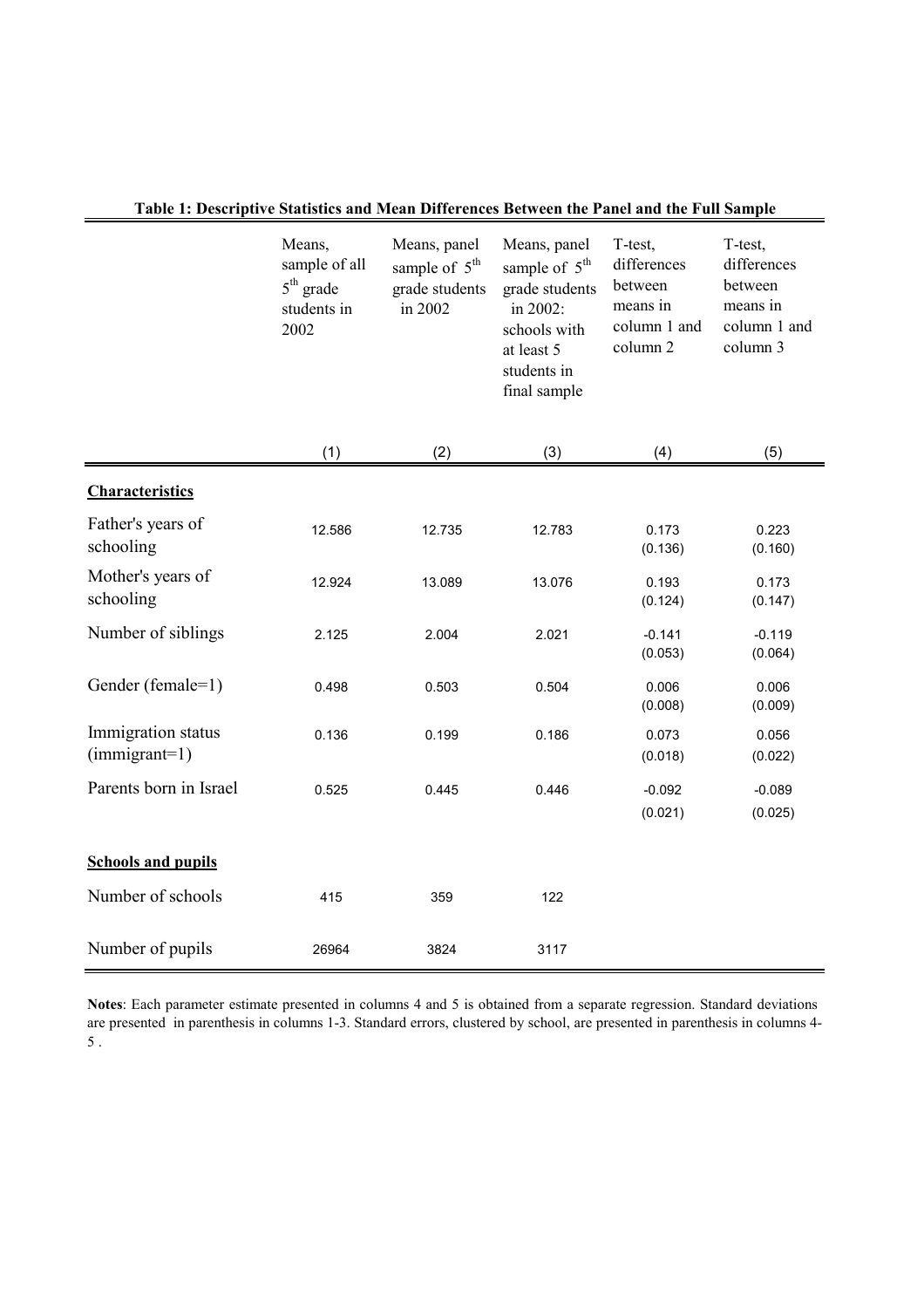|                                                                 | <b>OLS</b>                        | <b>School FE</b>               |     | <b>OLS</b>                     | <b>School FE</b>                | <b>OLS</b>             | <b>School FE</b>    |
|-----------------------------------------------------------------|-----------------------------------|--------------------------------|-----|--------------------------------|---------------------------------|------------------------|---------------------|
|                                                                 |                                   | Father's years of<br>schooling |     | Mother's years of<br>schooling |                                 |                        | Number of siblings  |
|                                                                 | (1)                               | (2)                            |     | (3)                            | (4)                             | (5)                    | (6)                 |
| T1: Instilment of knowledge and<br>enhancement of comprehension | $-6.791$<br>(2.686)               | $-2.759$<br>1.918              |     | $-6.329$<br>(2.069)            | $-2.358$<br>(2.114)             | $-2.670$<br>(1.128)    | $-0.551$<br>(0.947) |
| T2: Instilment of analytical and<br>critical skills             | $-9.155$<br>(2.377)               | $-1.946$<br>(2.001)            |     | $-7.207$<br>(2.058)            | 0.479<br>(1.857)                | $-1.314$<br>(0.947)    | $-1.361$<br>(0.690) |
| T3: Instilment of capacity for<br>individual study              | $-5.291$<br>(1.996)               | $-1.008$<br>(1.744)            |     | $-4.544$<br>(1.551)            | $-0.208$<br>(1.483)             | $-1.451$<br>(0.819)    | $-0.650$<br>(0.616) |
| T4: Transparency, fairness and<br>feedback                      | $-6.717$<br>(1.560)               | 1.370<br>(1.345)               |     | $-6.362$<br>(1.194)            | 0.271<br>(1.116)                | $-0.892$<br>(0.575)    | $-0.347$<br>(0.432) |
|                                                                 | Recent immigration                |                                | Boy |                                |                                 | Parents born in Israel |                     |
|                                                                 | (7)                               | (8)                            |     | (9)                            | (10)                            | (11)                   | (12)                |
| T1: Instilment of knowledge and<br>enhancement of comprehension | 1.319<br>(0.323)                  | $-0.103$<br>(0.258)            |     | $-0.010$<br>(0.187)            | $-0.476$<br>(0.349)             | $-0.997$<br>(0.394)    | 0.101<br>(0.356)    |
| T2: Instilment of analytical and<br>critical skills             | 1.726<br>(0.303)                  | 0.341<br>(0.189)               |     | 0.042<br>(0.173)               | 0.160<br>(0.300)                | $-1.387$<br>(0.329)    | $-0.391$<br>(0.298) |
| T3: Instilment of capacity for<br>individual study              | 1.044<br>(0.263)                  | 0.179<br>(0.139)               |     | $-0.048$<br>(0.135)            | $-0.138$<br>(0.281)             | $-0.927$<br>(0.289)    | $-0.187$<br>(0.250) |
| T4: Transparency, fairness and<br>feedback                      | 0.794<br>(0.219)                  | $-0.131$<br>(0.141)            |     | 0.045<br>(0.111)               | $-0.471$<br>(0.203)             | $-0.905$<br>(0.239)    | $-0.287$<br>(0.193) |
|                                                                 | Parents born in Asia<br>or Africa |                                |     |                                | Parents born in<br>Europe or US |                        | Class size          |
|                                                                 | (13)                              | (14)                           |     | (15)                           | (16)                            | (17)                   | (18)                |
| T1: Instilment of knowledge and<br>enhancement of comprehension | $-0.155$<br>(0.231)               | $-0.209$<br>(0.281)            |     | $-0.177$<br>(0.211)            | 0.335<br>(0.275)                | $-3.515$<br>(12.601)   | 4.391<br>(7.762)    |
| T2: Instilment of analytical and<br>critical skills             | $-0.047$<br>(0.193)               | $-0.131$<br>(0.205)            |     | $-0.371$<br>(0.158)            | 0.217<br>(0.285)                | $-9.495$<br>(8.922)    | 3.495<br>(3.791)    |
| T3: Instilment of capacity for<br>individual study              | $-0.069$<br>(0.154)               | $-0.248$<br>(0.181)            |     | $-0.098$<br>(0.121)            | 0.279<br>(0.209)                | $-14.399$<br>(6.041)   | 5.383<br>(4.087)    |
| T4: Transparency, fairness and<br>feedback                      | 0.136<br>(0.143)                  | 0.119<br>(0.142)               |     | $-0.067$<br>(0.127)            | 0.350<br>(0.157)                | $-8.607$<br>(6.879)    | $-0.838$<br>(3.942) |

**Table 2: Balancing Tests, Fifth Grade** 

Notes: The table reports OLS and school fixed effects estimates from separate regressions of the relevant dependent variable on each of the four teaching practices. Robust standard errors clustered at the school level are reported in parentheses. The sample includes 5th grade pupils in 2002, from secular schools with 5 or more pupils in the panel data set.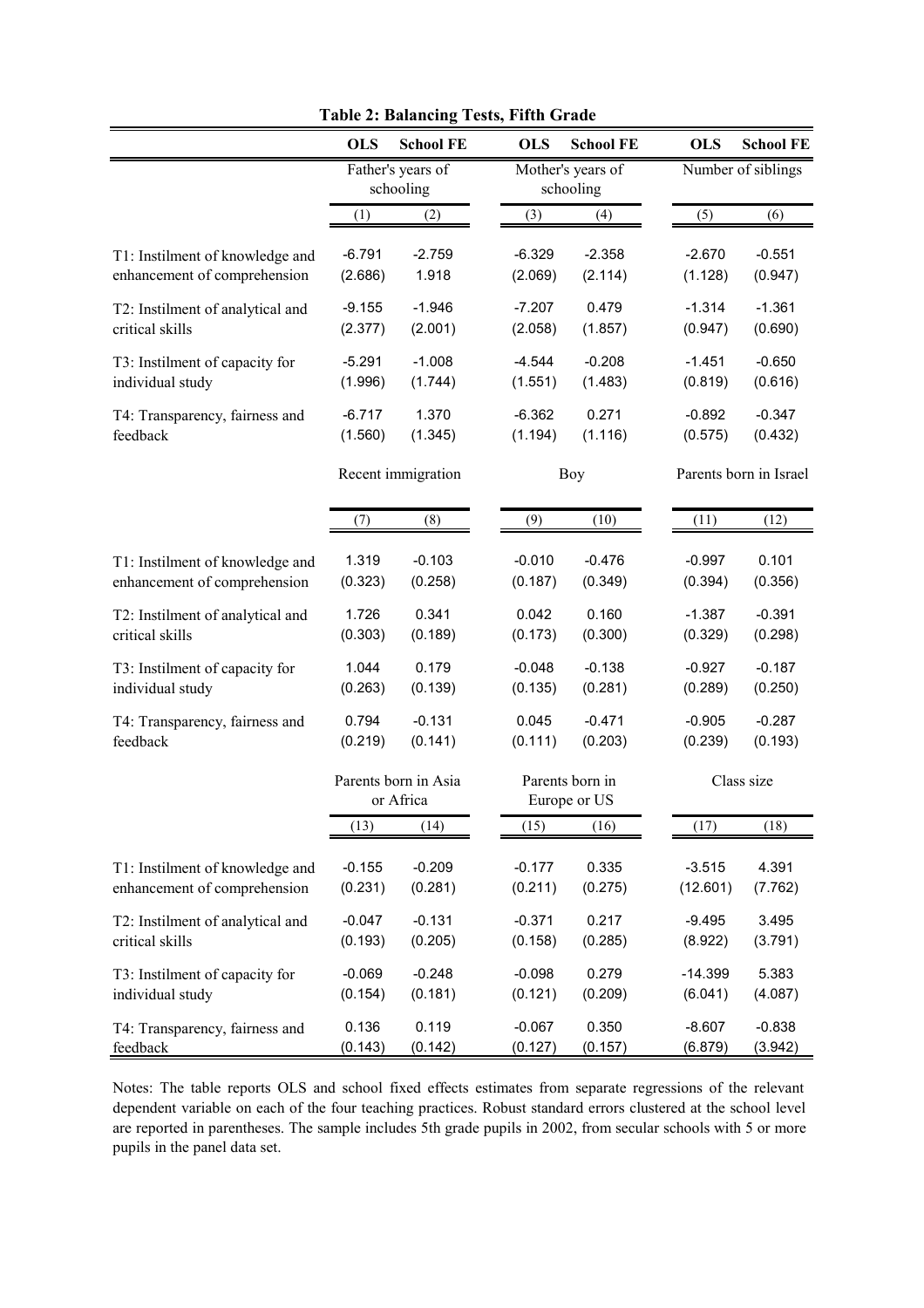|                                  | <b>OLS</b> | <b>School FE</b>                  |  | <b>OLS</b>                      | <b>School FE</b> | <b>OLS</b> | <b>School FE</b>       |
|----------------------------------|------------|-----------------------------------|--|---------------------------------|------------------|------------|------------------------|
|                                  |            | Father's years of<br>schooling    |  | Mother's years of<br>schooling  |                  |            | Number of siblings     |
|                                  | (1)        | (2)                               |  | (3)                             | (4)              | (5)        | (6)                    |
| T1: Instilment of knowledge and  | $-1.875$   | 1.202                             |  | $-0.272$                        | 1.524            | $-0.414$   | $-0.221$               |
| enhancement of comprehension     | (1.774)    | (1.316)                           |  | (1.804)                         | (1.411)          | (0.464)    | (0.673)                |
| T2: Instilment of analytical and | $-3.400$   | $-1.827$                          |  | $-1.974$                        | $-1.715$         | 0.709      | 0.594                  |
| critical skills                  | (2.469)    | (1.420)                           |  | (2.041)                         | (1.245)          | (0.575)    | (0.810)                |
| T3: Instilment of capacity for   | $-0.456$   | $-0.298$                          |  | 0.457                           | $-0.134$         | 0.299      | 0.164                  |
| individual study                 | (1.633)    | (0.748)                           |  | (1.357)                         | (0.714)          | (0.369)    | (0.498)                |
| T4: Transparency, fairness and   | $-4.966$   | $-1.504$                          |  | $-4.212$                        | $-2.202$         | $-0.106$   | 0.322                  |
| feedback                         | (1.507)    | (0.919)                           |  | (1.422)                         | (1.090)          | (0.387)    | (0.465)                |
|                                  |            | Recent immigration                |  |                                 | <b>Boy</b>       |            | Parents born in Israel |
|                                  | (7)        | (8)                               |  | (9)                             | (10)             | (11)       | (12)                   |
| T1: Instilment of knowledge and  | 0.849      | 0.237                             |  | $-0.136$                        | $-0.425$         | $-0.719$   | 0.120                  |
| enhancement of comprehension     | (0.300)    | (0.141)                           |  | (0.144)                         | (0.214)          | (0.288)    | (0.185)                |
| T2: Instilment of analytical and | 0.875      | 0.336                             |  | $-0.310$                        | $-0.497$         | $-0.465$   | $-0.231$               |
| critical skills                  | (0.394)    | (0.248)                           |  | (0.183)                         | (0.252)          | (0.393)    | (0.211)                |
| T3: Instilment of capacity for   | 0.368      | $-0.012$                          |  | $-0.165$                        | $-0.348$         | $-0.115$   | 0.074                  |
| individual study                 | (0.274)    | (0.143)                           |  | (0.135)                         | (0.191)          | (0.295)    | (0.128)                |
| T4: Transparency, fairness and   | 0.703      | 0.178                             |  | $-0.361$                        | $-0.687$         | $-0.841$   | $-0.111$               |
| feedback                         | (0.230)    | (0.146)                           |  | (0.118)                         | (0.198)          | (0.166)    | (0.124)                |
|                                  |            | Parents born in Asia<br>or Africa |  | Parents born in<br>Europe or US |                  | Class size |                        |
|                                  | (13)       | (14)                              |  | (15)                            | (16)             | (17)       | (18)                   |
| T1: Instilment of knowledge and  | $-0.239$   | $-0.284$                          |  | 0.125                           | $-0.050$         | $-2.950$   | 0.879                  |
| enhancement of comprehension     | (0.202)    | (0.115)                           |  | (0.112)                         | (0.145)          | (4.789)    | (5.271)                |
| T2: Instilment of analytical and | $-0.377$   | $-0.024$                          |  | $-0.038$                        | $-0.091$         | $-12.694$  | 7.089                  |
| critical skills                  | (0.160)    | (0.196)                           |  | (0.167)                         | (0.166)          | (6.487)    | (8.395)                |
| T3: Instilment of capacity for   | $-0.187$   | $-0.009$                          |  | $-0.055$                        | $-0.063$         | $-11.097$  | $-2.631$               |
| individual study                 | (0.140)    | (0.103)                           |  | (0.098)                         | (0.106)          | (4.980)    | (5.205)                |
| T4: Transparency, fairness and   | 0.164      | 0.049                             |  | $-0.053$                        | $-0.133$         | 6.511      | 3.766                  |
| feedback                         | (0.162)    | (0.119)                           |  | (0.107)                         | (0.132)          | (4.214)    | (4.462)                |

**Table 3: Balancing Tests, Eighth Grade** 

Notes: The table reports OLS and school fixed effects estimates from separate regressions of the relevant dependent variable on each of the four teaching practices. Robust standard errors clustered at the school level are reported in parentheses. The sample includes 8th grade pupils in 2005, from secular schools with 5 or more pupils in the panel data set.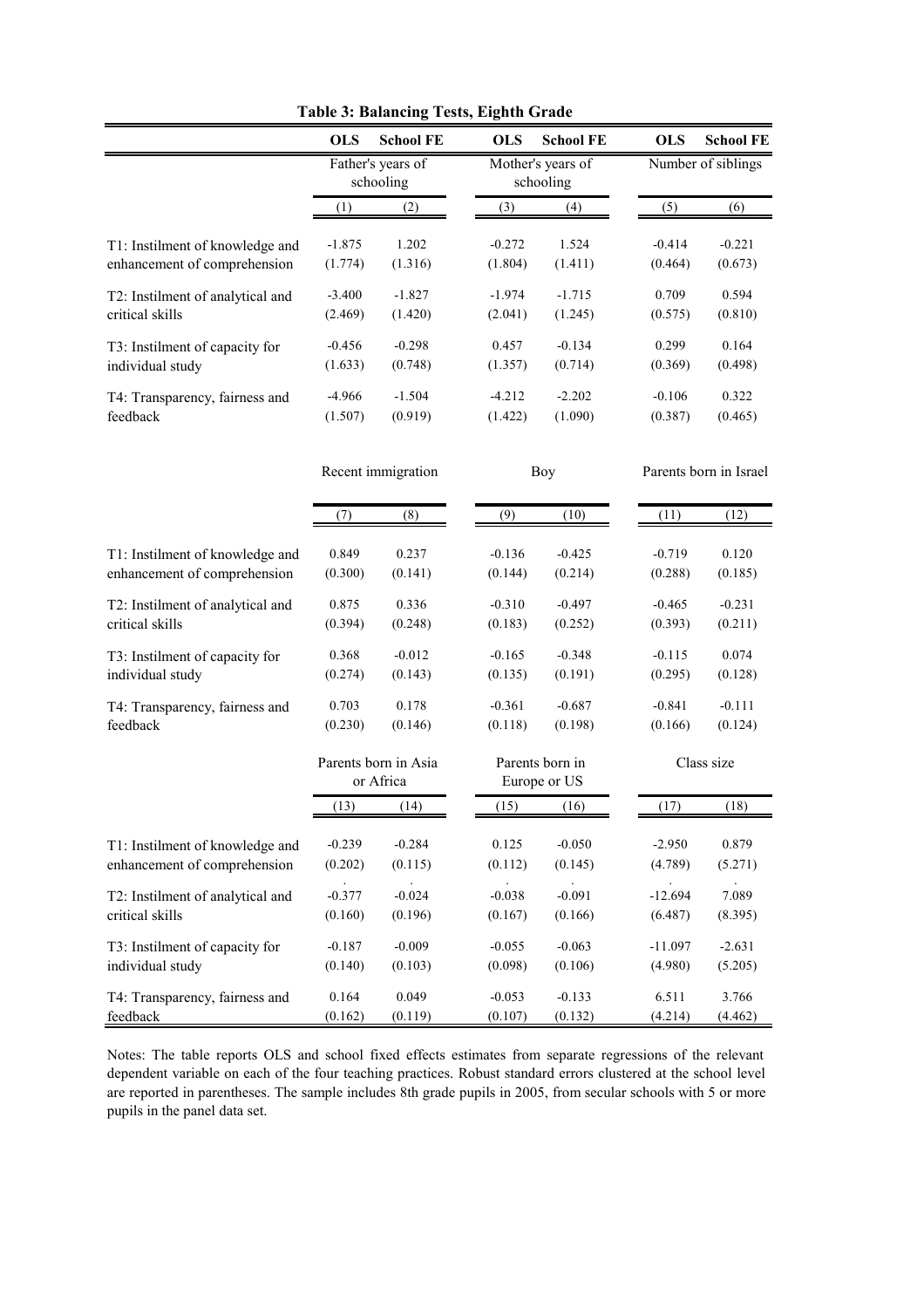|                                  | Grade 5 |      |      | Grade 8 |      |      |
|----------------------------------|---------|------|------|---------|------|------|
|                                  | Mean    | Min  | Max  | Mean    | Min  | Max  |
|                                  | (1)     | (2)  | (3)  | (4)     | (5)  | (6)  |
| A: Panel sample                  |         |      |      |         |      |      |
| T1: Instilment of knowledge and  | 0.76    | 0.61 | 0.93 | 0.65    | 0.44 | 0.84 |
| enhancement of comprehension     | (0.05)  |      |      | (0.07)  |      |      |
| T2: Instilment of analytical and | 0.57    | 0.42 | 0.85 | 0.47    | 0.35 | 0.62 |
| critical skills                  | (0.05)  |      |      | (0.05)  |      |      |
| T3: Instilment of capacity for   | 0.58    | 0.40 | 0.92 | 0.42    | 0.24 | 0.65 |
| individual study                 | (0.07)  |      |      | (0.08)  |      |      |
| T4: Transparency, fairness and   | 0.64    | 0.40 | 0.88 | 0.61    | 0.35 | 0.82 |
| feedback                         | (0.07)  |      |      | (0.08)  |      |      |
| <b>B: Full sample</b>            |         |      |      |         |      |      |
| T1:Instilment of knowledge and   | 0.76    | 0.50 | 0.99 | 0.65    | 0.32 | 0.99 |
| enhancement of comprehension     | (0.06)  |      |      | (0.07)  |      |      |
| T2: Instilment of analytical and | 0.57    | 0.32 | 0.95 | 0.47    | 0.20 | 0.83 |
| critical skills                  | (0.06)  |      |      | (0.05)  |      |      |
| T3: Instilment of capacity for   | 0.58    | 0.26 | 1.00 | 0.42    | 0.20 | 0.87 |
| individual study                 | (0.09)  |      |      | (0.08)  |      |      |
| T4: Transparency, fairness and   | 0.63    | 0.28 | 1.00 | 0.61    | 0.29 | 1.00 |
| feedback                         | (0.09)  |      |      | (0.08)  |      |      |

 **Table 4: Descriptive Statistics, Proportion of Classroom Teachers Using Each of the Teaching Practices**

Notes: This table presents means, standard deviations and minimum and maximum values for the four teaching practices measures. The figures in the table measure the proportion of classroom teachers using a given practice. Column 1-3 present results for the fifth grade (2002) sample and columns 4-5 for the eight grade (2005) sample. Panel A reports results for the secular schools that are represented in the panel data with 5 or more pupils and panel B reports results for the population of all secular schools. Standard deviations are presented in parentheses.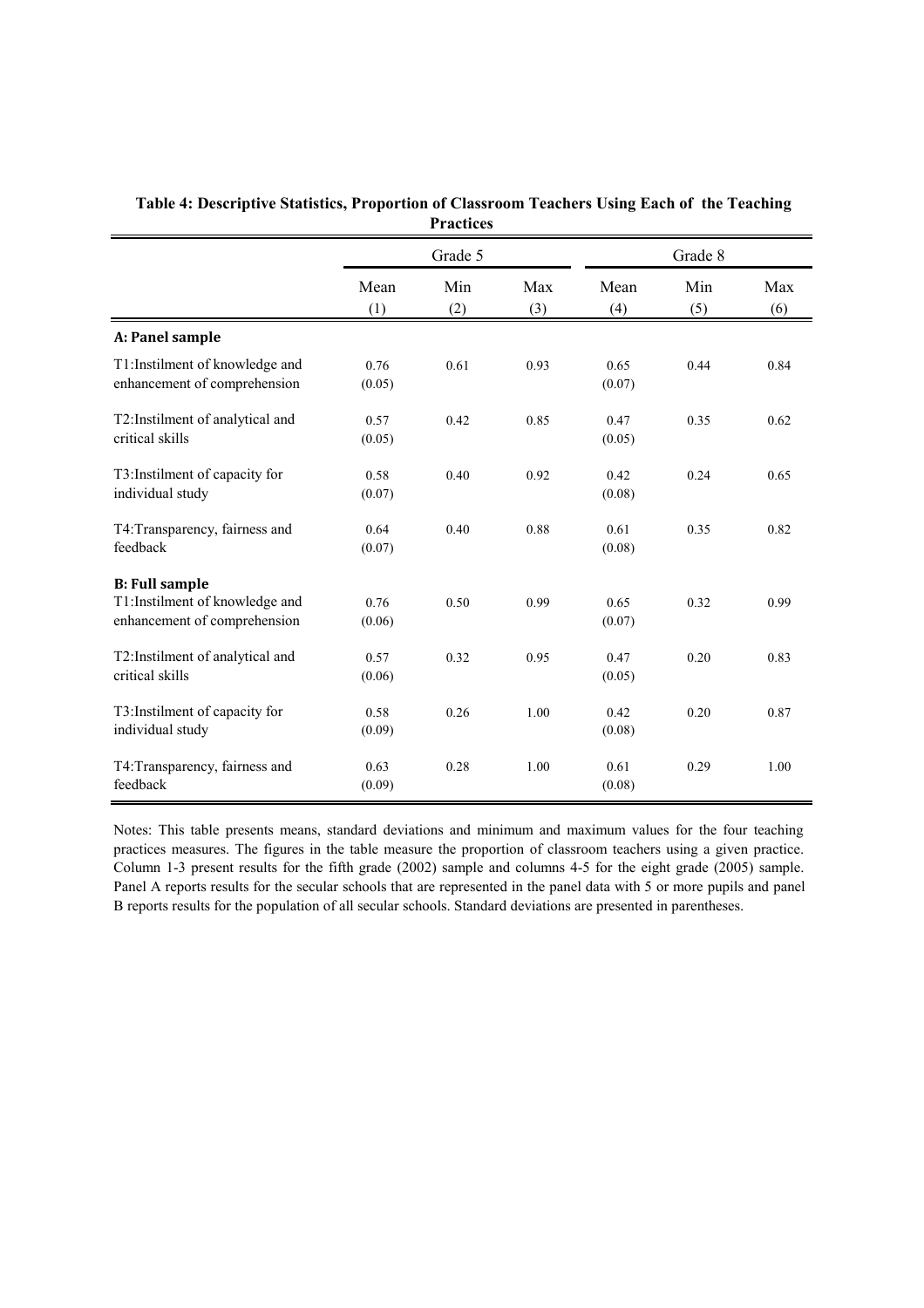|                                           | $\overline{OLS}$ |          | School fixed effect |          | School and pupil fixed |          |
|-------------------------------------------|------------------|----------|---------------------|----------|------------------------|----------|
|                                           |                  |          |                     |          |                        | effect   |
|                                           | Each             | All      | Each                | All      | Each                   | All      |
|                                           | measure          | measures | measure             | measures | measure                | measures |
|                                           | included         | included | included            | included | included               | included |
|                                           | separately       | jointly  | separately          | jointly  | separately             | jointly  |
|                                           | (1)              | (2)      | (3)                 | (4)      | (5)                    | (6)      |
| A. Five plus sample $(N=20660)$           |                  |          |                     |          |                        |          |
| T1: Instilment of knowledge and           | 1.659            | 2.258    | 1.518               | 1.910    | 1.111                  | 0.792    |
| enhancement of comprehension              | (0.558)          | (0.647)  | (0.230)             | (0.268)  | (0.248)                | (0.292)  |
|                                           |                  |          |                     |          |                        |          |
| T2: Instilment of analytical and critical | 0.087            | $-0.215$ | 1.000               | 0.810    | 0.768                  | 0.520    |
| skills                                    | (0.452)          | (0.608)  | (0.209)             | (0.265)  | (0.219)                | (0.281)  |
|                                           |                  |          |                     |          |                        |          |
| T3: Instilment of capacity for individual | $-0.015$         | 0.410    | 0.384               | 0.320    | 0.214                  | $-0.274$ |
| study                                     | (0.351)          | (0.475)  | (0.149)             | (0.192)  | (0.159)                | (0.206)  |
|                                           | 0.287            | 0.459    | $-0.248$            | $-0.510$ | 0.473                  | 0.123    |
| T4: Transparency, fairness and feedback   | (0.318)          | (0.348)  | (0.156)             | (0.178)  | (0.164)                | 0.191    |
|                                           |                  |          |                     |          |                        |          |
| B. Ten plus sample $(N=18168)$            |                  |          |                     |          |                        |          |
| T1: Instilment of knowledge and           | 2.049            | 2.499    | 1.687               | 1.970    | 1.156                  | 0.879    |
| enhancement of comprehension              | (0.620)          | (0.716)  | (0.247)             | (0.285)  | (0.263)                | (0.309)  |
|                                           |                  |          |                     |          |                        |          |
| T2: Instilment of analytical and critical | 0.165            | $-0.329$ | 1.128               | 0.940    | 0.734                  | 0.544    |
| skills                                    | (0.526)          | (0.684)  | (0.227)             | (0.286)  | (0.235)                | (0.299)  |
| T3: Instilment of capacity for individual | 0.080            | 0.395    | 0.345               | 0.148    | 0.114                  | $-0.407$ |
| study                                     | (0.389)          | (0.513)  | (0.161)             | (0.206)  | (0.169)                | (0.217)  |
|                                           |                  |          |                     |          |                        |          |
|                                           | 0.493            | 0.522    | $-0.107$            | $-0.408$ | 0.478                  | 0.126    |
| T4: Transparency, fairness and feedback   | (0.358)          | (0.386)  | (0.171)             | (0.192)  | (0.176)                | (0.202)  |
|                                           |                  |          |                     |          |                        |          |

#### **Table 5: Estimates of the Effect of Teaching Practices on Pupils' Test Scores**

Notes: This table reports OLS (columns 1-2), school fixed effects (columns 3-4) and pupil and school fixed effects(columns 5-6) estimates of the effect of the four teaching practice measures on pupils test scores measured as z scores, The z scores are computed based on the full sample. For the OLS regressions the standard errors are clustered at the class level and robust standard errors are reported for the pupil and pupil and school fixed effects regressions. The OLS regressions include as controls pupils' personal characteristics (parental education, gender, number of siblings, immigrant status and three ethnic indicators), four subject dummies, class size, class means of the pupils' characteristics and several class climate measure (class means of level of noise, incidence of violence, discipline). The estimates presented in the odd columns are from regressions when each of the teaching practices is used as the only treatment variable in the regression. The estimates presented in the even columns are from regressions where all four teaching practices measures are used simultaneously as treatment variables in the regressions. The estimates presented in panel A are based on the five plus sample and the estimates in panel B are based on the ten plus sample.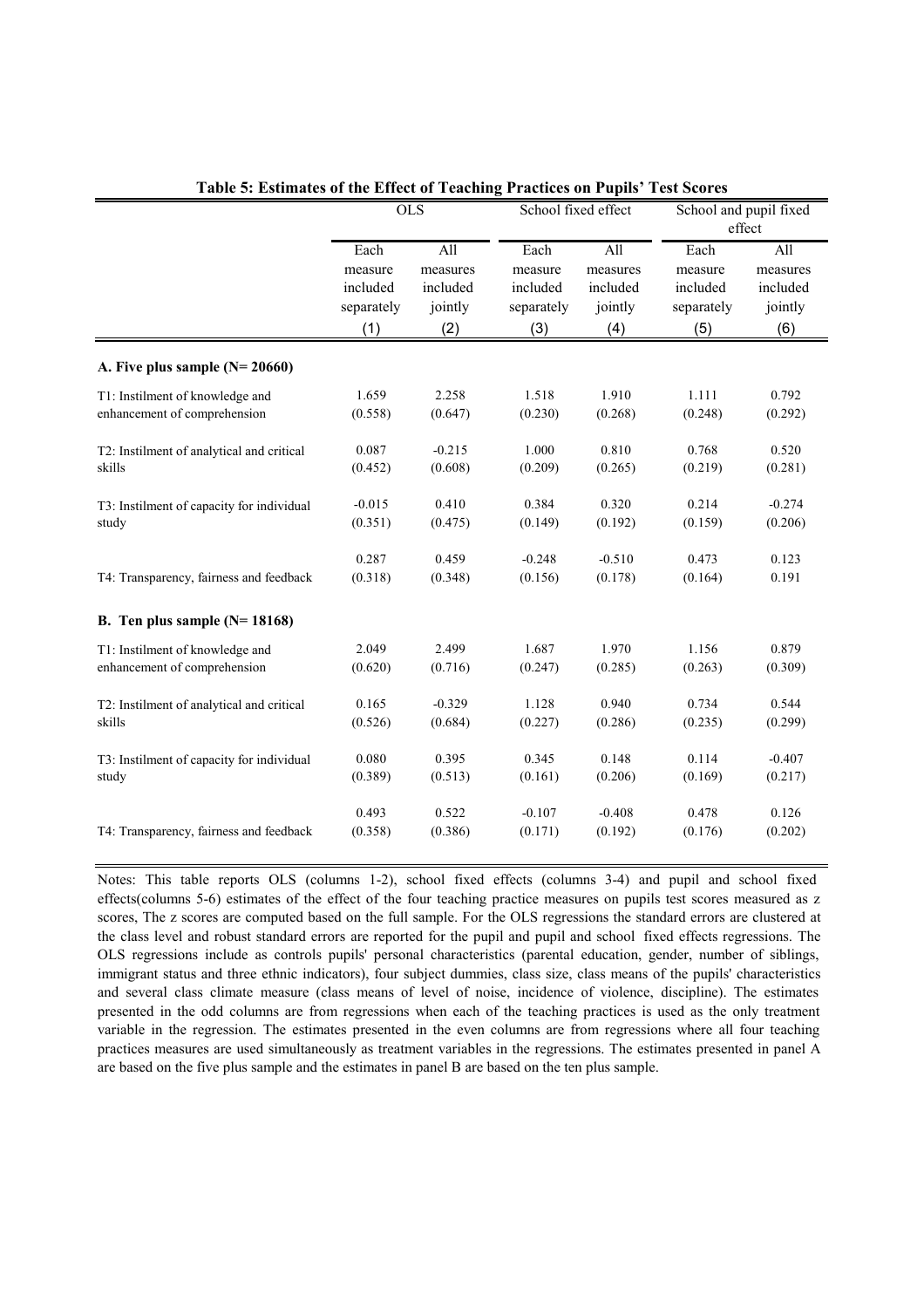|                                | Proportion of<br>answers 4<br>and above | Proportion of<br>answers 5<br>and above | Proportion of<br>answers 6<br>and above |
|--------------------------------|-----------------------------------------|-----------------------------------------|-----------------------------------------|
|                                | (1)                                     | (2)                                     | (3)                                     |
|                                |                                         |                                         |                                         |
| T1: Instilment of knowledge    | 0.668                                   | 0.352                                   | 0.138                                   |
| and enhancement of             | (0.195)                                 | (0.173)                                 | (0.220)                                 |
|                                | [0.816]                                 | [0.556]                                 | [0.257]                                 |
| T2: Instilment of analytical   | 0.363                                   | 0.289                                   | 0.965                                   |
| and critical skills            | (0.193)                                 | (0.217)                                 | (0.316)                                 |
|                                | [0.561]                                 | [0.332]                                 | [0.141]                                 |
| T3: Instilment of capacity for | $-0.106$                                | $-0.191$                                | $-0.022$                                |
| individual study               | (0.145)                                 | (0.159)                                 | (0.211)                                 |
|                                | [0.532]                                 | [0.318]                                 | [0.136]                                 |
| T4: Transparency, fairness     | 0.098                                   | 0.198                                   | 0.147                                   |
| and feedback                   | (0.138)                                 | (0.126)                                 | (0.158)                                 |
|                                | $[0.674]$                               | $[0.488]$                               | [0.265]                                 |
| N                              | 20660                                   |                                         |                                         |

# **Table 6: Estimates of Effect of Alternative Measures of Teaching Practices on Pupils' Test Scores**

Note: The estimates reported in this table are obtained from one regression. The treatment variables are proportions of answers above a certain figure among all the questions the treatment conssists of. Standard errors are reported in parentheses .The figures in square parenthesis are the average proportions in the panel. The regression specification includes pupil and school fixed effects. See note to Table 5 for additional controls included in the regression. The regression is based on the five plus sample.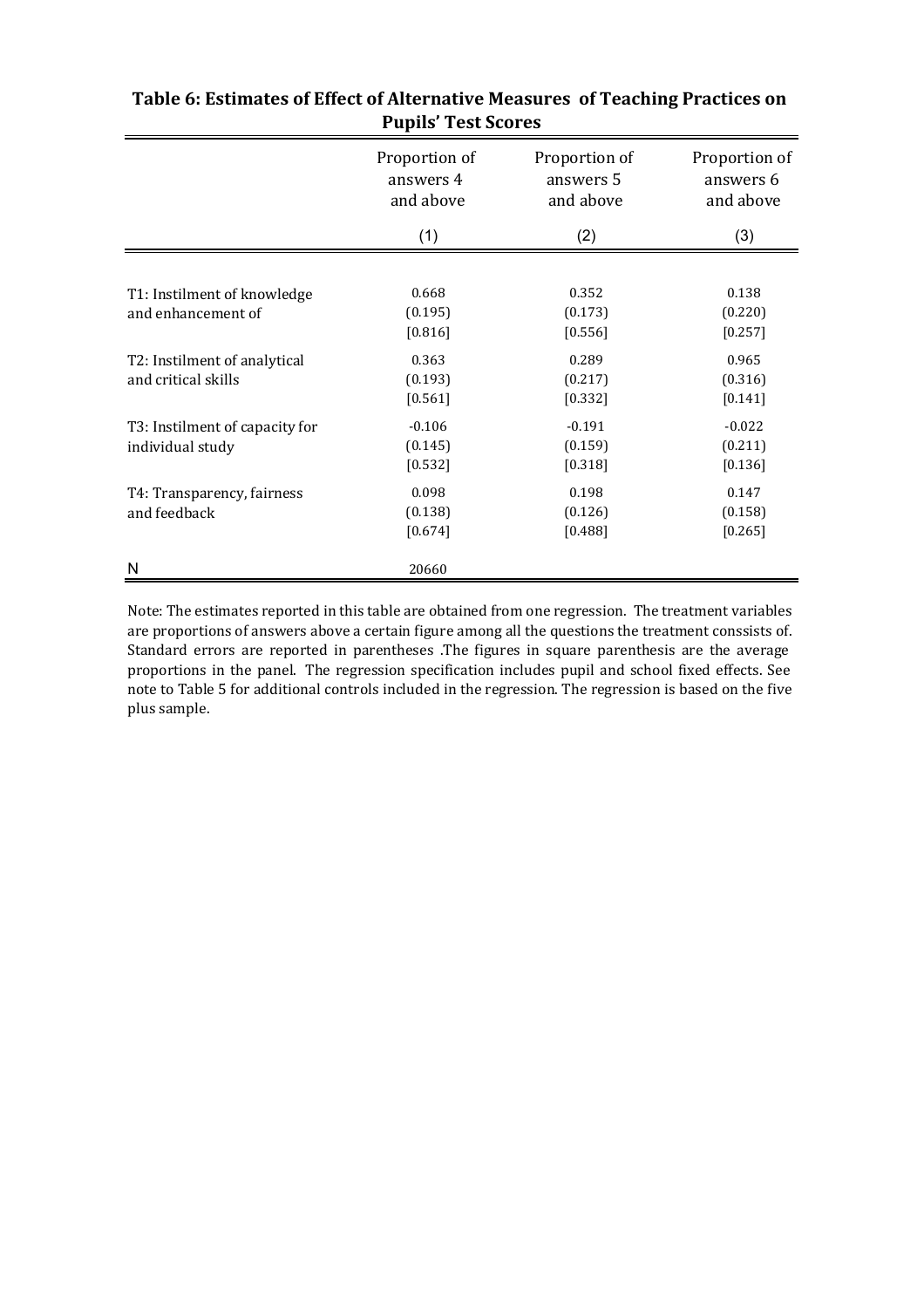|                                  |                                        | Math and Science                 |                                        | Hebrew and English               |
|----------------------------------|----------------------------------------|----------------------------------|----------------------------------------|----------------------------------|
|                                  | Each measure<br>included<br>separately | All measures<br>included jointly | Each measure<br>included<br>separately | All measures<br>included jointly |
|                                  | (1)                                    | (2)                              | (3)                                    | (4)                              |
| A. Five plus sample              |                                        |                                  |                                        |                                  |
| T1: Instilment of knowledge and  | 0.990                                  | 0.788                            | 1.224                                  | 0.804                            |
| enhancement of comprehension     | (0.335)                                | (0.395)                          | (0.345)                                | (0.406)                          |
| T2: Instilment of analytical and | 0.604                                  | 0.406                            | 0.876                                  | 0.553                            |
| critical skills                  | (0.299)                                | (0.382)                          | (0.301)                                | (0.390)                          |
| T3: Instilment of capacity for   | 0.126                                  | $-0.288$                         | 0.289                                  | $-0.257$                         |
| individual study                 | (0.214)                                | (0.277)                          | (0.222)                                | (0.289)                          |
| T4: Transparency, fairness and   | 0.352                                  | 0.037                            | 0.599                                  | 0.217                            |
| feedback                         | (0.224)                                | (0.259)                          | (0.227)                                | (0.264)                          |
| N                                | 10464                                  | 10464                            | 10196                                  | 10196                            |
| <b>B.</b> Ten plus sample        |                                        |                                  |                                        |                                  |
| T1: Instilment of knowledge and  | 1.027                                  | 0.959                            | 1.286                                  | 0.814                            |
| enhancement of comprehension     | (0.356)                                | (0.419)                          | (0.366)                                | (0.429)                          |
| T2: Instilment of analytical and | 0.548                                  | 0.470                            | 0.863                                  | 0.527                            |
| critical skills                  | (0.322)                                | (0.408)                          | (0.323)                                | (0.415)                          |
| T3: Instilment of capacity for   | $-0.021$                               | $-0.443$                         | 0.230                                  | $-0.388$                         |
| individual study                 | (0.227)                                | (0.292)                          | (0.236)                                | (0.305)                          |
| T4: Transparency, fairness and   | 0.254                                  | $-0.051$                         | 0.709                                  | 0.306                            |
| feedback                         | (0.241)                                | (0.275)                          | (0.243)                                | (0.280)                          |
| N                                | 9178                                   | 9178                             | 8990                                   | 8990                             |

| Table 7: Effects of Teaching Practices by Pooled Math and Science and pooled Hebrew and |
|-----------------------------------------------------------------------------------------|
| <b>English Samples, Based on a Model with Pupil and School Fixed Effects</b>            |

Notes: Columns 1-2 report the estimates and robust standard errors (in parentheses) from regressions of the four treatment variables on pupils' achievements based on a sample that includes the Math and Science test scores. Columns 3-4 report the respective estimates from a sample that includes the Hebrew and English test scores. The estimates are based on the pupil and school fixed effect model. See notes to Table 5 for the controls included in these regressions. The estimates presented in panel A are based on the five plus sample and the estimates in panel B are based on the ten plus sample.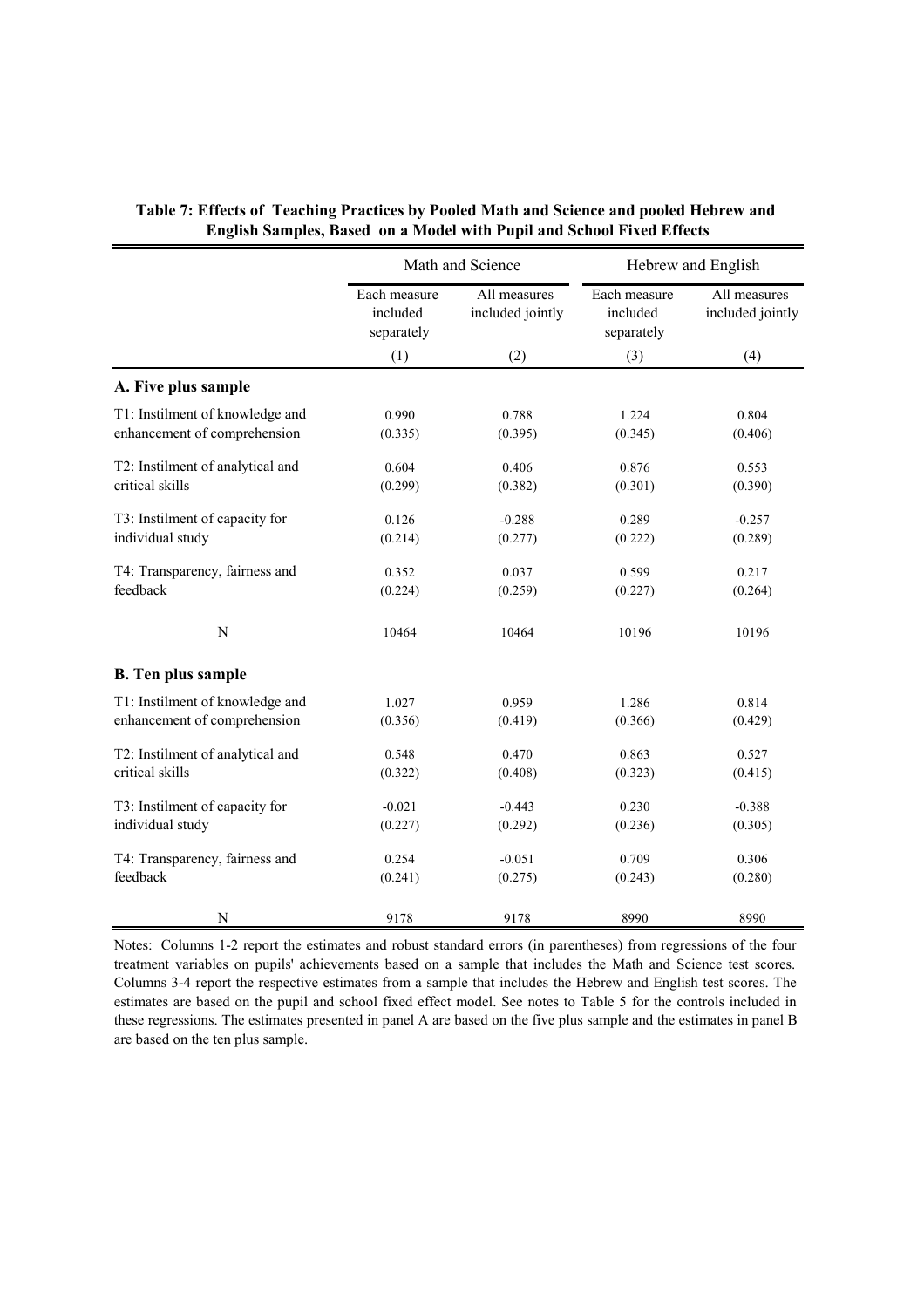|                                  | <b>Boys</b> | Girl     | <b>High SES</b> | Low SES  |
|----------------------------------|-------------|----------|-----------------|----------|
|                                  | (1)         | (2)      | (3)             | (4)      |
| A. Five plus sample              |             |          |                 |          |
| T1: Instilment of knowledge and  | 0.213       | 0.997    | 0.119           | 0.940    |
| enhancement of comprehension     | (0.439)     | (0.426)  | (0.503)         | (0.412)  |
| T2: Instilment of analytical and | 0.742       | 0.303    | 0.362           | 0.357    |
| critical skills                  | (0.437)     | (0.400)  | (0.527)         | (0.388)  |
| T3: Instilment of capacity for   | $-0.591$    | $-0.220$ | $-0.018$        | $-0.409$ |
| individual study                 | (0.316)     | (0.289)  | (0.388)         | (0.288)  |
| T4: Transparency, fairness and   | 0.443       | $-0.174$ | 0.308           | 0.116    |
| feedback                         | (0.282)     | (0.278)  | (0.327)         | (0.277)  |
| N                                | 10230       | 10438    | 7860            | 12740    |
| <b>B.</b> Ten plus sample        |             |          |                 |          |
| T1: Instilment of knowledge and  | 0.241       | 1.220    | $-0.101$        | 1.137    |
| enhancement of comprehension     | (0.468)     | (0.439)  | (0.538)         | (0.424)  |
| T2: Instilment of analytical and | 0.887       | 0.163    | 0.631           | 0.459    |
| critical skills                  | (0.468)     | (0.414)  | (0.575)         | (0.400)  |
| T3: Instilment of capacity for   | $-0.885$    | $-0.291$ | $-0.097$        | $-0.547$ |
| individual study                 | (0.339)     | (0.296)  | (0.405)         | (0.298)  |
| T4: Transparency, fairness and   | 0.503       | $-0.244$ | 0.367           | 0.120    |
| feedback                         | (0.303)     | (0.286)  | (0.358)         | (0.284)  |
| N                                | 8922        | 9254     | 6645            | 11468    |

# **Table 8: Effects of Teaching Practices on Pupils' Test Scores By Gender and Parental Education Based on a Pupil and School Fixed Effect Model**

Notes: This table reports pupil and school fixed effects estimates of the effect of the four teaching practice measures on various subsamples of students. All four teaching practices are entered simultaneously as treatment variables in the regressions. The High and low SES samples refer to high and low parental schooling, respectively. Robust standard errors are presented in parenthesis. See notes to Table 5 for list of controls that are included in each of the four regressions.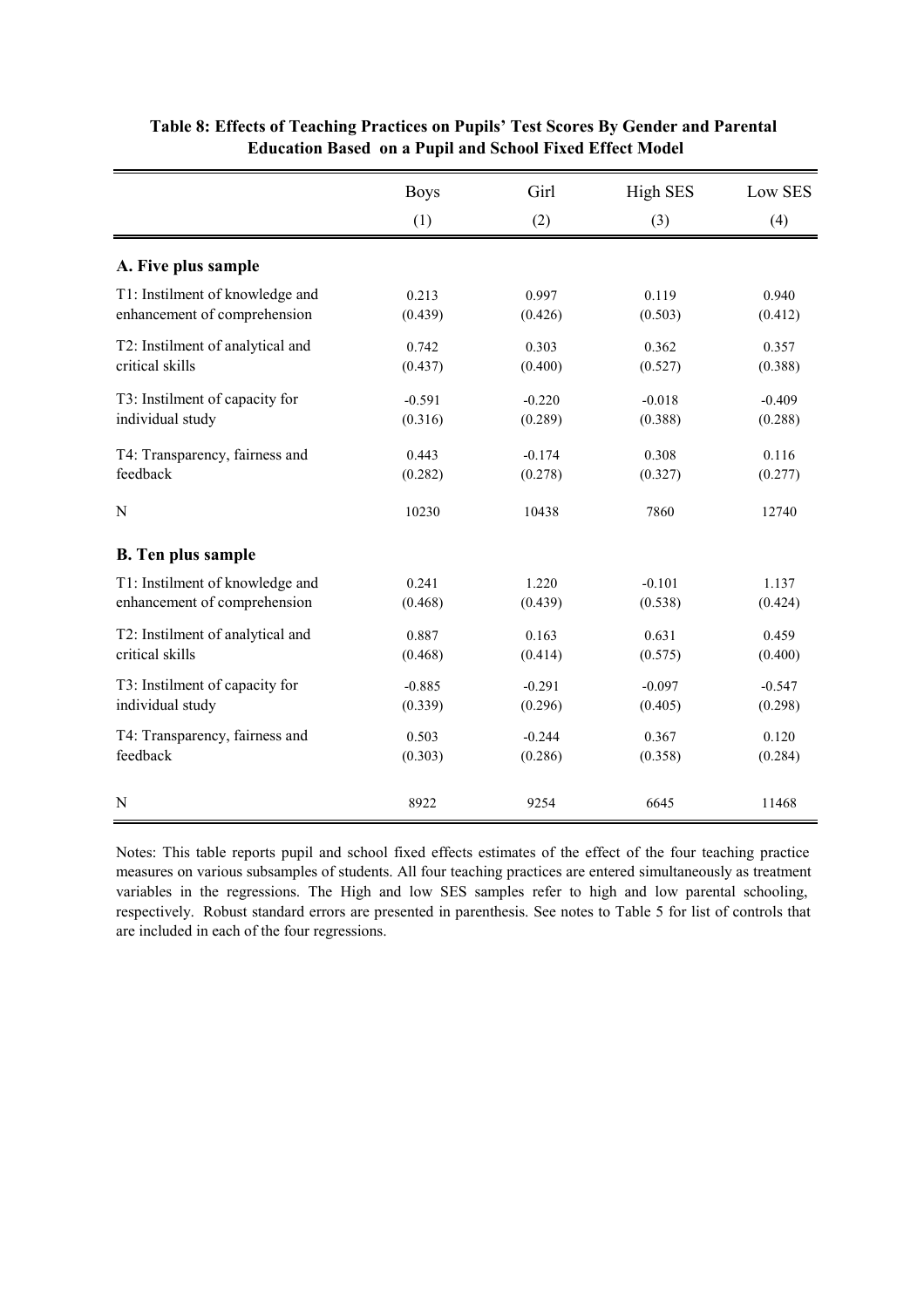| The outcome measures are the<br>product of the z score and a<br>$0/1$ dummy indicator of<br>percentile ranking of students | T1: Instilment of<br>knowledge and<br>enhancement of<br>comprehension | T2: Instilment of<br>analytical and<br>critical skills |
|----------------------------------------------------------------------------------------------------------------------------|-----------------------------------------------------------------------|--------------------------------------------------------|
|                                                                                                                            | (1)                                                                   | $\mathbf{2}$                                           |
| Above 25th percentile                                                                                                      | 0.420<br>(0.155)                                                      | 0.108<br>(0.150)                                       |
|                                                                                                                            | 0.367                                                                 | 0.271                                                  |
| Above 50th percentile                                                                                                      | (0.181)                                                               | (0.175)                                                |
| Above 75th percentile                                                                                                      | 0.123<br>(0.165)                                                      | 0.311<br>(0.159)                                       |
|                                                                                                                            | 0.038                                                                 | 0.247                                                  |
| Above 80th percentile                                                                                                      | (0.154)                                                               | (0.149)                                                |
| Above 90th percentile                                                                                                      | 0.074<br>(0.121)                                                      | 0.178<br>(0.117)                                       |
| N                                                                                                                          | 20660                                                                 |                                                        |

**Table 9: Effect of Teaching Practices by Percentiles of Test Scores Distribution**

Notes: This table reports pupil and school fixed effects estimates of the effect of the first two teaching practice measures on test scores. The two measures are entered jointly as treatment variables in the regressions. The estimates in each row are from one regression based on the five plus sample. The dependant variable is a product of the z score and the dummy indicator for the specified percentile. The Panel includes pupils from secular schools, with 5 or more pupils in the panel. Robust standard errors are reported in parenthesis.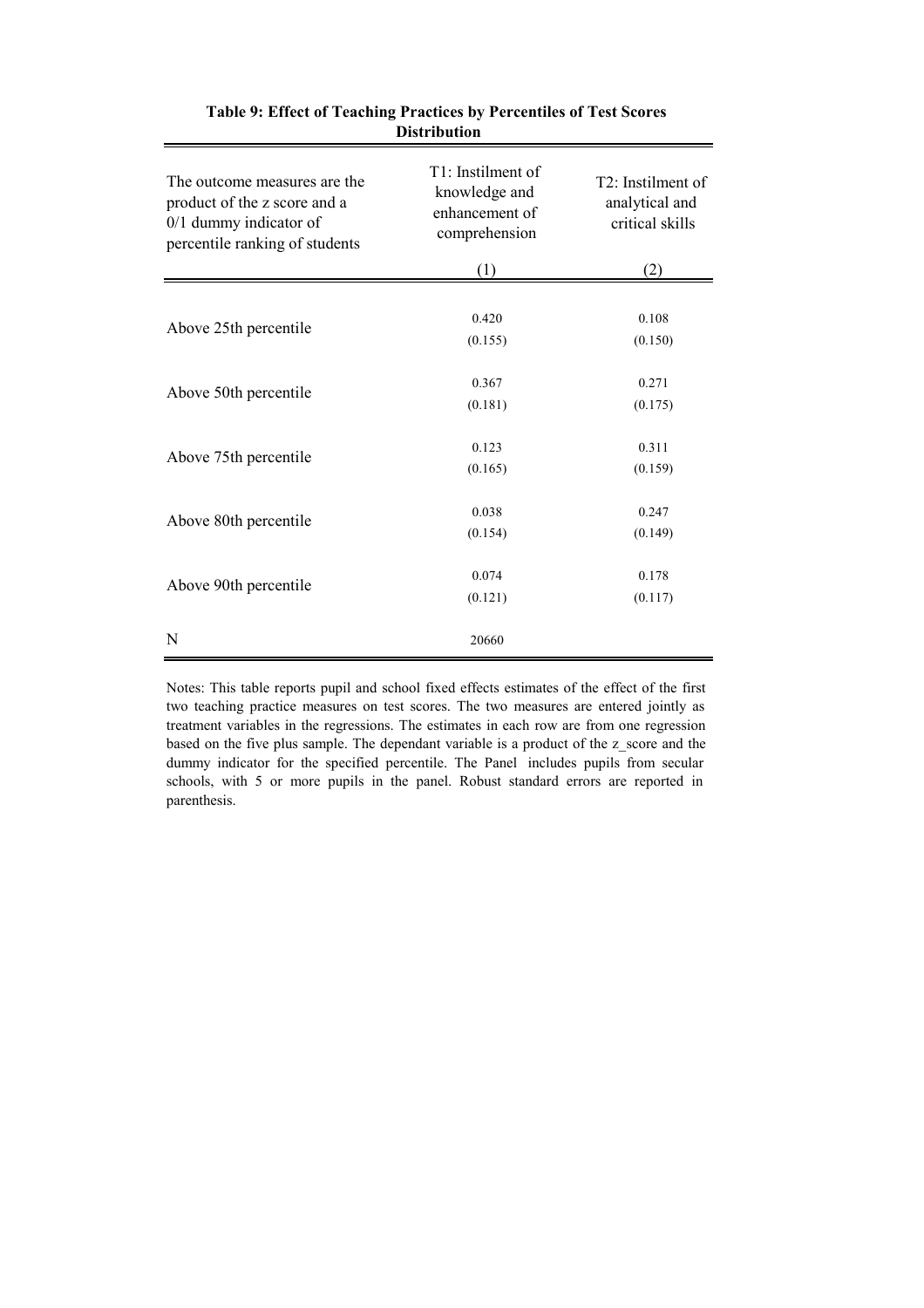|                | Τ1    | T2           | T3               | Τ4               |
|----------------|-------|--------------|------------------|------------------|
|                | (1)   | $\mathbf{2}$ | $\left(3\right)$ | $\left(4\right)$ |
| T <sub>1</sub> |       |              |                  |                  |
| T <sub>2</sub> | 0.810 |              |                  |                  |
| T <sub>3</sub> | 0.809 | 0.873        | 1                |                  |
| T <sub>4</sub> | 0.543 | 0.439        | 0.436            |                  |
|                |       |              |                  |                  |

**Table A1: Correlations Between Treatment Variables**

Notes:

T1: Instilment of knowledge and enhancement of comprehension

T2: Instilment of analytical and critical skills

T3: Instilment of capacity for individual study

T4: Transparency, fairness and feedback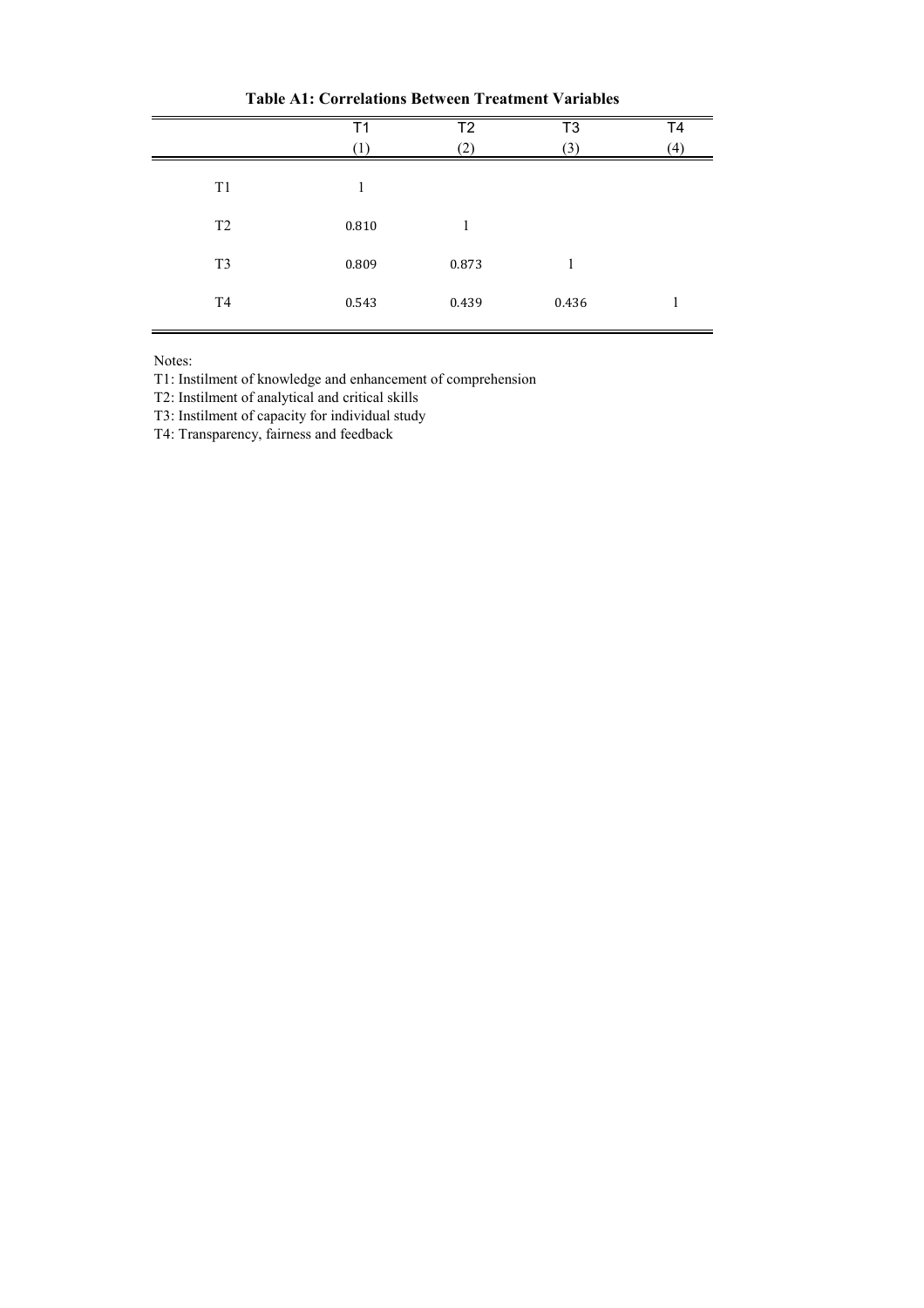|                                                                 | <b>English</b> | <b>Hebrew</b> | Math    | <b>Science</b> |
|-----------------------------------------------------------------|----------------|---------------|---------|----------------|
|                                                                 | (1)            | (2)           | (3)     | (4)            |
| A. Five plus sample                                             |                |               |         |                |
| T1: Instilment of knowledge and<br>enhancement of comprehension | 1.030          | 0.550         | 0.747   | 0.869          |
|                                                                 | (0.492)        | (0.549)       | (0.482) | (0.579)        |
| T2: Instilment of analytical and<br>critical skills             | 0.578          | 0.631         | 0.015   | 0.898          |
|                                                                 | (0.476)        | (0.527)       | (0.464) | (0.565)        |
| N                                                               | 5100           | 5096          | 5292    | 5172           |
| <b>B.</b> Ten plus sample                                       |                |               |         |                |
| T1: Instilment of knowledge and                                 | 0.987          | 0.556         | 0.931   | 1.008          |
| enhancement of comprehension                                    | (0.527)        | (0.583)       | (0.509) | (0.613)        |
| T2: Instilment of analytical and<br>critical skills             | 0.470          | 0.715         | 0.060   | 1.025          |
|                                                                 | (0.510)        | (0.561)       | (0.490) | (0.603)        |
| N                                                               | 4494           | 4496          | 4640    | 4538           |

#### **Table A2: Effect of Teaching Practices on Pupils Test Scores by Subjects**

Notes: Columns 1-4 report the estimates and robust standard errors (in parentheses) from regressions of the four treatment variables on pupils' achievements for each subject separately. All four teaching practices are included jointly as treatment variables in the regressions. See notes to Table 5 for the controls included in these regressions. The estimates presented in panel A are based on the five plus sample and the estimates in panel B are based on the ten plus sample.